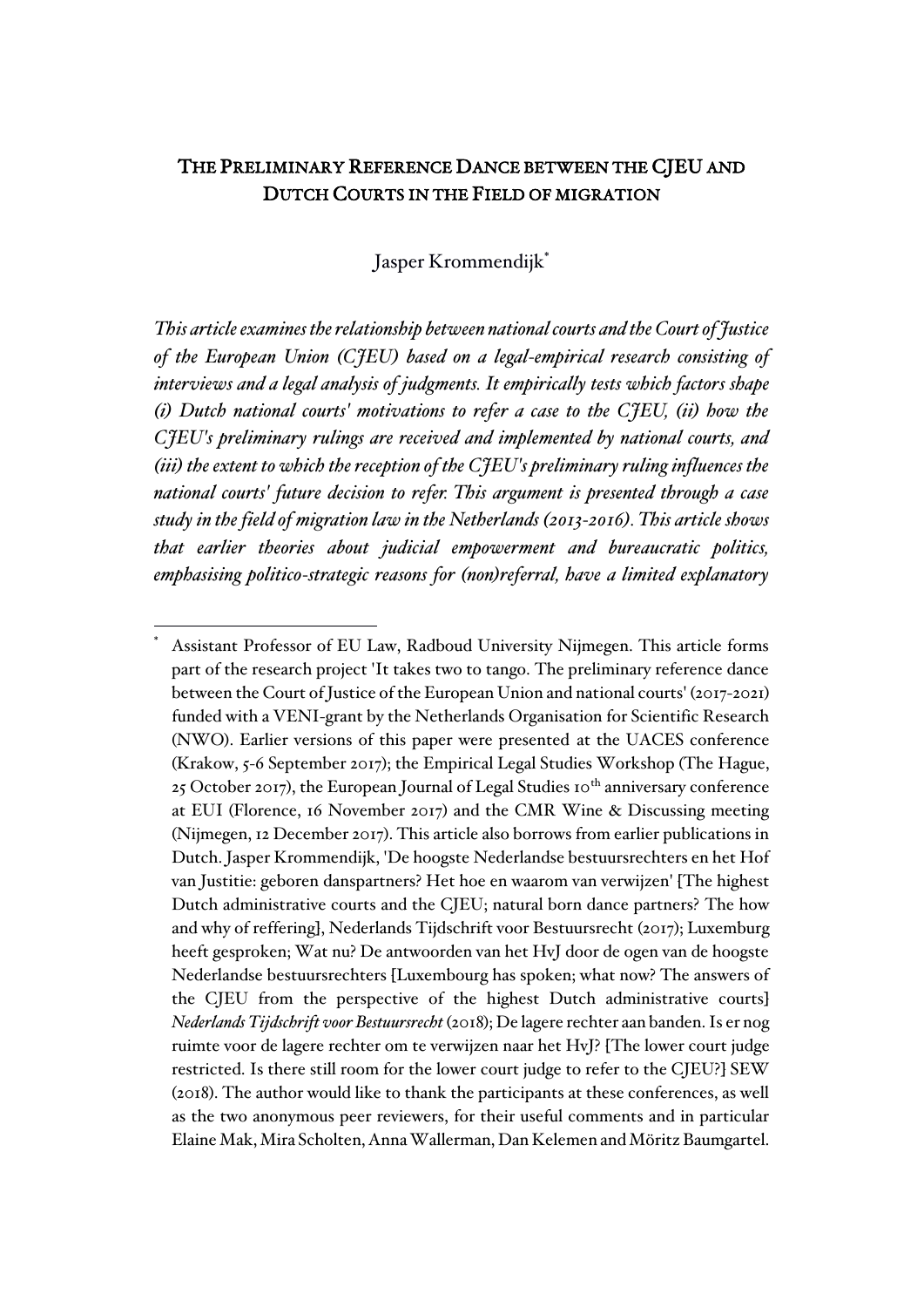*value in the context of migration. It is so despite the expectation that strategic reasons are particularly applicable in a highly Europeanised, judicialised and politicised field such as migration law. Judges primarily operate pragmatically when deciding to refer (or not) and when applying the requested CJEU judgments. Even though several national judges expressed criticism about the CJEU and some of its judgments, this has not affected them to such an extent that they felt discouraged from referring future cases or were reluctant to follow-up on CJEU judgments.*

Keywords: preliminary ruling procedure; judicial dialogue; national courts; motives to refer; judicial empowerment; follow-up to CJEU judgments

#### TABLE OF CONTENTS

| 2. References in Migration Law in the Netherlands (2013-2016) as a Case Study |  |
|-------------------------------------------------------------------------------|--|
|                                                                               |  |
|                                                                               |  |
|                                                                               |  |
|                                                                               |  |
|                                                                               |  |
|                                                                               |  |
|                                                                               |  |
| A. Judicial Empowerment: Protection vis-à-vis the Legislator  122             |  |
| B. Leapfrog: Bureaucratic Struggles among Courts124                           |  |
|                                                                               |  |
|                                                                               |  |
|                                                                               |  |
|                                                                               |  |
|                                                                               |  |
|                                                                               |  |
|                                                                               |  |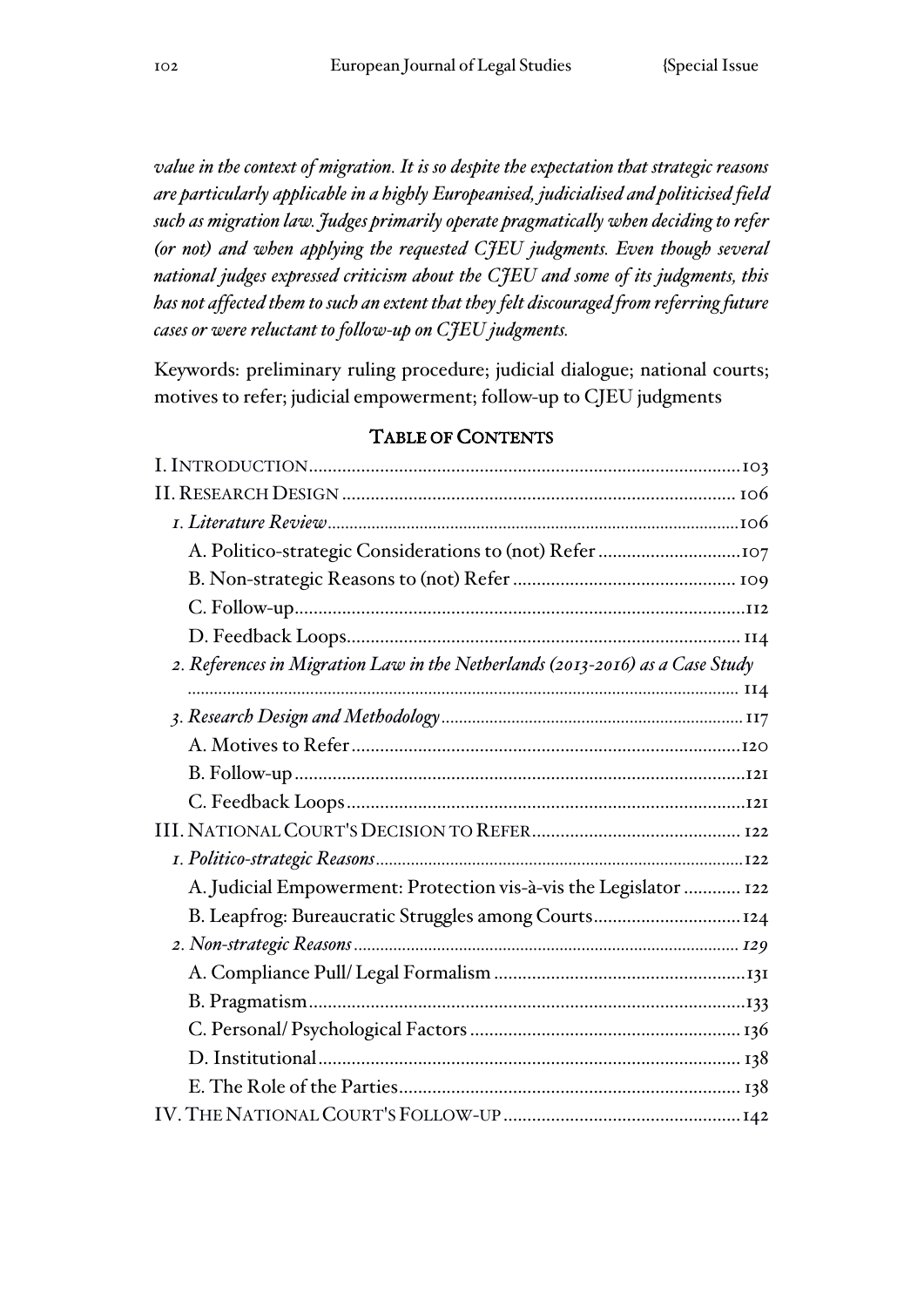| I. Judges' Satisfaction with the Usefulness of CJEU Judgments 142       |  |
|-------------------------------------------------------------------------|--|
|                                                                         |  |
| 3. Judges' (Dis) Satisfaction with their Interaction with the CJEU  146 |  |
|                                                                         |  |
|                                                                         |  |
|                                                                         |  |

# I. INTRODUCTION

The EU has had a tremendous impact on national law and politics. One of the most important drivers of the European integration project has been the Court of Justice of the European Union (CJEU). The CJEU has been able to have such an impact only as a result of the cooperation of national courts and their references about the interpretation and the validity of EU law.<sup>1</sup> There are, however, growing indications that the referral procedure, which is the 'keystone' of the EU legal system,<sup>2</sup> is not working optimally. National court judges seem to lack the necessary knowledge of EU law or they simply appear unwilling to refer.<sup>3</sup> Prechal, the current judge from the Netherlands at the CJEU, for example held that 'the quality and capacity of the national courts to apply [EU] law and to do so correctly is a matter for serious concern. [...] national judges, even the 'younger' generation, are rather still struggling with

 $\overline{a}$ <sup>1</sup> Karen J Alter, *Establishing the supremacy of European Law. The Making of an international rule of law in Europe* (Oxford University Press 2001) 320; George Tridimas, Takis Tridimas, 'National courts and the European Court of Justice: a public choice analysis of the preliminary reference procedure' (2004) International Review of Law and Economics 1215.

<sup>2</sup> The power of national courts to make a reference 'constitutes the very essence of the [Union] system of judicial protection'. *Opinion 2/13* EU:C:2014:2454, para. 176; Case C-300/99 P *Area Cova* EU:C:2001:71, para. 54.

<sup>3</sup> Michal Bobek, 'Of feasibility and silent elephants: The legitimacy of the Court of Justice through the eyes of national courts' in Maurice Adams et al (eds), *Judging Europe's judges: the legitimacy of the European Court of Justice Examined* (Hart 2013) 197, 212-213; 'Wallis report. Report on the role of the national judge in the European judicial system', 2007/2027(INI), 4 June 2008, http://www.europarl.europa.eu/ sides/getDoc.do?pubRef=-//EP//TEXT+REPORT+A6-2008- 0224+0+DOC+XML+V0//EN, last accessed 31 July 2018.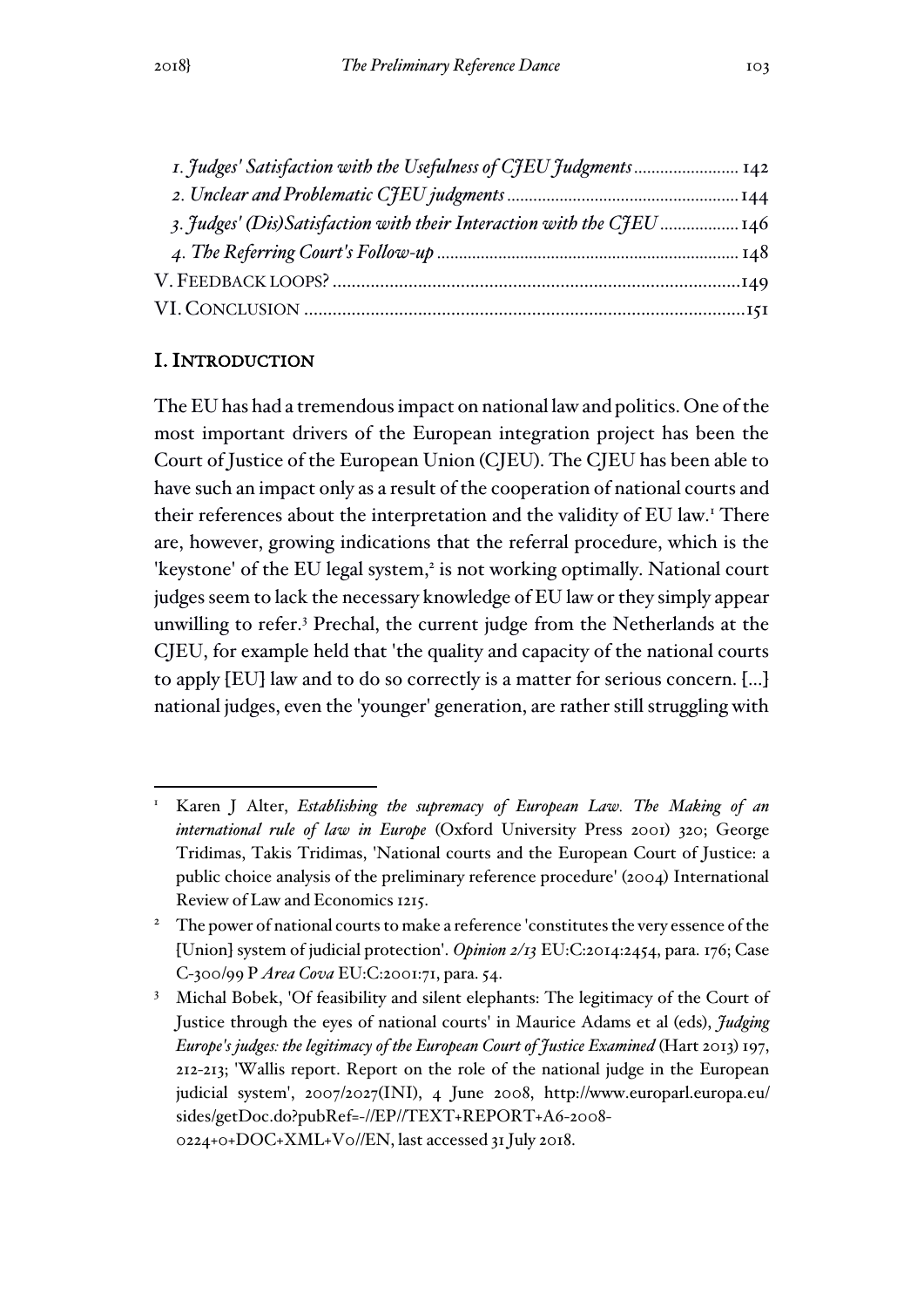[EU] law than smoothly applying it'.<sup>4</sup> The actual implementation of the consequent CJEU rulings is also far from ideal, because judgments sometimes only contain a limited number of arguments or lack a clear answer.<sup>5</sup> Hence, many important principles developed by the CJEU have simply remained unimplemented. 6 In addition, several constitutional and supreme courts have openly rebelled against or showed their criticism about the CJEU. The recent years were marked by some high-profile cases, including the Danish *Ajos* case, the Italian *Taricco* saga as well as the German *Gauweiler* episode, that brought some of these problematic features of the procedure to the surface.<sup>7</sup>

The question is whether these often anecdotal allegations about the improper functioning of the preliminary reference procedure are real. Are these three high profile cases merely the tip of the iceberg or the exceptions that prove the rule that the preliminary ruling procedure is generally working well? In other words, is the surge in integration-sceptical national judgments representative of the relationship between national courts and the CJEU or is there a silent majority of integration-friendly courts? If the procedure indeed functions sub-optimally this is crucial to know. Certainly, it would mean that the effectiveness of EU law could be affected if these shortcomings

<sup>4</sup> Sacha Prechal, 'National courts in EU judicial structures' (2006) 25 Yearbook of European Law 429, 432-433.

<sup>5</sup> Anthony Arnull, 'Judicial dialogue in the European Union', in Julie Dickson, Pavlos Eleftheriadis (eds), *Philosophical foundations of EU law* (OUP 2012) 109, 129; Marc de Werd, 'Dynamics at play in the EU preliminary ruling procedure' 22 Maastricht Journal of European and Comparative law (2015) 149, 152; Eleanor Sharpston, 'Making the Court of Justice of the European Union more productive' (2014) 21 Maastricht Journal of European and Comparative law 763.

<sup>6</sup> Gareth Davies, 'Activism relocated. The self-restraint of the European Court of Justice in its national context' (2012) 19 Journal of European Public Policy 76; Thomas de la Mare, Catherine Donnelly, 'Preliminary Rulings and EU Legal Integration: Evolution and Stasis' in Paul Craig, Grianne de Búrca (eds), *The Evolution of EU Law* (OUP 2011) 363; Takis Tridimas, 'Constitutional review of Member State action: the virtues and vices of an incomplete jurisdiction' (2011) 9 International Journal of Constitutional Law 737.

<sup>7</sup> Case C-441/14 *Dansk Industri* EU:C:2016:278; Case C-105/14 *Taricco* EU:C:2015:555; Case C-62/14 *Gauweiler* EU:C:2015:400; Oliver Garner, 'The borders of European integration on trial in the Member States: *Dansk Industri, Miller,* and *Taricco*' (2017) European Journal of Legal Studies 1.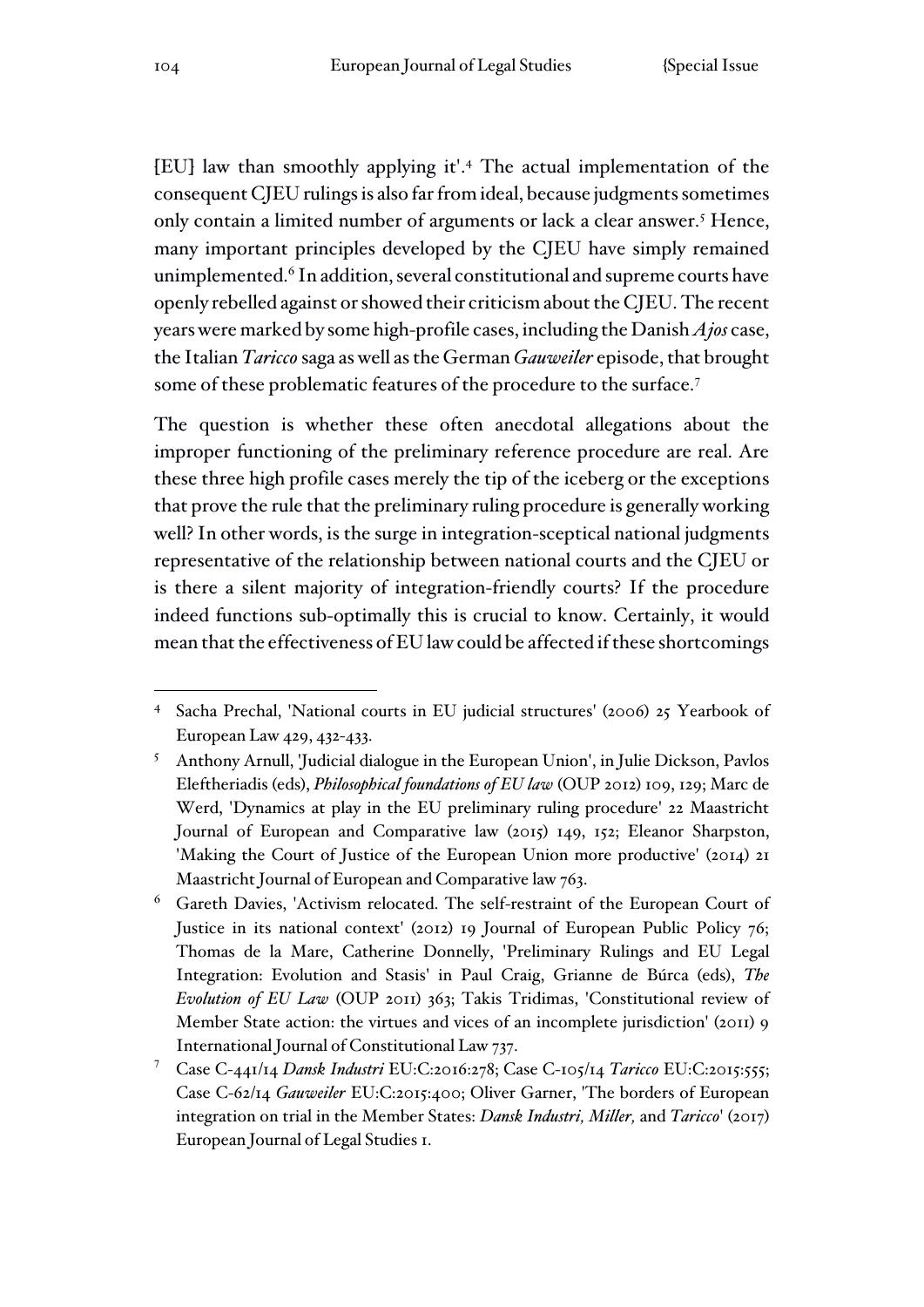$\overline{a}$ 

were not addressed. When national courts are frequently confronted with a deficient 'dialogue'<sup>8</sup> or unsatisfactory answers from the CJEU, this might discourage them to refer in future. Why would a judge refer when he or she considers the interaction with the CJEU, in the words of a Spanish judge, 'a monologue'?<sup>9</sup> The President of the Danish Supreme Court pointed to another dysfunctional element in the relationship between the European Court of Justice and the national courts:: 'If the interpretation of the European Court of Justice is taking national courts by surprise, one may fear a growing unwillingness of national courts and parties to a legal conflict to present matters before the Court of Justice'.<sup>10</sup> Omissions to refer could mean that breaches of EU law remain unaddressed. This could in turn have severe implications for the judicial protection of individuals, and most certainly for individuals who are in vulnerable positions such as asylum seekers.<sup>11</sup> This is not to say, however, that more references are necessarily a good thing. Indeed, the average time taken by the CJEU to deal with references could also have negative consequences for the parties and justice objectives in general.

Given the identified problems, it is crucial to understand, firstly, why and how national courts use the preliminary ruling procedure and engage with the CJEU. More specifically, what are judges' (individual) motives to refer or not to refer (section III)? Secondly, how are the requested CJEU's rulings received and implemented by national courts (section IV)? Answers to these questions, which are also depicted in figure 1, enable the third question to be

<sup>8</sup> The author deliberately aims to avoid the rather normative term 'dialogue' and prefers using the more neutral term 'interaction'. As will be outlined in section IV.3, judges often do not experience their interaction with the CJEU as being a dialogue.

Mario García, 'Cautious Openness: the Spanish Constitutional Court's approach to EU law in recent national case law', *European Law Blog,* 7 June 2017, https://europeanlawblog.eu/2017/06/07/cautious-openness-the-spanishconstitutional-courts-approach-to-eu-law-in-recent-national-case-law/, last accessed 31 July 2018.

<sup>10</sup> Ulla Neergaard, Karsten E. Sørensen, 'Activist infighting among courts and breakdown of mutual trust? The Danish Supreme Court, the CJEU, and the *Ajos*  case' (2017) Yearbook of European Law 275, 312.

 $11$  Takis Tridimas, 'Knocking on heaven's door: Fragmentation, efficiency and defiance in the preliminary reference procedure' (2003) 40 Common Market Law Review 9.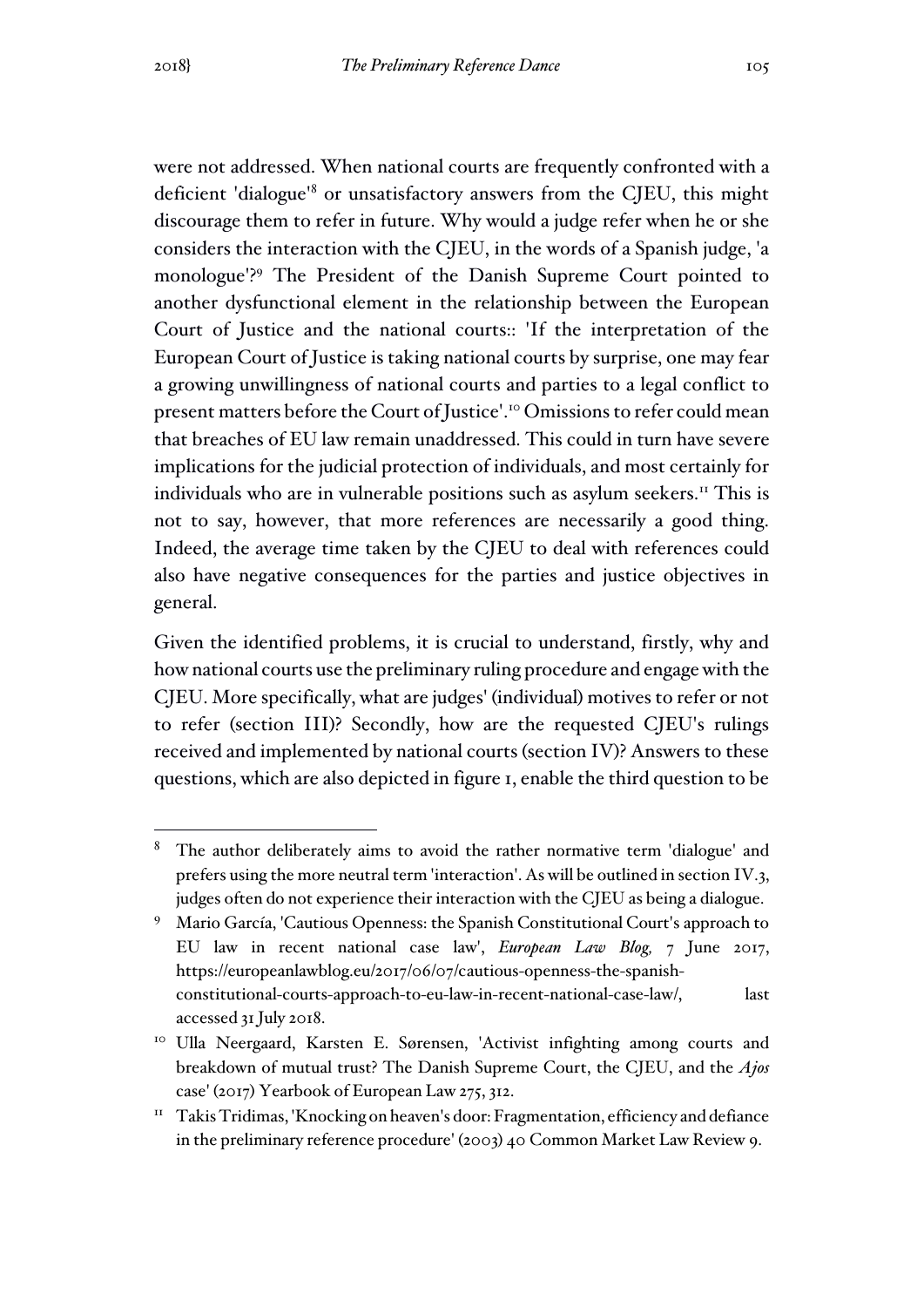addressed. This third question relates to whether there is a feedback relationship between the national judges' perception of their interaction with the CJEU and the national court judges' willingness to refer cases in future (section IV). This article answers these questions on the basis of a case study on the practice of referral in the field of migration in the Netherlands (see section II.2 for a justification of this selection). These questions are not only relevant from a practical point of view, but also from an academic perspective since so far they have not received much attention in the literature (see section II.<sub>1</sub>).

The results of this research suggest that there is no need to worry about the functioning of the preliminary ruling procedure. The main reason for this optimistic conclusion is that judges primarily operate 'pragmatically' when deciding to refer (or not) and when applying the requested CJEU judgments. Even though several judges expressed criticism as to the CJEU and some CJEU judgments, this has not affected them to such an extent that they were reluctant to follow-up on CJEU judgments or felt discouraged from referring future cases. Another important contribution of this article is that it casts doubt upon the explanatory power of theoretical accounts that portray national courts as strategic actors that primarily refer for 'political' strategic reasons. Above all, judges consider pragmatic reasons, including practical considerations related to the consequences of referring in terms of delays or the importance of the issue at stake. Before turning to these findings, the article firstly gives a literature review, a justification of the selection of migration in the Netherlands as case study and an outline of the methodology (section II.3).

## II. RESEARCH DESIGN

#### *1. Literature Review*

With respect to the first question, the motives to refer, the literature to date has primarily consisted of quantitative studies using econometric models. In addition, those studies primarily tested structural factors at the *Member State level* in order to explain why courts in some Member States refer more than courts in other Member States. Such factors include the level of GDP, the willingness to litigate, support for European integration, presence of judicial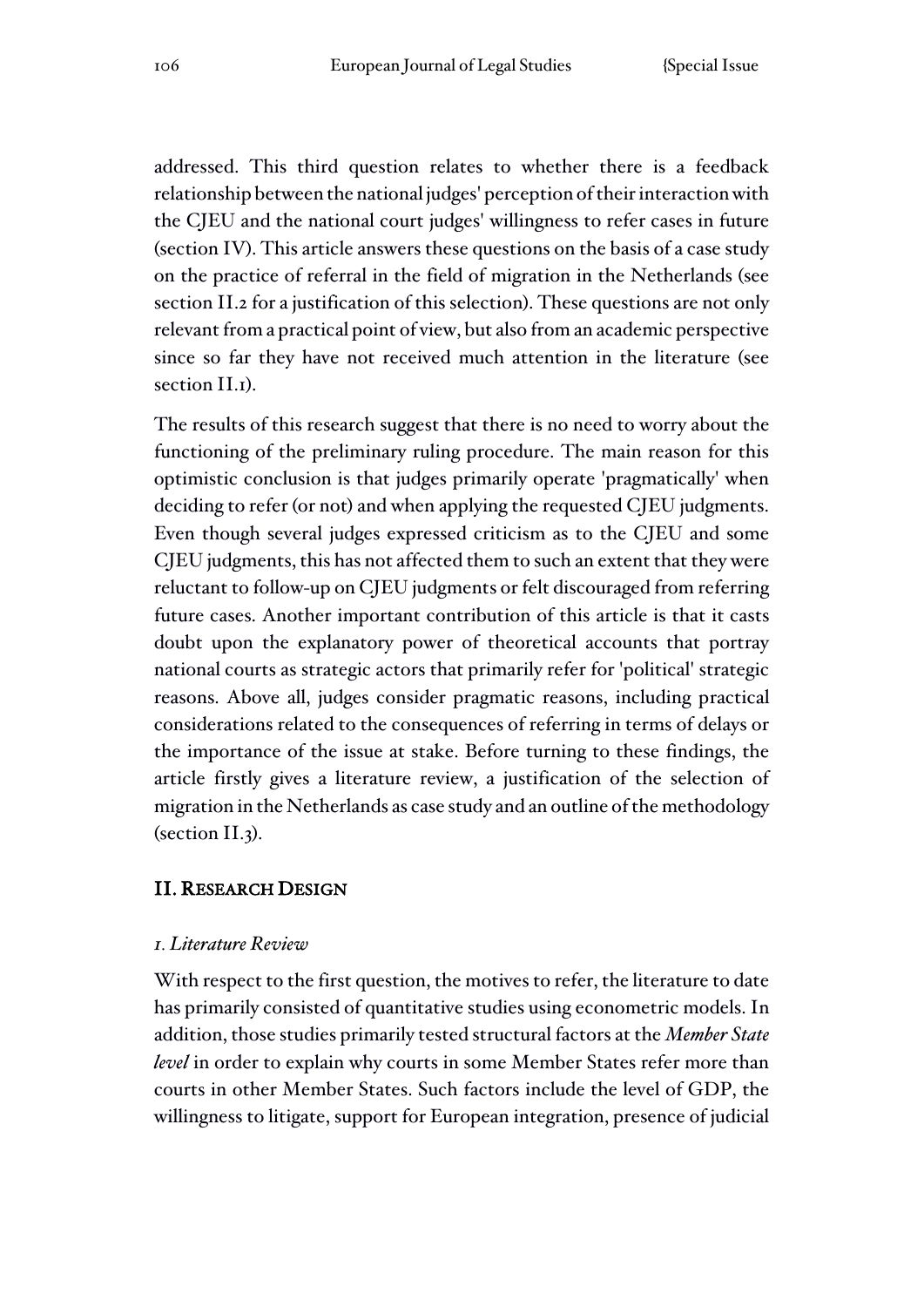$\overline{a}$ 

review and the monist or dualist nature of the legal system.<sup>12</sup> Despite ample research, these findings on their own are not wholly satisfactory, since different and sometimes conflicting factors have been identified and because differences within Member States and across time have often been overlooked.<sup>13</sup> Rather than examining these aggregate-level factors, this article looks into the motives of *individual* judges as a way to fill the gaps in earlier research. In doing so, it aims to contribute to a growing literature on the factors and motives shaping the willingness of courts and judges to refer.<sup>14</sup>

One could basically distinguish two types of theoretical perspectives on the motives of judges (not) to refer: politico-strategic reasons and other nonstrategic reasons, which are operationalised in Tables 1 and 2.

## A. Politico-strategic Considerations to (not) Refer

There are three dominant perspectives in the Europeanisation literature on national courts' motives to refer. Firstly, based on neo-functionalist theories on European integration, the judicial empowerment hypothesis posits that national courts refer to compel the government to change its laws when they

<sup>&</sup>lt;sup>12</sup> Stacy A. Nyikos, 'The preliminary reference process. National court implementation, changing opportunity structures and litigant desistment' (2003) 4 European Union Politics 397; Marlene Wind, Dorte S. Martinsen, Gabriel P. Rotger, 'The uneven legal push for Europe: Questioning variation when national courts go to Europe' (2009) 10 European Union Politics 63.

<sup>&</sup>lt;sup>13</sup> For a good discussion of these differences, see Arthur Dyevre, Nicolas Lampach, 'The Choice for Europe: Judicial Behaviour and Legal Integration in the European Union' (2017) https://papers.ssrn.com/sol3/papers.cfm?abstract\_id=2926496, last accessed 31 July 2018, 3-4*.*

<sup>&</sup>lt;sup>14</sup> Such individual motives have not received much attention (yet). There have been studies on Poland, Denmark and Sweden and (recently) Italy, Germany and France. See for example, Marlene Wind, 'The Nordics, the EU and the reluctance towards supranational judicial review' (2010) 48 Journal of Common Market Studies 1039; Urszula Jaremba, 'Polish civil judiciary vis-à-vis the preliminary ruling procedure: in search of a mid-range theory' in Bruno de Witte et al (eds), *National courts and EU law. New issues, theories and methods* (Edward Elgar 2016) 49; Tommaso Pavone, 'Revisiting judicial empowerment in the European Union: Limits of empowerment, logics of resistance' (2018) Journal of Law and Courts, *pages yet unknown.*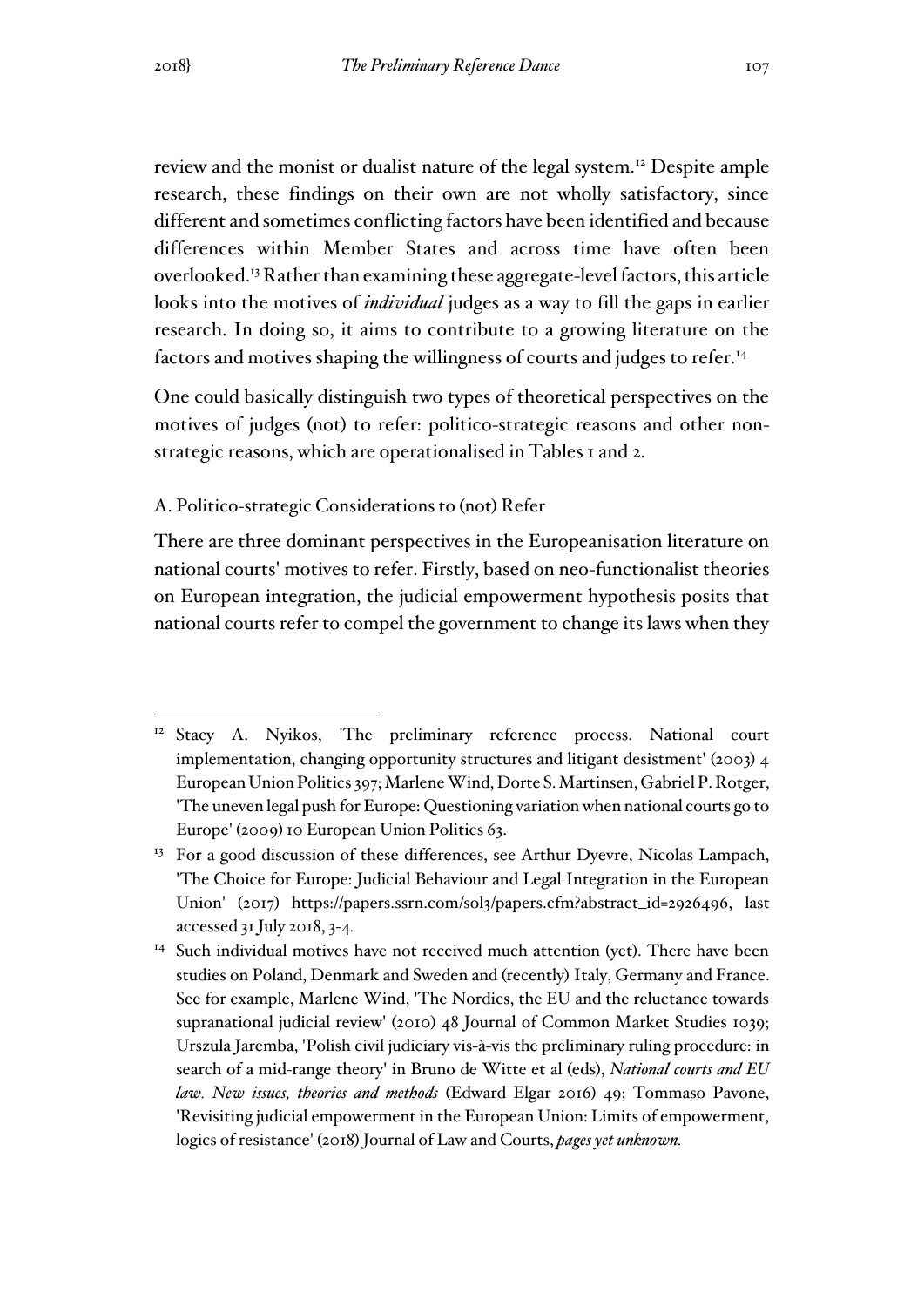are of the opinion that a national measure violates EU law.<sup>15</sup> Referring is hence used as a 'sword' vis-à-vis the legislator or executive. Asking for a preliminary ruling would increase the chance of government compliance.<sup>16</sup> Secondly, based on neo-realist or intergovernmentalist theories, the sustained resistance view, takes the opposite stance and argues that national courts have a strong incentive to 'shield' national legislation from the CJEU by withholding references because of national interest considerations. They prefer to 'shield' national policy and legislation from undesirable influence of the CJEU, especially in politically sensitive cases.<sup>17</sup> This preference could stem from the national court's loyalty towards the executive, its resistance against the dynamic interpretation by the CJEU, the pressure from the public or other domestic political considerations.<sup>18</sup> Thirdly, the bureaucratic politics model developed by Alter implies that EU law is used in bureaucratic struggles between different levels within the judiciary.<sup>19</sup> This model explains why different national courts have their own (different) incentives to refer and why there is divergence in the number of references among lower and higher courts within and between Member States. It also points out that lower courts use the preliminary reference procedure to 'leapfrog' the national judicial hierarchy in order to seek support from the CJEU as protection against reversal of their decisions by a higher court or the government.<sup>20</sup> This theory spells out why most of the references are made by lower courts in the majority of EU Member States, albeit not in the

<sup>&</sup>lt;sup>15</sup> Joseph H.H. Weiler, 'A Quiet revolution: The European Court of Justice and its interlocutors' (1994) 26 Comparative Political Studies 510, 523; Jonathan Golub, 'The politics of judicial discretion: Rethinking the interaction between national courts and the European Court of Justice' (1996) 19 West European Politics 360, 379; Davies (n 6) 85; Alter (n 1) 219 and 228.

<sup>&</sup>lt;sup>16</sup> Andreas J Obermaier, 'The national judiciary. Sword of European Court of Justice rulings: the example of the *Kohll/Decker*jurisprudence' (2008) European Law Journal 735; Tridimas & Tridimas (n 1) 1215.

*<sup>17</sup>* Golub (n 15) 375-379; Wind et al (n 12) 63.

<sup>&</sup>lt;sup>18</sup> Wind et al (n 12) 75-76; Wind (n 14) 1053; Golub (n 15) 377; Karen J. Alter, 'Explaining national court acceptance of European Court jurisprudence: A critical evaluation of theories of legal integration', in: Anne-Marie Slaughter, Alec Stone-Sweet, Jospeph H. Weiler (ed.), *The European Courts and National Courts (*Hart 1998) 225, 236.

<sup>&</sup>lt;sup>19</sup> Alter (n 18) 241-247.

<sup>20</sup> Alter (n 18) 242.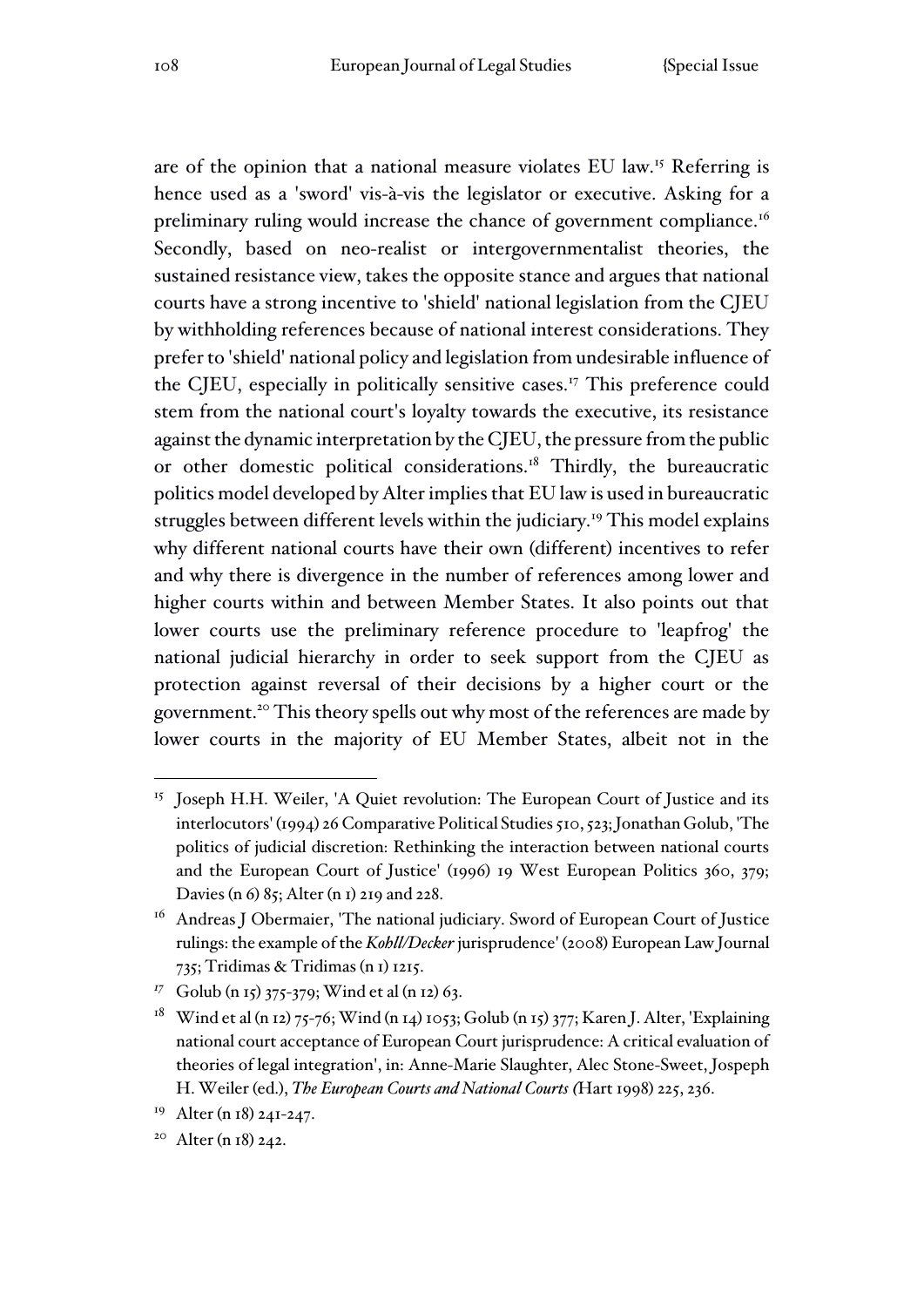$\overline{a}$ 

Netherlands.<sup>21</sup> Note, however, that recent studies suggest that the highest courts in other EU Member States have in recent years 'reconquered' control from the lowest courts over the application of EU law and references to the  $CJEU.<sup>22</sup>$ 

| <b>Motivations</b><br>(not) to refer                           | Theory   | Proxy                                                                      |
|----------------------------------------------------------------|----------|----------------------------------------------------------------------------|
| Political/strategic                                            | Sword    | Strike down national law or policy;<br>considerable financial consequences |
| considerations<br>$\left($ section III. <sub>I</sub> $\right)$ | Shield   | Protect national legislation from EU<br>law                                |
|                                                                | Leapfrog | Challenge (another) higher court                                           |

Table 1: operationalisation of strategic reasons to refer

# B. Non-strategic Reasons to (not) Refer

These three politico-strategic perspectives have for a long time dominated the research on the interaction between national courts and the CJEU. The recent literature, however, have not found much support for the theories construing courts as politico-strategic actors. Several authors highlighted the increasing reluctance of lower courts to refer, coupled with a greater usage of the reference procedure by the highest courts in recent years across the EU. In doing so, they showed that earlier accounts which emphasise the important share of lower courts' references in the case docket of the CJEU are no longer telling the full story.<sup>23</sup> Instead of primarily strategic reasons,

<sup>&</sup>lt;sup>21</sup> In the Netherlands 66% of the references have been made by the highest courts while in 11 Member States, including Belgium, France, Spain and the UK, more than 70% of the references have been made by lower courts. Chantal Mak, Elaine Mak, Vanessa Mak, 'De verwijzende rechter. Rechtspolitieke verandering via prejudiciële vragen van lagere rechters aan het Europese Hof van Justitie' [The referring judge. Legal political change via preliminary references of lower courts to the CJEU] (2017) Nederlands Juristenblad 1724.

<sup>&</sup>lt;sup>22</sup> Since the situation in most EU Member States currently reflects the practice in the Netherlands, this point does not seem very relevant to consider in relation to the country selection. Daniel R. Kelemen, Tommaso Pavone, 'The European Court of Justice's evolving relationship with national judiciaries' (2017), *unpublished*.

<sup>&</sup>lt;sup>23</sup> Francisco P. Coutinho, 'European Union law in Portuguese courts: An appraisal of the first twenty-five years after accession' (2017) Yearbook of Eurpean Law 358; Arthur Dyevre, Angelina Atanasova, Monika Glavina, 'Who asks most? Institutional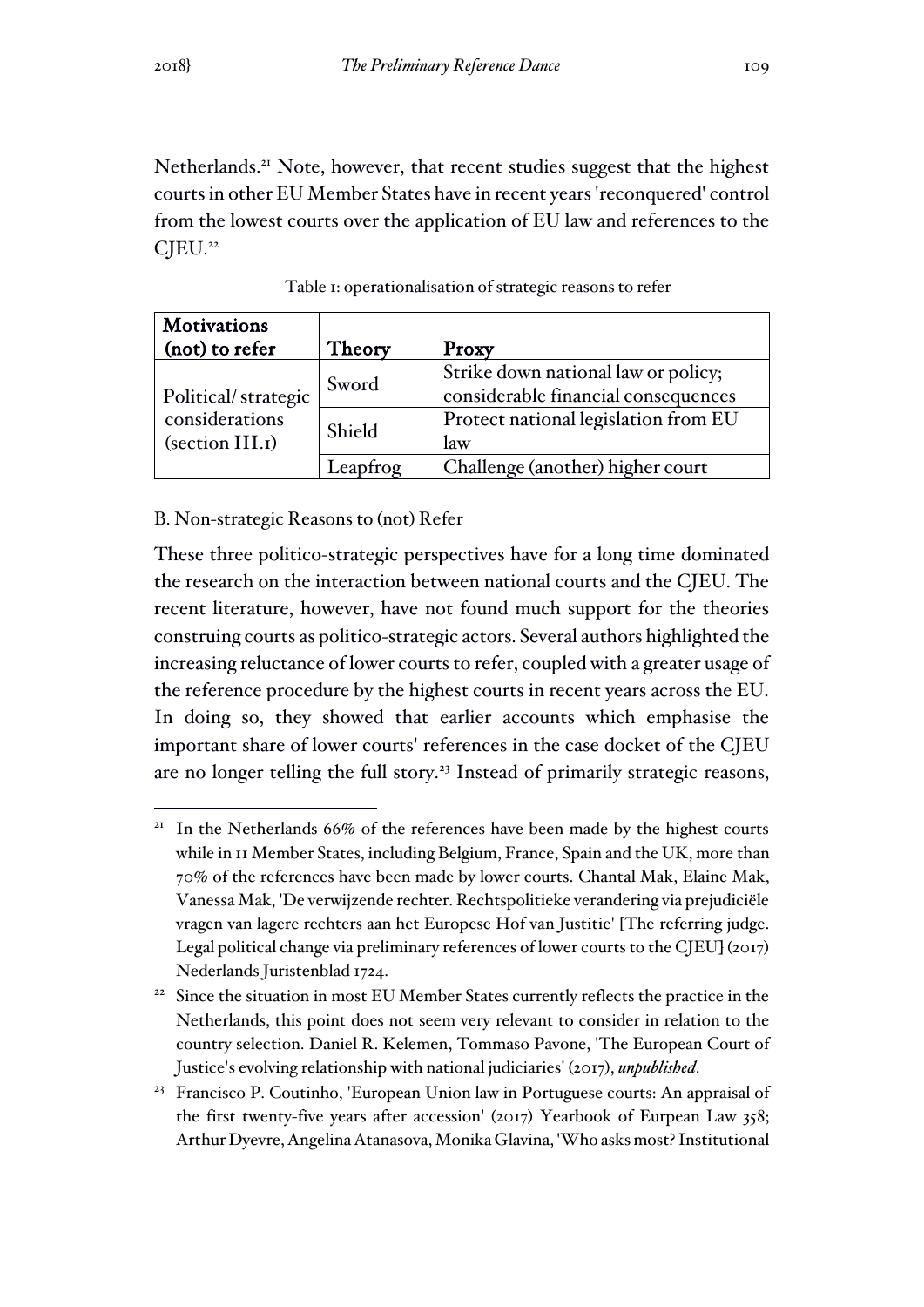Pavone concluded, based on a thorough empirical research on Italy, Germany and France, that (a lack of) references can be explained by path-dependent, every-day practices within national courts.<sup>24</sup>

While the literature has focused on strategic reasons for courts to refer, it has not yet formulated hypotheses about the possible non-strategic reasons for the courts to do so. Against this backgroung, five mechanisms can be distilled from existing theoretical and empirical accounts. Firstly, legal-formalist or 'compliance pull' motives based on the 'power of the law'.<sup>25</sup> National courts refer because they feel responsible for a correct application of EU law or, in the case of the highest court, they consider themselves obliged to refer.<sup>26</sup> The highest courts are required to refer when they have doubts about the interpretation and validity of EU law unless it would 'in no way affect the outcome of the case'.<sup>27</sup> This being said, there are two other exceptions for the highest courts to refer, which are commonly referred to as *Cilfit-*exceptions: no reference is necessary when the CJEU has 'already dealt with the point of law in question' *(acte éclairé)* or when 'the correct application of [EU] law may be so obvious as to leave no scope for any reasonable doubt as to the manner in which the question raised is to be resolved' *(acte clair)*. <sup>28</sup> Secondly, pragmatic considerations other than strict legal obligations to refer also play an important role.<sup>29</sup> This includes, for example, case specific reasons which relate to the importance of the questions concerned or efficiency reasons

<sup>25</sup> Weiler (n 15) 520; see recently Hübner (n 24).

incentives and referral activity in European Union legal order' (2017), https://papers.ssrn.com/sol3/papers.cfm?abstract\_id=3051659, last accessed 31 July 2018; Kelemen & Pavone (n 22).

<sup>24</sup> Pavone (n 14); Compare also with Jaremba (n 14) 49; Denise C. Hübner, 'The decentralized enforcement of European law: national court decisions on EU directives with and without preliminary reference submissions' (2017) Journal of European Public Policy 1.

 $^{26}$  Alter (n I) 230.

<sup>27</sup> Case 283/81 *Cilfit* EU:C:1982:335, para. 10.

 $28$  Ibid, para.14 and 16.

<sup>29</sup> See more generally about 'pragmatic adjudication' Richard Posner, *How judges think* (CUP 2008); Urszula Jaremba, *Polish Civil Judges as European Union Law Judges: Knowledge, Experiences and Attitudes* (2012), https://repub.eur.nl/pub/37318/, last accessed 31 July 2018, 352.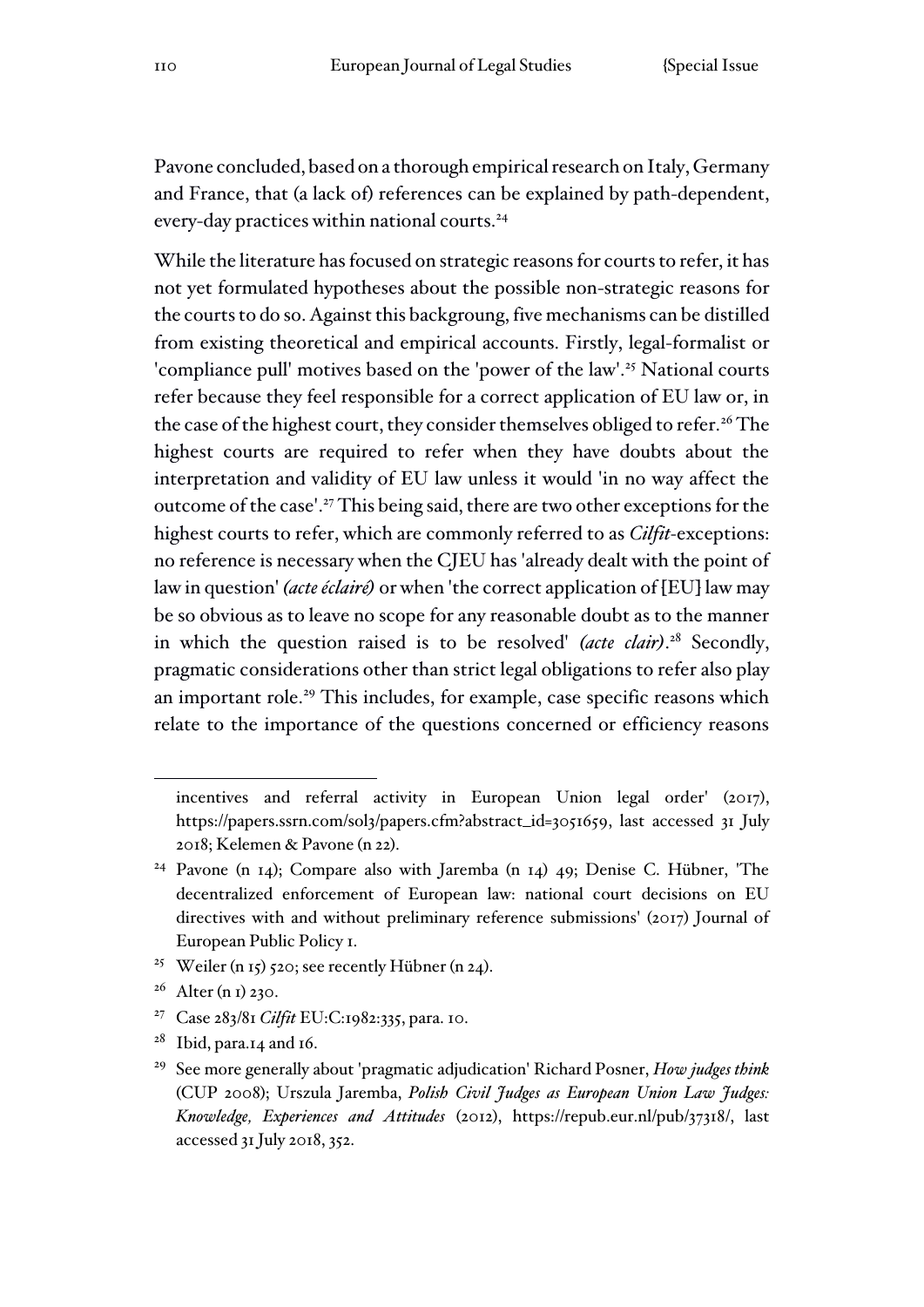$\overline{a}$ 

concerning the consequences of referring in terms of the delay in the specific case or other cases involving the same EU law issue.<sup>30</sup> Thirdly, personal and psychological factors related to the individual judge have been mentioned as well. This includes, for example, the limited knowledge about EU law and/or the preliminary ruling procedure as a reason for non-referral.<sup>31</sup> It has also been noted that some judges might be reluctant to refer, because they are afraid that they ask a wrong question and that the CJEU declares their question inadmissible.<sup>32</sup> Fourthly, institutional and organisational factors related to the institutional dynamics of a particular court have also been put forward. These factors include, for example, the need to meet 'production targets' which discourages references to the CJEU.<sup>33</sup> Fifthly, the literature has also noted that the parties and their requests to refer can influence the courts willingness to refer.<sup>34</sup>

Table 2: operationalisation of non-strategic reasons to refer

| <b>Motivations</b><br>(not) to refer               | Theory                                    | Proxy                                                                                                   |
|----------------------------------------------------|-------------------------------------------|---------------------------------------------------------------------------------------------------------|
| Non-strategic<br>considerations<br>(section III.2) | Compliance<br>pull/<br>legal<br>formalism | The need to comply with the<br>obligation to refer/correct application<br>of the <i>Cilfit</i> doctrine |

<sup>&</sup>lt;sup>30</sup> Judges primarily refer because this is simply necessary for them to solve the national dispute efficiently. If they are not able to interpret EU law on their own, the CJEU might provide the required clarity. Hans-W. Micklitz, *The politics of judicial cooperation in the EU. Sunday trading, equal treatment and good faith* (CUP 2005) 437; Jaremba (n 14) 67.

- <sup>33</sup> Groenendijk (n 33); Nowak et al (n 31)  $54$ .
- <sup>34</sup> Wind (n 14) 1053; Wind et al (n 12) 283.

<sup>31</sup> Jaremba (n 29); Tobias Nowak et al, *National judges as European Union judges: Knowledge, experiences and attitudes of lower court judges in Germany and the Netherlands* (Eleven 2011) 49.

<sup>32</sup> Jaremba (n 29) 229-230; Hanna Sevenster, Corinna Wissels, 'Laveren tussen *Ferreira en Van Dijk*' [Plying between *Ferreira en Van Dijk*] in M. Bosma et al (eds), *Graag nog even bespreken. Liber amirocum Henk Lubberdink* (Raad van State 2016) 83, 90; Kees Groenendijk, 'Waarom rechters niet naar Luxemburg gaan: politieke structuur of rechtscultuur?' [Why judges do not go to Luxembourg: political structure or legal culture?] in R. Baas et al (eds), *Rechtspleging en rechtsbescherming. Liber amicorum voor prof. dr. Leny E. de Groot-van Leeuwen* (Kluwer 2015) 302.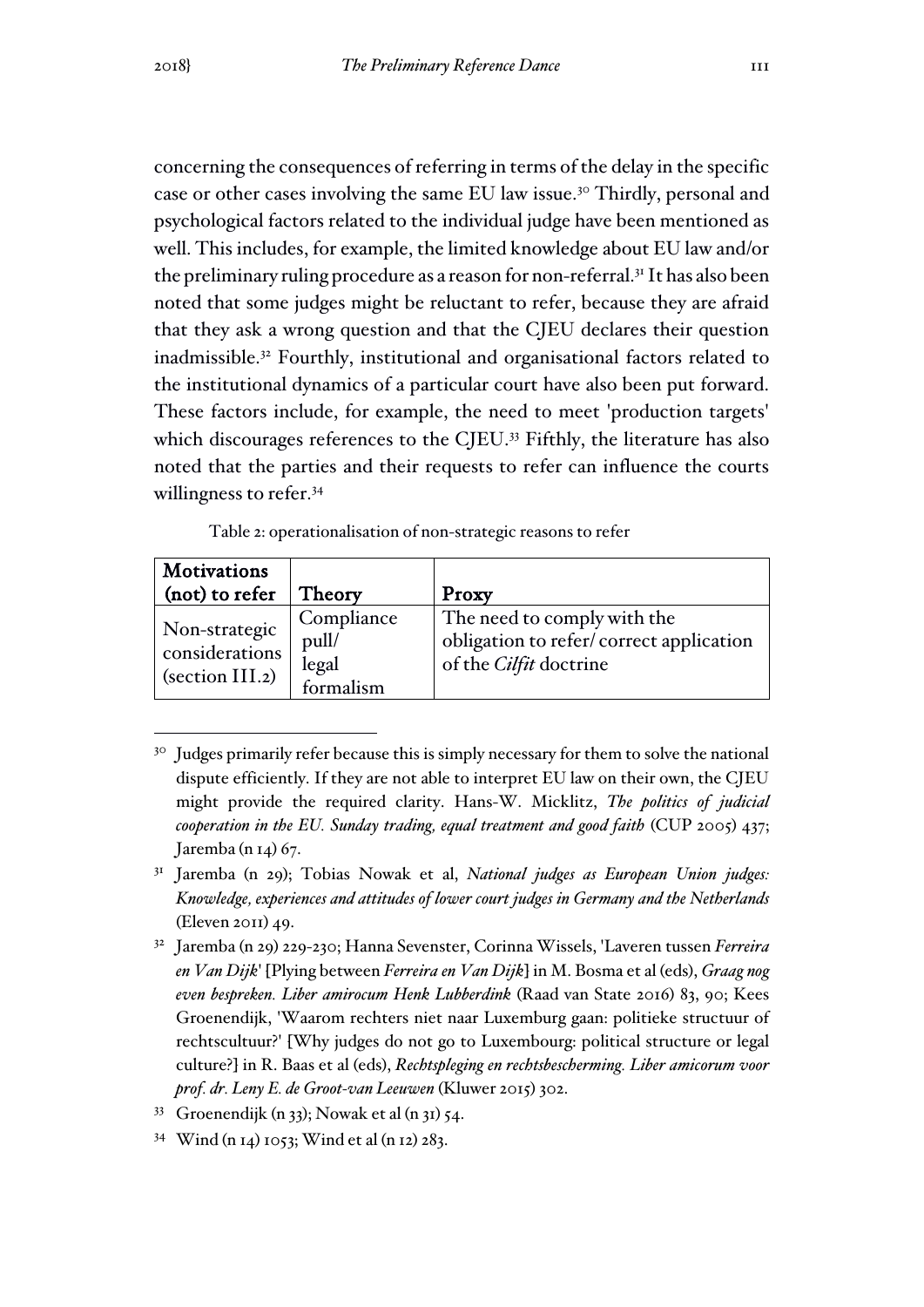|  |                            | Need of legal clarity; answer perceived |  |  |
|--|----------------------------|-----------------------------------------|--|--|
|  |                            | necessary to resolve the case           |  |  |
|  |                            | Reasonable reading of Cilfit            |  |  |
|  |                            | Natural reluctance (e.g. decide         |  |  |
|  |                            | themselves)                             |  |  |
|  |                            | Importance of the question              |  |  |
|  | Pragmatism                 | Consequences of referring for the       |  |  |
|  |                            | parties                                 |  |  |
|  |                            | Efficiency reasons (delay in case, and  |  |  |
|  |                            | other cases)                            |  |  |
|  |                            | Resources necessary to write question,  |  |  |
|  |                            | time                                    |  |  |
|  | Personal/<br>psychological | Position in the career                  |  |  |
|  |                            | Background/expertise                    |  |  |
|  |                            | Knowledge of EU law procedure           |  |  |
|  |                            | Self-perception: e.g. lower courts as   |  |  |
|  |                            | fact finders                            |  |  |
|  |                            | Fear to ask (wrong) questions           |  |  |
|  |                            | Satisfaction of writing a reference/    |  |  |
|  |                            | contributing to EU law                  |  |  |
|  |                            | Awareness (e.g. specialised EU law      |  |  |
|  | Institutional              | committees in courts)                   |  |  |
|  |                            | Case management (backlog of cases)      |  |  |
|  | Request of the             | Parties requested referral              |  |  |
|  | parties                    |                                         |  |  |

So far, strategic and non-strategic reasons have not been tested in the field of migration. The findings presented in this article further corroborate recent studies, such as Pavone's, and challenge some major assumptions of the dominant theoretical approaches, namely that politico-strategic reasons alone do not explain the motivation of national judges to refer. In addition, it shows that the influence of parties on national judges' decision to refer is rather limited.

# C. Follow-up

There is not much research on the second question dealing with the followup to CJEU judgments, except for some older studies finding high rates of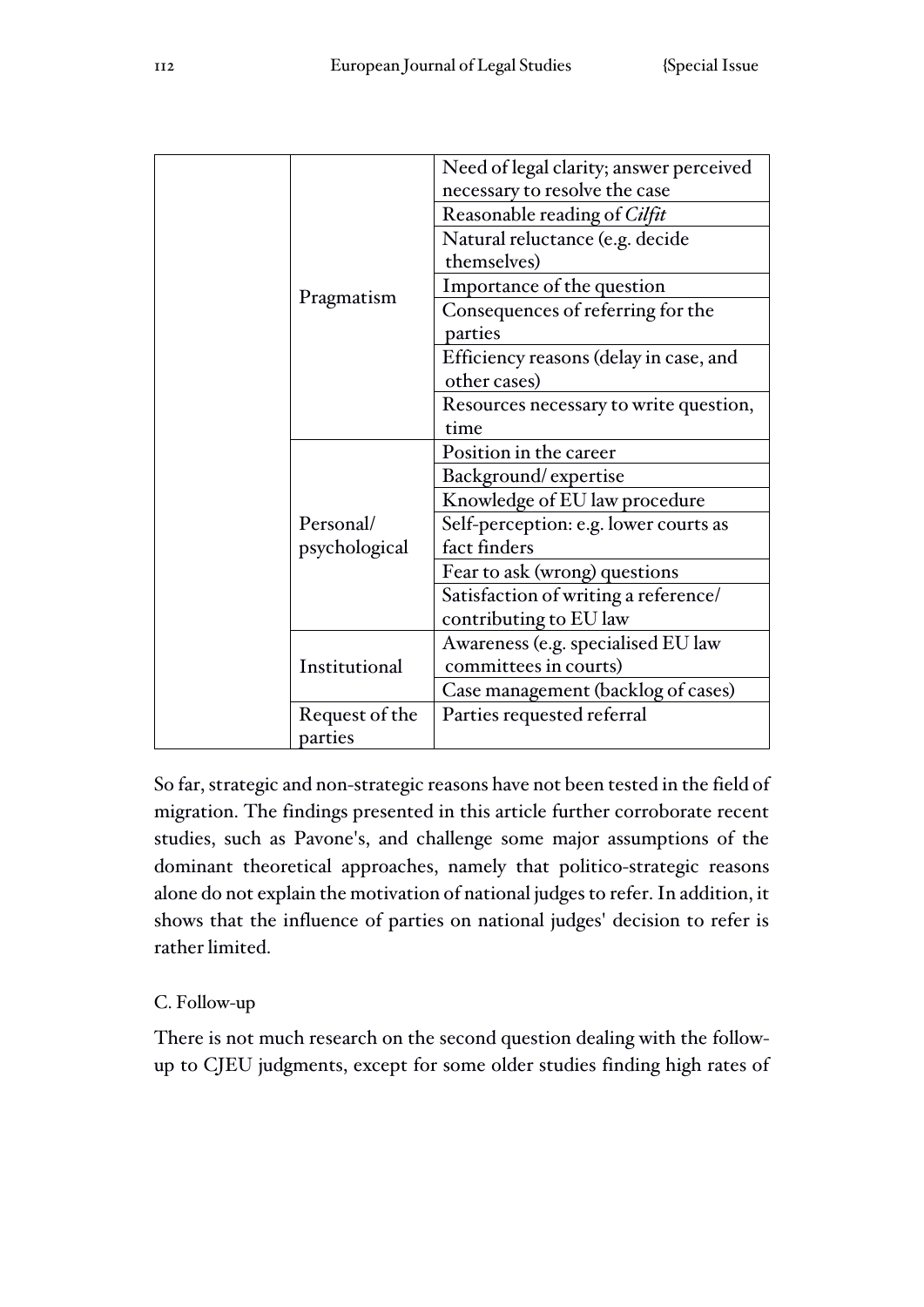implementation.<sup>35</sup> Bobek observed that 'very little or nothing at all is known [...] whether or not national courts are satisfied with the Court's decision(s) once they receive them, whether they consider them authoritative, and whether the Court's case law is in fact followed'.<sup>36</sup> There is an assumption that preliminary rulings of the CJEU are implemented by the requesting national courts, but there is little systematic evidence supporting that view.<sup>37</sup> While some older studies found high implementation rates,<sup>38</sup> others noted that implementation is not always achieved or straightforward.<sup>39</sup> Other outcomes than full application of the CJEU judgment include: partial application, a reinterpretation of the facts so that the CJEU judgment does not apply, rereferral to the CJEU and concealed or open non-compliance.<sup>40</sup>

This article will thus fill an empirical gap and provide reflection on the current discourse which tends to overemphasise integration-sceptical national judgments.<sup>41</sup> It shows that Dutch judges have generally adopted a positive attitude towards the CJEU and its judgments. It will also be argued

<sup>35</sup> An implementation rate of 90% was found for the Netherlands in the period 1961- 1985. Nyikos likewise found an 'extremely high' rate of 96%. Joest Korte (ed), 'Primus inter pares: The European Court and national courts. The follow-up by national courts of preliminary rulings ex Art. 177 of the Treaty of Rome: A report on the situation in the Netherlands' (1990) EUI Law Working Paper; Nyikos (n 12) 410; see also Arjen W.H. Meij, *Prejudiciële vragen van Nederlandse rechters en hun gevolgen* [Preliminary references of Dutch judges and their consequences] (W.E.J. Tjeenk Willink 1993); G. Wils, *Prejudiciële vragen van Belgische rechters en hun gevolgen* [Preliminary references of Belgian judges and their consequences] (W.E.J. Tjeenk Willink 1993).

 $3^{6}$  Bobek (n 3) 197.

<sup>37</sup> Nyikos (n 12) 398.

 $38$  Korte found an implementation rate for Dutch references (1961-1985) of 90%. Korte (n 35). Nyikos also found an 'extremely high' implementation rate of 96%. Nyikos (n 12) 410. 89% of the respondents in a 2007 survey found the CJEU judgment readily applicable. Wallis report (n 3) 23.

<sup>39</sup> Davies (n 6) 81 and 89; Alter (n 18) 233-234; See, for example, the way in which the Danish Supreme Court was unwilling to change its ruling after *Ajos.* Neergaard & Sørensen (n 10).

<sup>40</sup> Nyikos (n 12) 399-401.

<sup>41</sup> Andreas Hofmann, 'Resistance against the Court of Justice of the European Union' (2018) International Journal of Law in Context 258.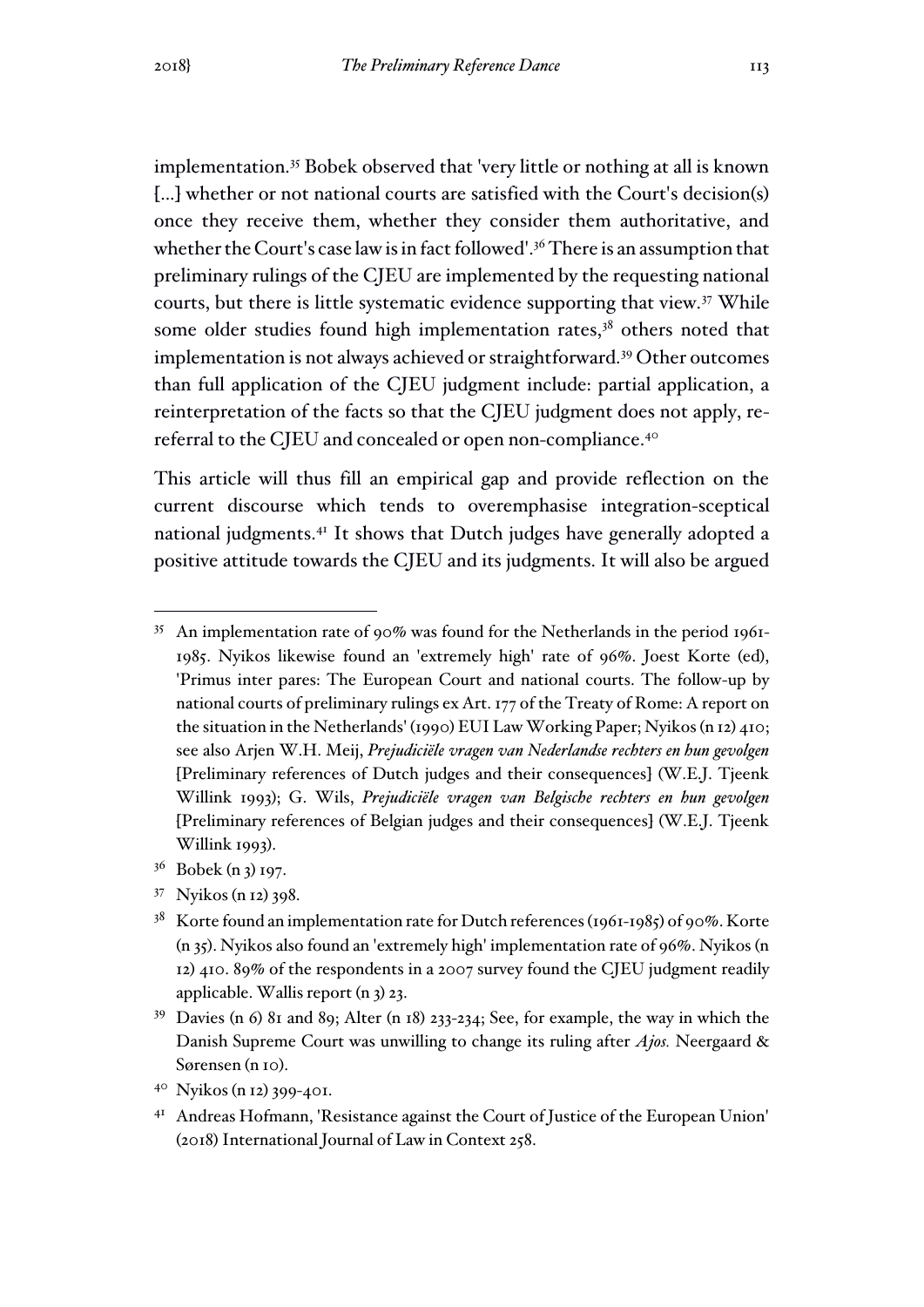that national judges' personal background and institutional position play an important role in their perception of the CJEU's case law.

## D. Feedback Loops

Even less research has been conducted on the relationship between the motives of judges to (not) refer and their perception of the CJEU and CJEU judgments. It is difficult to clearly connect the idea of feedback loops to specific theoretical accounts or previous empirical studies. The notion of feedback loops relates, however, to a certain extent to Mayoral's notion of 'trust', which he defines as 'national judges' belief about whether the CJEU will follow an expected course of action under conditions of uncertainty'.<sup>42</sup> The limited (theoretical) attention warrants further work in this direction. It also explains the more inductive and explorative approach that this study takes with respect to this third question (see further section II.3.C).

## *2. References in Migration Law in the Netherlands (2013-2016) as a Case Study*

Given the shaky empirical support for the theories which portray courts as strategic actors, it is best to select an area of case law where one would expect these theories to apply. The field of asylum, migration and integration, one of the most contested issues that the EU is confronted with nowadays, lends itself to 'test' those theories. This is so because the aforementioned area has been greatly Europeanised in a relatively short period of time. It is also highly judicialised and politicised because many EU Member States, including the Netherlands, have adopted restrictive policies in this area, often testing and sometimes transcending the limits of EU law. It is not only the legislator which has become more restrictive in this field, but also some (highest) courts, such as the Dutch Council of State.<sup>43</sup> This has led to increasing

<sup>42</sup> Juan A. Mayoral, 'In the CJEU judges trust: A new approach in the judicial construction of Europe' (2017) Journal of Common Market Studies 551.

<sup>43</sup> The *Salah Sheekh* judgment of the ECtHR as an illustration of the restrictive approach of the Council of State. In this judgment, the ECtHR dismissed the Dutch government's plea of inadmissibility for non-exhaustion of domestic remedies even though the applicant had not lodged appeal with the Council. The ECtHR justified this by ruling that the Council 'may in theory have been capable of reversing the decision of the Regional Court, in practice a further appeal would have had virtually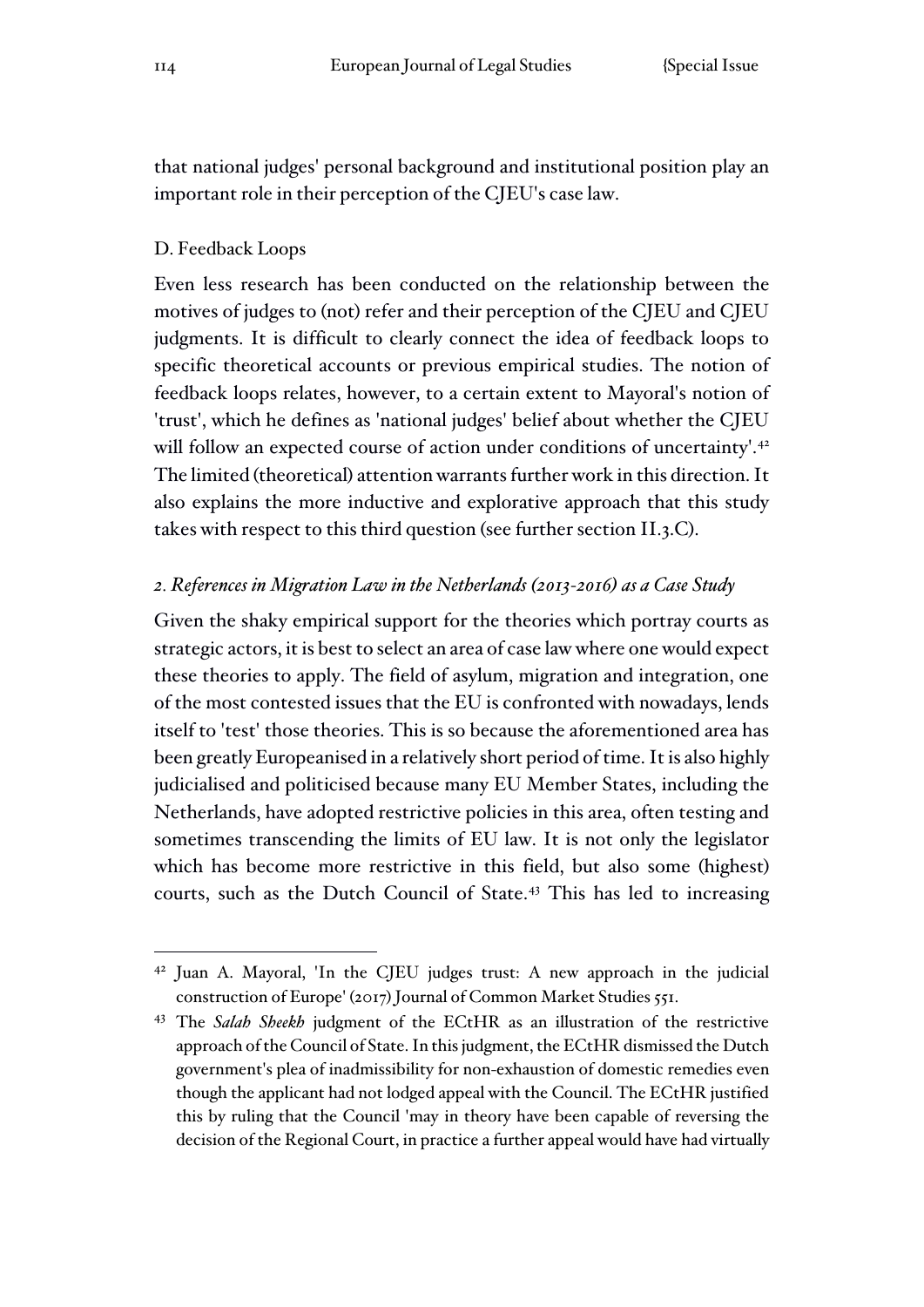litigation at both the national and European level, offering room for courts to challenge (or 'shield') national legislation or the restrictive approach of other courts.<sup>44</sup> Courts are generally reluctant to strike down democratically adopted rules, especially in such a controversial and politically sensitive field as migration. Referring to the CJEU could give national courts an authoritative cover to do so.

In addition, the Netherlands is also a suitable Member State to test these theories. Dutch courts have been 'integration friendly', they generally ask a high number of questions and are eager to engage with EU law.<sup>45</sup> Dutch courts are also at the forefront in the field of migration. The Council of State was, for example, the first national court in the EU to ask questions about the Qualification Directive 2004/83, the Family Reunification Directive 2003/86, as well as the Directive 2003/109 on third-country nationals who are *long-term* residents.<sup>46</sup>

Table 3: Overview relevant cases studied for the period 2013-2016

| References by the highest courts                   | References by lower courts (Rb.) |
|----------------------------------------------------|----------------------------------|
| $C$ -601/15, PPU, <i>J.N.</i> ( <i>ABRvS</i> )     | $C$ -550/16, A. and S.           |
| $C$ -133/15, <i>Chavez-Vilchez</i> ( <i>CRvB</i> ) | $C$ -331/16, K.                  |
| $C$ -153/14, K. and A. (ABRvS)                     | $C-18/16, K.$                    |
| $C$ -579/13, <i>P. and S. (CRvB)</i>               | $C-63/15$ , Ghezelbash           |
| $C$ -554/13, Zb. and O. (ABRvS)                    | $C$ -158/13, Rajaby              |
| $C$ -383/13 PPU, G. and R. (ABRvS)                 |                                  |

no prospect of success.' ECtHR nr. 1948/04 *Salah Sheekh,* CE:ECHR: 2007:0111JUD000194804, para. 123.

- <sup>44</sup> Möritz Baumgärtel, 'Part of the game': government strategies against European litigation concerning migrant rights', in Tanja Gammeltoft-Hansen & Thomas Aalberts (eds), The Changing Practices of International Law (Cambridge University Press 2018), forthcoming.
- <sup>45</sup> Bobek (n 3) 213.

 $\overline{a}$ 

<sup>46</sup> Respectively C-465/07 *Elgafaji* EU:C:2009:94 (Council Directive 2004/83/EC of 29 April 2004 on minimum standards for the qualification and status of third country nationals or stateless persons as refugees or as persons who otherwise need international protection and the content of the protection granted [2004] OJ L304/12); C-578/08 *Chakroun* EU:C:2010:117 (Council Directive 2003/86/EC of 22 September 2003 on the right to family reunification [2003] OJ L 251/12); C-502/10, *Singh* EU:C:2012:636 (Council Directive 2003/109/EC of 25 November 2003 concerning the status of third-country nationals who are long-term residents [2003] OJ  $Li(6/44)$ .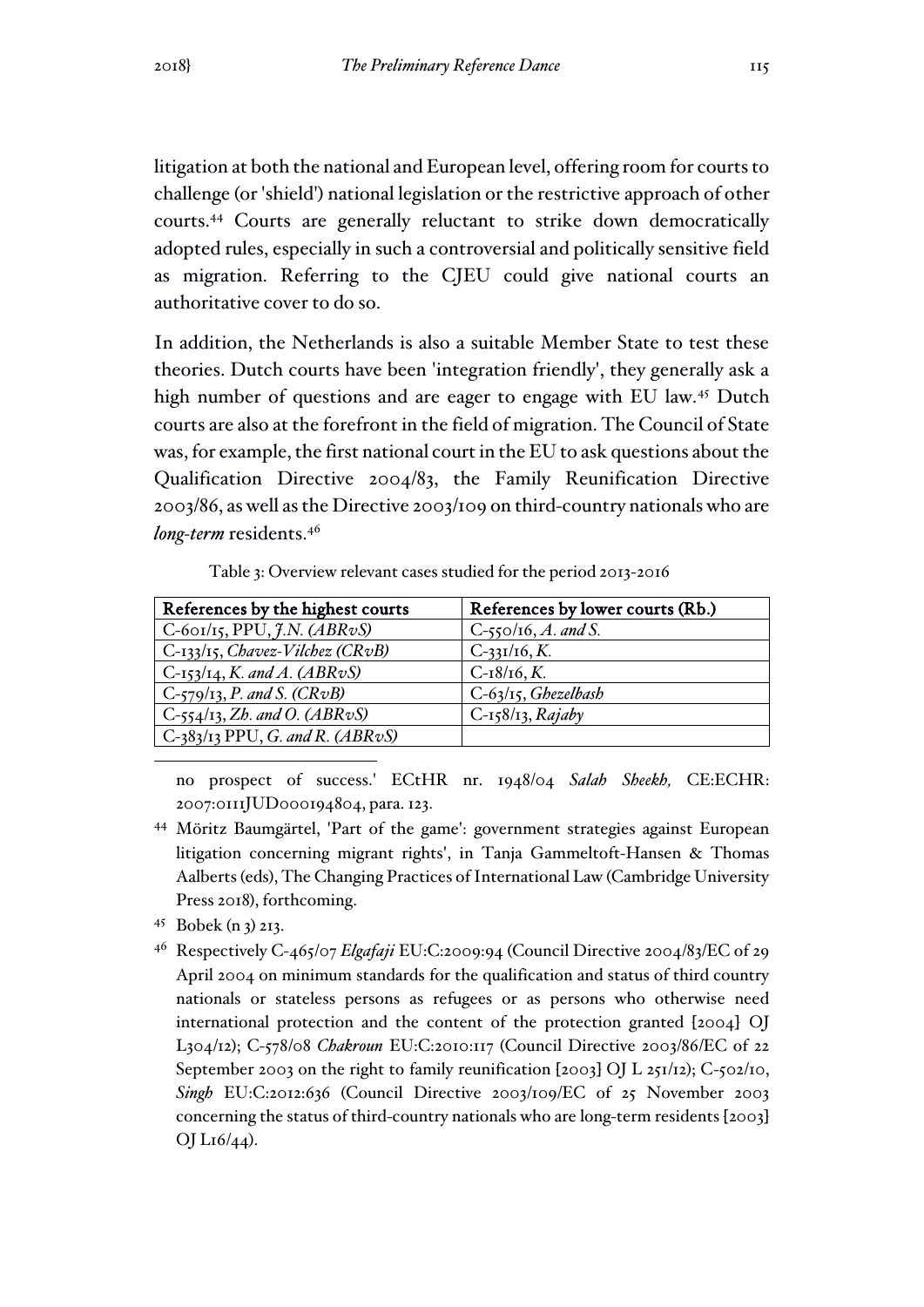| $C$ -171/13, Demirci (CRvB)            |  |
|----------------------------------------|--|
| $C$ -148/13-150/13, A., B., C. (ABRvS) |  |

For this article all referred cases and decisions not to refer in the four-year period (2013-2016) were selected. <sup>47</sup> As Table 3 shows, thirteen cases have been referred to the CJEU in this period. Five references came from lower courts (*rechtbank* or *Rb.*) who are not obliged to refer on the basis of Article  $267$  TFEU.<sup>48</sup> Eight cases were referred by the two highest administrative courts which are active in this area: the Administrative Division of the *Council* of *State (the Council of State* or *ABRvS) and the Central Appeals Tribunal (the Tribunal* or *CRvB)*. There had only been sixteen references in the thirteen years before (2000-2012), which illustrates the increasing Europeanisation in this area. The Europeanisation might of itself also be a factor that has contributed to the growing number of references. There are simply more EU (asylum and migration) rules, as well as more cross-border movements giving rise to more disputes and hence more case law of the CJEU. Lawyers have also become more specialised in EU (migration) law and, hence, increasingly appeal to EU law and request a reference to be made. There is also a reinforcing effect in the sense that once the CJEU has ruled on an issue, this almost unavoidably leads to new questions. One good example is the *Zambrano* ruling which has caused courts to ask new questions regarding the rights of residence of third country nationals with minor children who are EU citizens.<sup>49</sup>

This article will not engage in a systematic comparison of migration with other fields of law. It will, nonetheless, provide some reflections on the

<sup>47</sup> It was decided to focus on the most recent references that reflect the current operation of the procedure and dynamic between courts. The analysis included only references before 31 December 2016 in order to be able to study most, albeit not all, CJEU judgments and the national follow-up. This is so because it usually takes 15 months before the CJEU answers the reference and often at least half a year before the referring court decides the dispute. The limited period does not mean that older or more recent cases and developments are excluded, especially when they were mentioned during interviews or in the literature, but simply that no structured database search was conducted for this period.

<sup>48</sup> Unless they have doubts about the validity of EU law. Case 314/85 *Foto-Frost* EU:C:1987:452, paras. 15 and 16; E.g. NL:RBDHA:2016:265, para. 8.2.

<sup>49</sup> Case C-34/09 *Zambrano* EU:C:2011:124.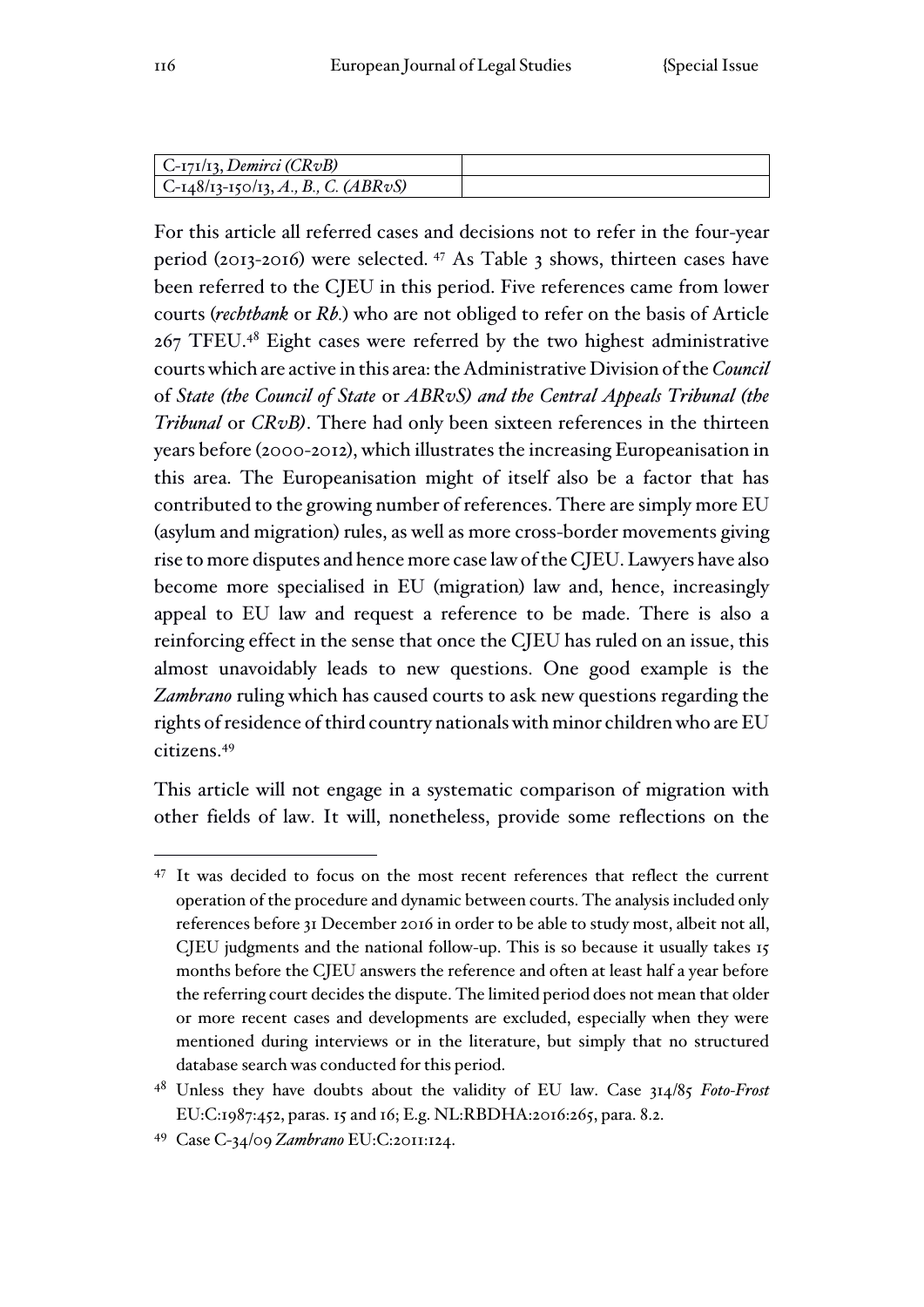$\overline{a}$ 

specific nature of the legal field of migration in comparison with other fields based on some provisional findings from a broader 4.5 years research project on the interaction between the CJEU and Dutch, Irish and British courts.<sup>50</sup> These provisional findings suggest that the field of law is an important factor affecting especially the national judges' motives to refer.<sup>51</sup>

#### *3. Research Design and Methodology*

This article will address the three research questions presented in the introduction on the basis of a legal-empirical research combining legal analysis and interviews (see figure 1). A doctrinal legal analysis alone is insufficient to answer the three questions. While previous studies primarily relied on interviews and or surveys with judges, this article combines interviews with a comprehensive and structured analysis of judgments of both national courts and the CJEU.<sup>52</sup>

 $50<sup>50</sup>$  In order to obtain a good insight in judicial motives, this project considers Member States with a different practice of referring by looking at the relative number of references per 1 million inhabitants. UK courts make relatively little use of the preliminary reference procedure. By contrast, Dutch courts ask a high number of questions and are eager to engage with EU law. Ireland is somewhere in between. Complementary to this project, a PhD researcher (Jesse Claassen) is conducting a similar research project on Austria and Germany.

<sup>&</sup>lt;sup>51</sup> The research on the Netherlands, found, for example, a greater willingness to refer to the CJEU in the field of intellectual property or criminal cooperation and European arrest warrants. This could be compared with the idea of 'hotspots' of references of certain judges in particular fields of law. R.D. Kelemen & T. Pavone, 'The political geography of European legal integration' (2017) *unpublished*; see also Dyevre et al (n 23).

 $52$  Wind (n 14); Pavone (n 14).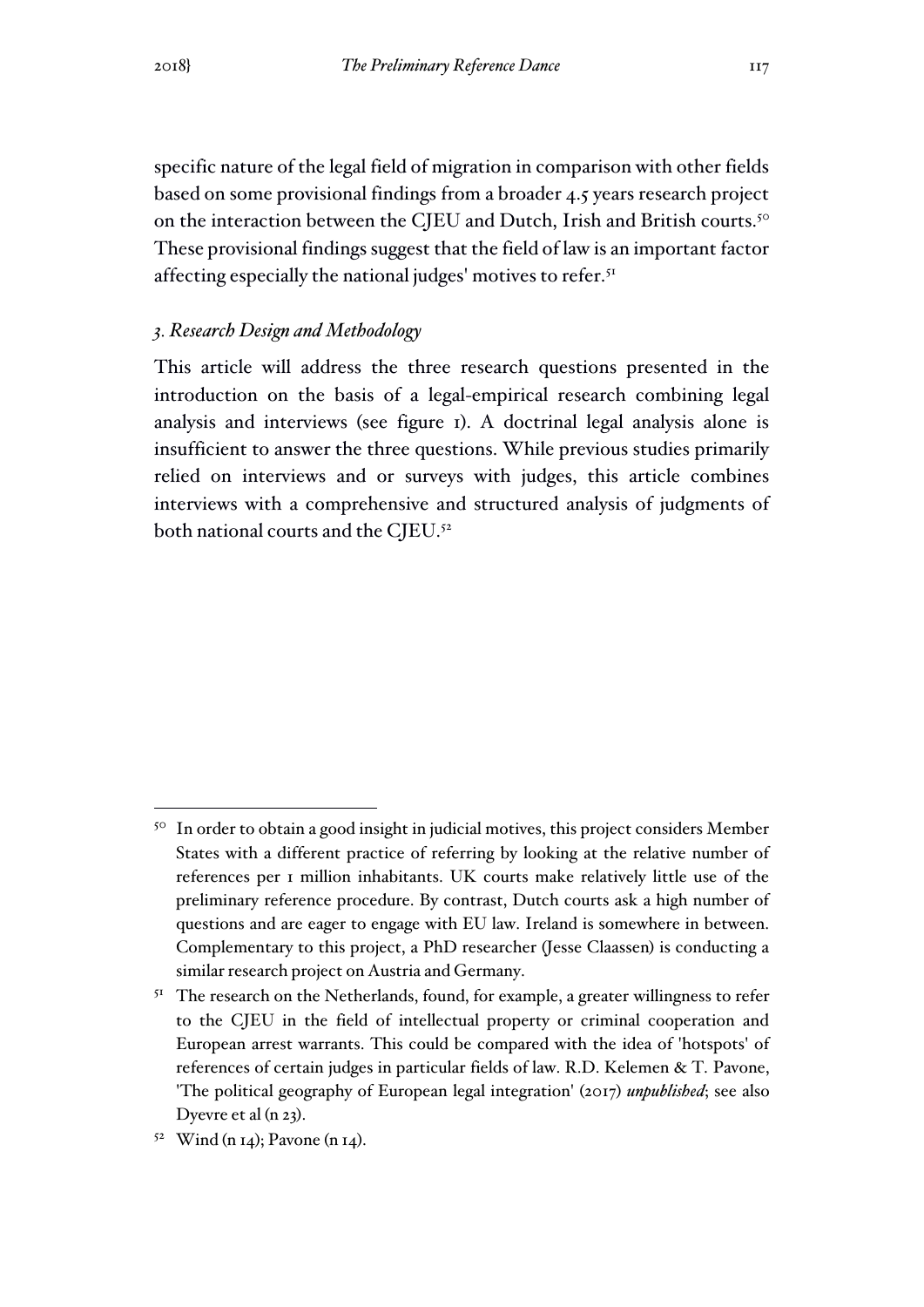



This article builds on an innovative dataset gathered through semi-structured interviews with sixteen judges and court clerks involved in the referred migration cases listed in Table 3, as well as cases that were *not* referred. The dataset also includes judges who have no experience in referring ensuring a representative picture.<sup>53</sup> Eleven interviewees work at the two highest administrative courts (ABRvS and CRvB)*.* Five interviews were conducted with asylum judges from lower courts (Rb.). Given this limited number, findings with respect to lower courts should be interpreted with more care.<sup>54</sup> In order to protect the anonymity of interviewees, their names and identities

<sup>53</sup> In order to make this selection, an overview was made of all judges involved in the referred cases as well as decisions not to refer. Two interviews were conducted in 2015, while all others took place between April and November 2017. Almost all judges and court clerks that were approached for an interview were willing to cooperate. Only six judges refused or where unable to meet.

<sup>54</sup> Interviews 14, 22, 39, 51, 83.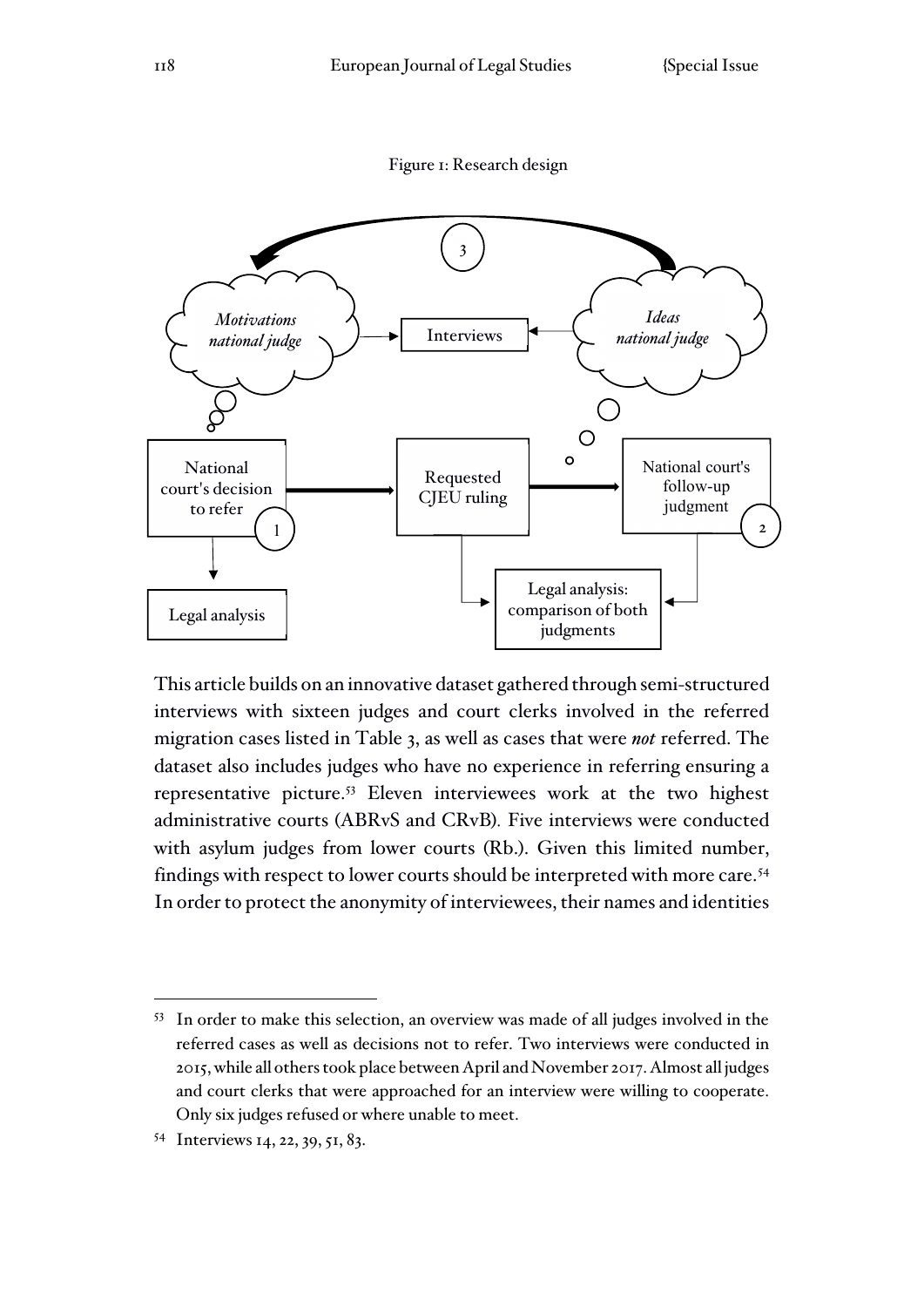are not disclosed.<sup>55</sup> Note that this research is part of a broader research project for which, so far, 36 judges and court clerks have been interviewed.<sup>56</sup>

There are clear limitations to interviews as a research instrument to identify motives.<sup>57</sup> One problem is that asking judges about motives might encourage them to provide *ex post* rationalisations that do not reflect the decision making at the time they decided the case. To mitigate this problem, a recent time period (2013-2016) was chosen.<sup>58</sup> As a result, most interviewees were also generally able to reflect on almost all cases in the selected time period. Another drawback of interview method is that interviewees might be tempted to give socially desirable answers and/or conceal their real motivations. Judges might also be reluctant to acknowledge that politicostrategic reasons played a role in their decision to refer (or not) and conceal that they have engaged in such strategies. As it might conflict with their selfperception or professional ethos of being an independent judge who decides on the basis of the law. Despite the secrecy of judicial deliberations, interviewees were relatively open, seemed honest and were willing to discuss individual cases. To alleviate the aforementioned problems, interviewees were, firstly, encouraged not to reflect on motives in general and *in abstracto.*  Rather, they were asked to give concrete examples or probed to reflect on several specific judgments that were identified earlier during the legal analysis. Secondly, the idea was to interview more than one judge involved in certain (important) cases. Interviewees were, thirdly, given a convincing guarantee of confidentiality.<sup>59</sup> Fourthly, the interview data were

<sup>55</sup> A number between 0 and 100 was randomly selected for the interviews. Note that references to interview numbers is omitted when specific cases are discussed, because this would still make it possible to trace the identity of the interviewees on the basis of the published judgments.

<sup>56</sup> Jasper Krommendijk, 'De hoogste Nederlandse bestuursrechters en het Hof van Justitie: geboren danspartners? Het hoe en waarom van verwijzen' [The highest Dutch administrative courts and the CJEU; natural born dance partners? The ho wand why of reffering], Nederlands Tijdschrift voor Bestuursrecht (2017) 305.

<sup>57</sup> 'Asking someone to identify his or her motive is one of the worst methods of measuring motives'. Lee Epstein, Gary King, 'The rules of inference' (2002) 69 University of Chicago Law Review 1, 93.

 $5^8$  Ibid (n 46).

<sup>59</sup> Ibid (n 55).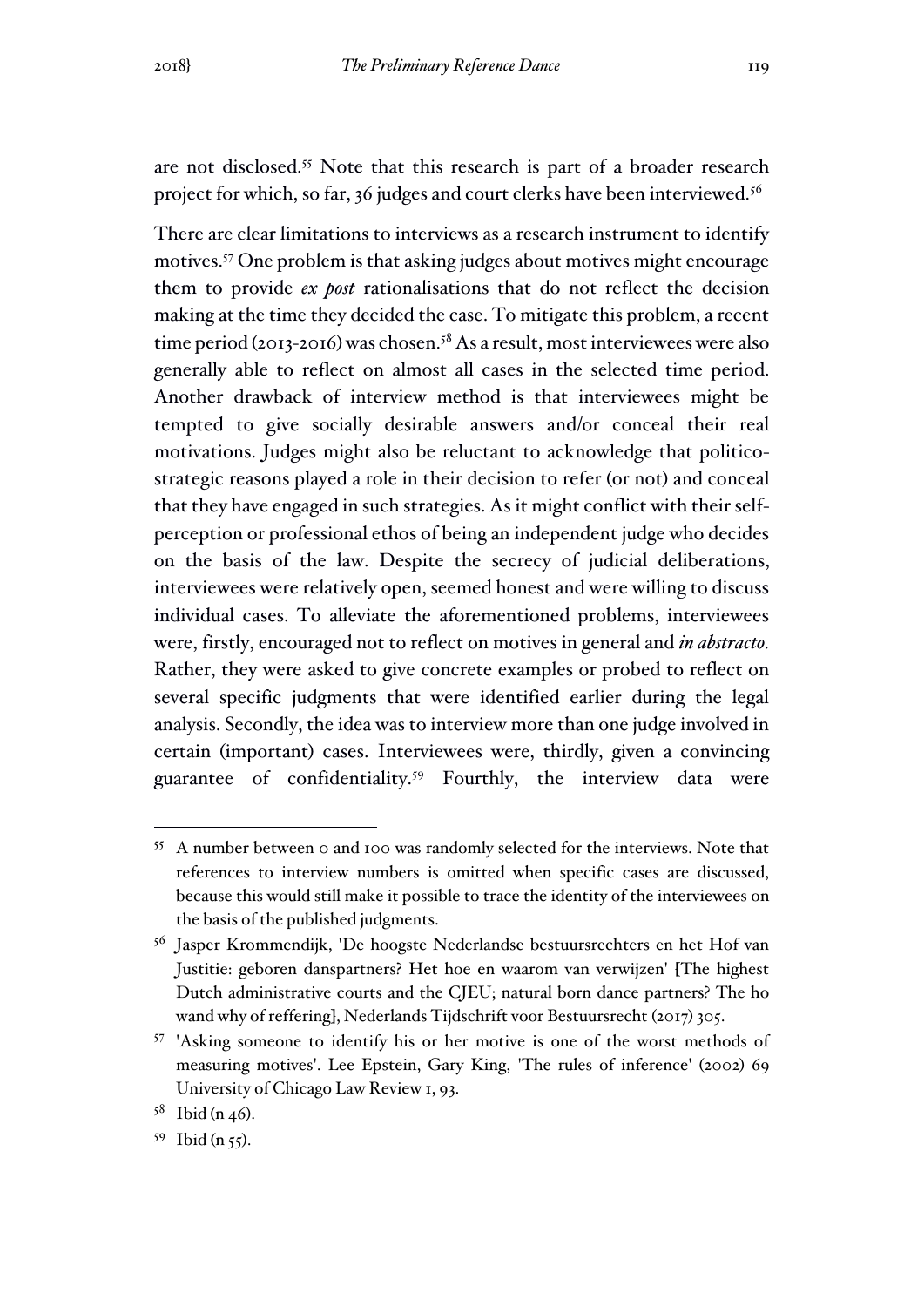complemented with the analysis of case law, extra-judicial writing of judges and secondary literature to triangulate the data as far as possible. As mentioned before, the triangulation of different sources illustrates the methodological originality of the article.

#### A. Motives to Refer

To establish the motives of judges to refer, all national court decisions to refer and to not refer in the time period 2013-2016 were analysed on the basis of the following three questions (see '1' in figure 1): Which considerations played a role in decisions (not) to refer to the CJEU? What were the reasons (not) to refer in the particular cases? How have the *Cilfit-*exceptions been interpreted and applied?

The national court decisions *not* to refer were found on the basis of a careful database search of all published Dutch judgments with the search terms 'prejudiciële vragen' [preliminary questions], '267 VWEU' [267 TFEU] and 'Cilfit'.<sup>60</sup> The disadvantage of this approach is that there could still be some cases in which a reference was appropriate, but which do not mention the issue of referring at all. It seems that the highest courts have been more eager in recent years to carefully reason why a reference is not necessary when one of the parties requested a reference as a result of the case law of the ECtHR (see section III.2.E).To alleviate the problem of discovering 'silent' judgments, two other strategies were used. First judgments of the lower courts in cases that were eventually referred to the CJEU by the highest court were consulted. Second, judgments were also found in the secondary literature.

This being said, an analysis of judgments is not enough to establish the motives of judges to refer, especially because court judgments are often silent on other relevant considerations and calculations beyond purely legal (formalist) reasons. The analysis of judgments did not clarify why questions were raised in one case and not in another. Semi-structured interviews with judges were therefore conducted. The three open-ended questions set out above were raised during the interview to give judges the freedom to come up with reasons out of their own motion without being directed too much. Only

<sup>60</sup> This search was conducted on rechtspraak.nl for the period 1-1-2013 t/m 31-12-2016.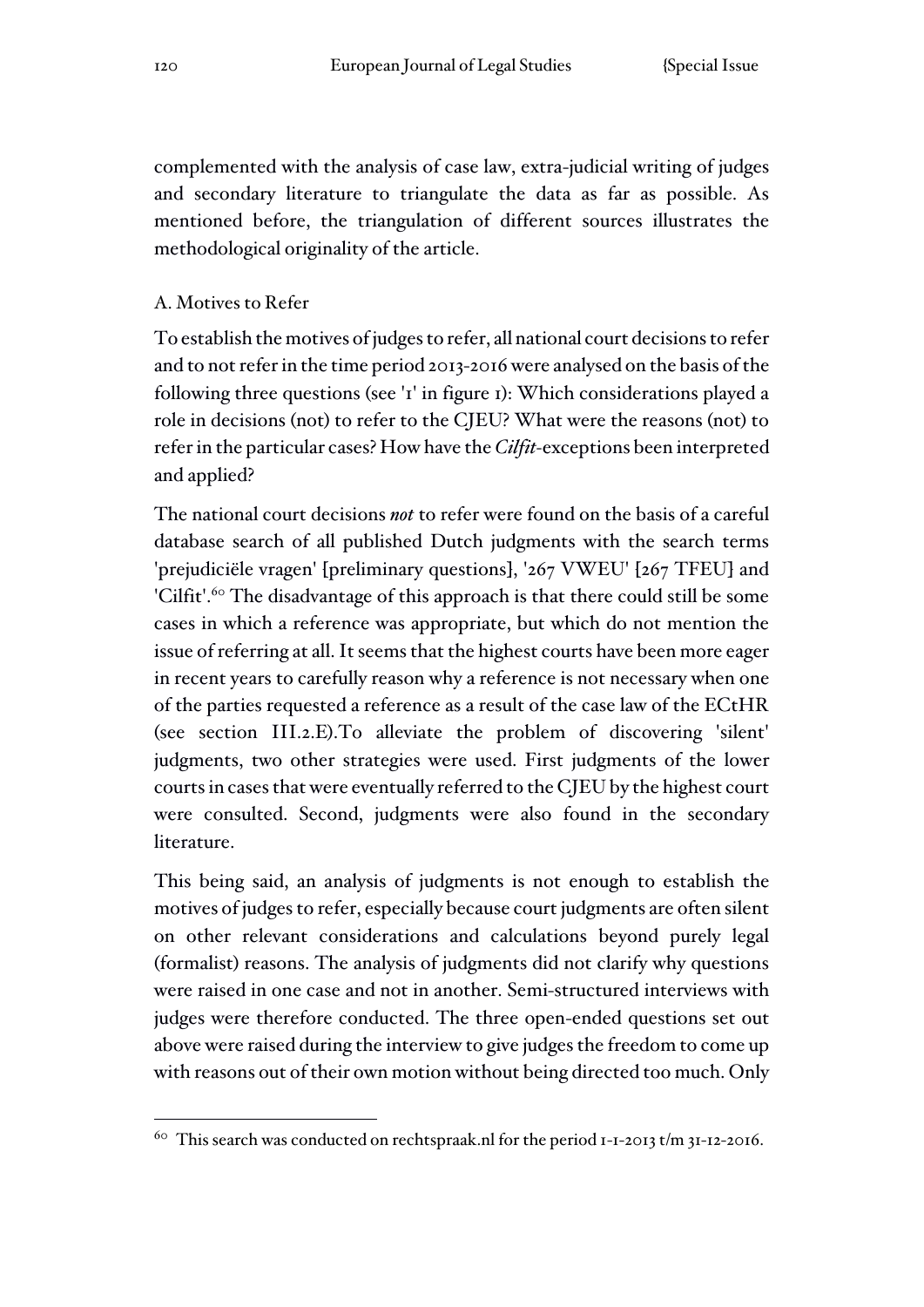at a later stage of the interview the judges were asked to reflect on some, but certainly not all, motives and factors identified in the literature discussed in section II.1. Lower court judges were also asked about their reasons not to refer the cases that were later referred by the highest court. In addition, judges were confronted with criticism from the relevant literature about the lack of referral in these cases. Tables  $4$  and  $5$  in section III provide an overview of the considerations mentioned by the 16 migration judges during interviews.<sup>61</sup>

## B. Follow-up

For the second question, the national court's follow-up judgment was compared with the requested CJEU ruling to establish whether and how that court has applied the CJEU judgment (see '2' in figure 1). Secondary literature and commentaries were useful in conducting this analysis because they often contain criticism on the reasoning and approach of the CJEU and/or followup by the referring court.

This legal analysis was complemented with interviews with judges involved in these cases (see 'ideas national judge' in figure 1). The following questionswere firstly asked in general in an open way, whereby judges were encouraged to discuss specific cases out of their own motion: Is the reasoning of the CJEU sufficiently clear? Can CJEU judgments be applied easily in the national court case and be used to solve the dispute? Are there cases of incomplete follow-up, and why? Interviewees were subsequently questioned about specific CJEU rulings identified during the doctrinal analysis that were not mentioned by the interviewees themselves.

## C. Feedback Loops

 $\overline{a}$ 

The third question on the feedback loops (see  $\frac{1}{3}$  in figure 1) was primarily answered on the basis of interviews during which judges were asked whether their interaction with the CJEU and its answers had an effect on their

 $61$  Note, however, that one should be careful in drawing conclusion from this table. It was often difficult to classify whether an interviewee argued in line with a certain reason or factor, also because an interviewee could partly (dis)agree. It was therefore also decided not to mention in percentages how many judges considered a reason (ir)relevant.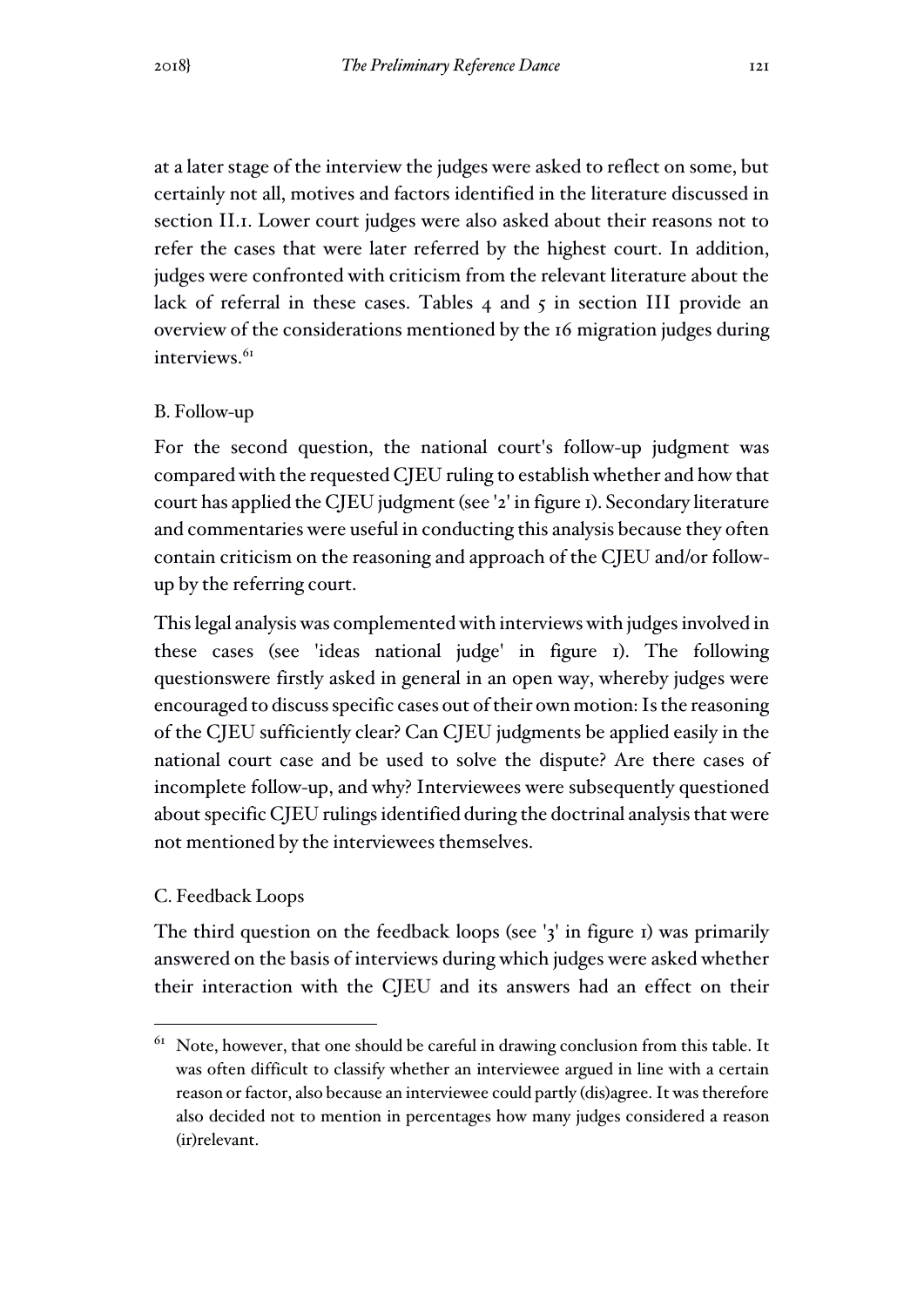willingness to refer cases in future. In addition, judges were also asked to reflect on the question as to whether they take the expected answer of the CJEU into account when deciding to refer or not.

# III. NATIONAL COURT'S DECISION TO REFER

This section takes the motivations of judges (not) to refer as identified in the literature. As will be shown below, politico-strategic reasons play a more limited role in the context of migration than one would expect based on the literature. Moreover, the results also do not support the expectation that such reasons play an important role in the highly Europeanised, judicialised and politicised field of migration (section III.1). The study, in fact, shows that non-strategic reasons can better explain the judges' decision (not) to refer (section III.2).

# *1. Politico-strategic Reasons*

 $\overline{a}$ 

Section II.1 outlined three dominant theoretical perspectives on the politicostrategic reasons for courts to refer: judicial empowerment ('sword'), sustained resistance ('shield') and bureaucratic politics ('leapfrog'). Only a few 'sword' references (section II.1.A) and a couple more 'leapfrog' references, especially from lower courts (section III.1.B), were found in this study. This research did not find any support for the second theory that courts deliberately shield cases from the CJEU.<sup>62</sup>

# A. Judicial Empowerment: Protection vis-à-vis the Legislator

The highest national courts have acted in line with the judicial empowerment hypothesis in a few instances. Several interviewees acknowledged this. But almost all of them mentioned the same two references of the Council of State in the area of migration as examples, one of which (*Chakroun*) precedes the 2013-2016 time period. *Chakroun* dealt with a Dutch rule stipulating that family reunification could be refused to a sponsor who does not have a lasting

 $62$  Nonetheless, it could be argued that when national courts do not refer in order to shield the national legislator they would not raise the issue of referral, because this would throw light on their 'disloyalty', at least from an EU perspective. For a discussion of the strategy to alleviate this problem, see section II.3.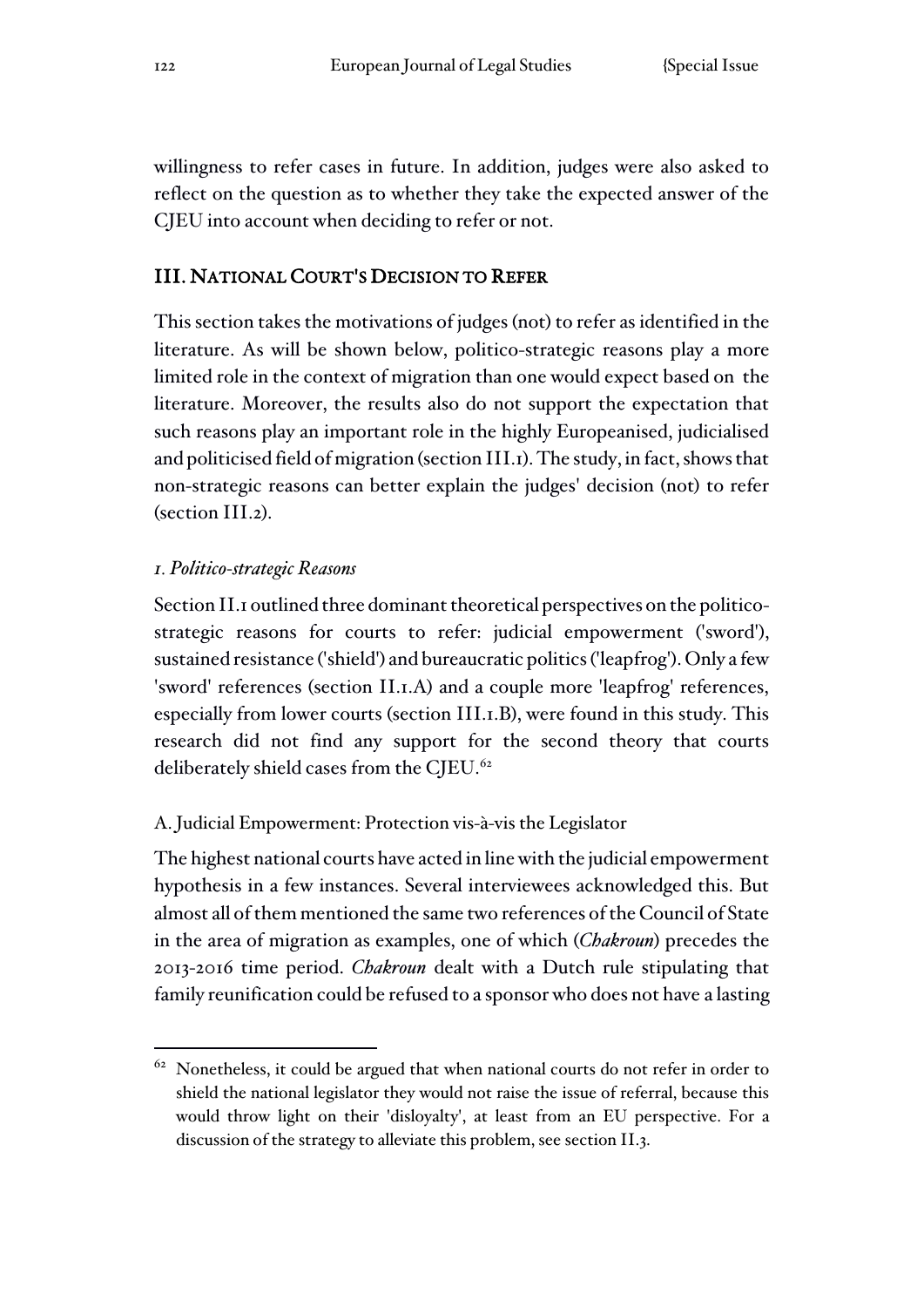and independent net income equal to at least 120% of the minimum wage in order to maintain himself and the members of his family.<sup>63</sup> There was already quite a lot of criticism regarding the validity of this rule in the light of the Family Reunification Directive and the Council of State referred the case to the CJEU.<sup>64</sup> Similar doubts about the legality of a national rule under EU law also played a role in a second case, *K. and A.*, albeit more in the background. This case dealt with a Dutch rule which required the family members of a third country national residing lawfully in the Netherlands to pass a civic integration exam to enter the Netherlands. The Council of State referred to written observations of the Commission that this rule amounted to a breach of EU law.<sup>65</sup> In cases such as *Chakroun,* it could be argued more cynically, as some interviewed judges did, that national courts are 'hiding behind the back' of the CJEU and that the CJEU is simply 'pulling the chestnuts out of the fire' for national courts.<sup>66</sup> Some judges noted that in case of democratically adopted laws a judge should only make a decision after careful deliberation also in the light of the separation of powers*.* <sup>67</sup> Some judges acknowledged that the CJEU is sometimes used by national courts to say what they already know with respect to an issue that is actually *clair.*<sup>68</sup> Again, with respect to *Chakroun*, it was quite clear for the Council of State that the rule was contrary to EU law. At the same time, it should be acknowledged that the Dutch courts have not shun away from striking down provisions in Dutch law in the field of migration without referring a question to the CJEU.<sup>69</sup> The latter illustrates that the CJEU is not an indispensable ally. In addition, it also

<sup>63</sup> Case C-578/08 *Chakroun* EU:C:2010:117.

<sup>64</sup> Council Directive 2003/86/EC of 22 September 2003 on the right to family reunification [2003] OJ L251/12. The European Commission held that this Dutch rule 'raise[s] particular concerns'. European Commission, 'On the application of Directive 2003/86/EC on the right to family reunification', COM(2008) 610/3, 7.

<sup>65</sup> These observations were made in the case of *Imran,* which was withdrawn. ABRvS 1 April 2014 NL:RVS:2014:1196, para. 16, 20.1 and 28; Case C-153/14 *K. and A.*  EU:C:2015:453.

<sup>66</sup> Interviews 18, 44.

 $67$  Interviews 18, 72.

Interviews 10, 12, 18.

<sup>69</sup> *ABRvS* 26 April 2017 NL:RVS:2017:1109.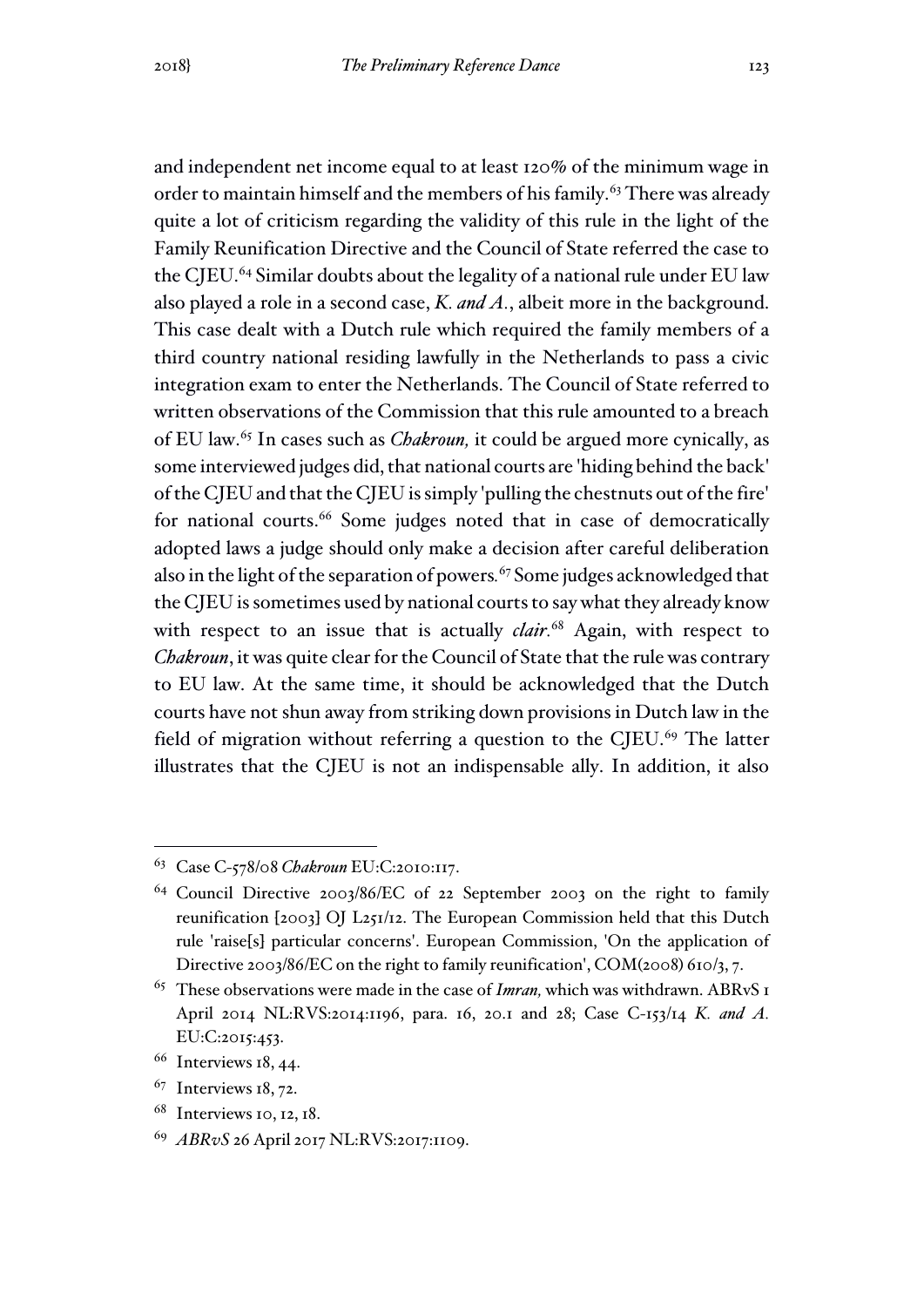shows that Dutch courts are in general not acting in line with the shieldthesis, protecting national legislation from EU law.<sup>70</sup>

| Theory   | Proxy                                                                                  | Mentioned<br>by judges<br>out of their<br>own motion<br>as relevant | Judges<br>considered<br>factor<br>relevant<br>when asked | Judges<br>considere<br>d factor<br>irrelevant<br>when<br>asked |
|----------|----------------------------------------------------------------------------------------|---------------------------------------------------------------------|----------------------------------------------------------|----------------------------------------------------------------|
| Sword    | Strike down<br>national law or<br>policy;<br>considerable<br>financial<br>consequences | 44; 10; 18                                                          | 66                                                       | 72; 89                                                         |
| Shield   | Protect national<br>legislation from<br>EU law                                         |                                                                     |                                                          |                                                                |
| Leapfrog | Challenge<br>(another) higher<br>court                                                 | 39                                                                  |                                                          | 14; 22; 52                                                     |

Table 4: overview of the interview replies in relation to the politico-strategic reasons

# B. Leapfrog: Bureaucratic Struggles among Courts

Comparatively, more evidence was found in support for the leapfrog thesis of the bureaucratic politics model. At first sight, the quantitative data seems to give solid empirical support to this thesis, but this data is slightly misleading on its own, as will be discussed towards the end of the section.

Four out of the five references in the period 2013-2016 of lower asylum courts were actually used by those courts to explicitly question the interpretation of EU law by the Council of State and to prompt the CJEU to 'correct' this restrictive interpretation.<sup>71</sup> There are also two older cases that clearly illustrate the way in which lower asylum courts have turned to the CJEU as

 $70$  Ibid (n 46) for the general willingness of Dutch courts to apply EU law.

<sup>71</sup> NL:RBDHA:2013:BZ5462 (*Rajaby*), para. 2.5.5; NL:RBDHA:2015:1004 (*Ghezelbash*); NL:RBDHA:2016:6389 (*K.*), para.19; NL:RBDHA:2016:12824 (*A. and S.*), para. 5.2.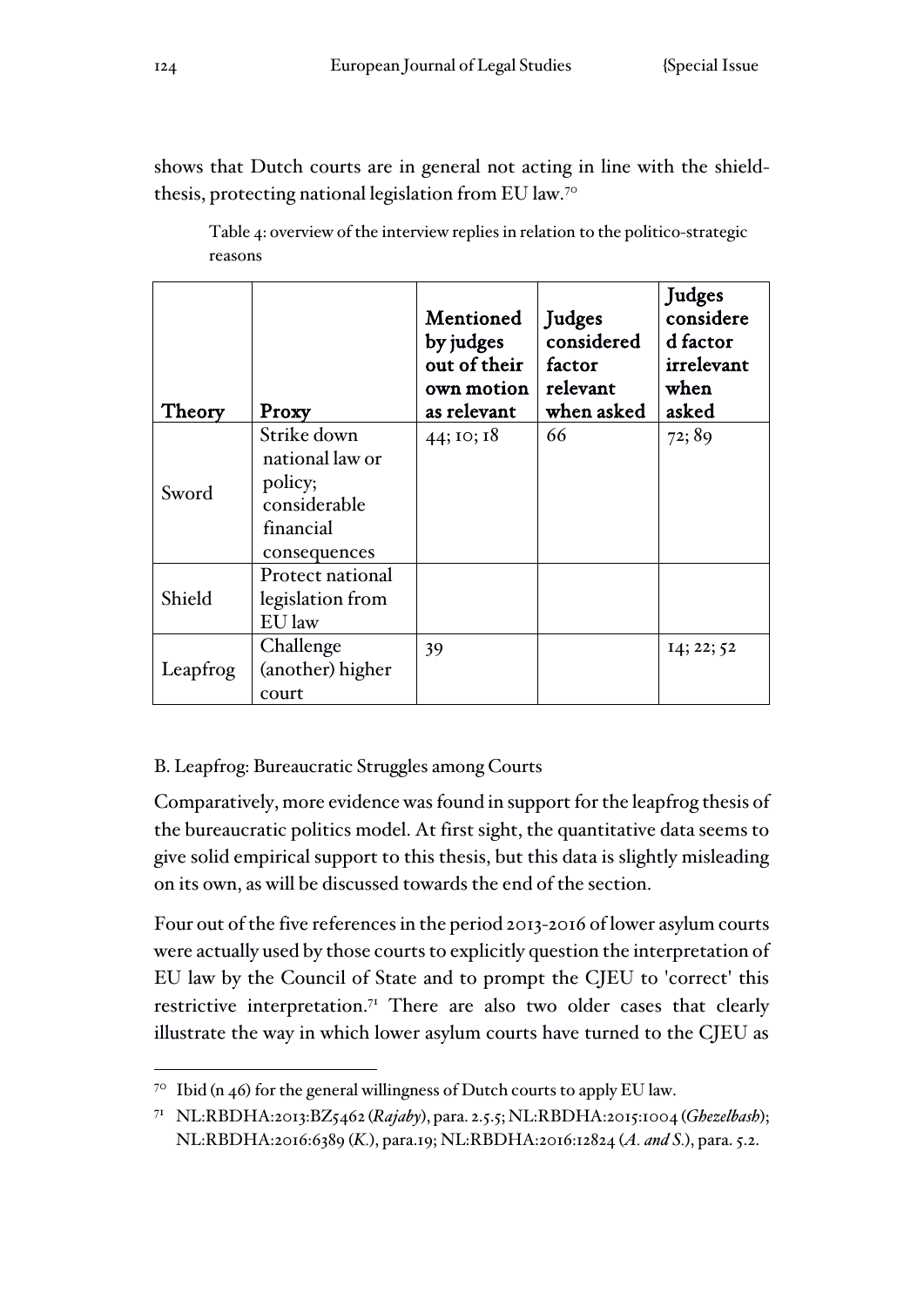$\overline{a}$ 

their ally.<sup>72</sup> The first case is  $\gamma$ .S. and dealt with the right of access of asylum seekers to the minutes relating to the decision of the Immigration and Naturalisation Service to grant a residence permit. These minutes are internal preparatory documents containing arguments and considerations which are relevant for the decision-making process.<sup>73</sup> They include personal data but also a legal analysis of these data in the light of the applicable rules.<sup>74</sup> The Council of State ruled in several cases that this legal analysis in the minutes does not constitute 'personal data' in the sense of the Law on the Protection of Personal Data transposing the Data Protection Directive, but contains the personal opinions of the case officer.<sup>75</sup> Based on these considerations, the Council of State held that there is no right of access to these minutes.<sup>76</sup> These judgments were criticised by scholars. <sup>77</sup> In light of the criticism, it was not surprising that a lower judge saw a possibility to refer the matter to the CJEU in 2012. In its order for reference, the single-*judge* section of the district court Middelburg explicitly questioned the Council's restrictive interpretation of 'personal data' in the sense of the Data Protection Directive.<sup>78</sup> The court also implicitly criticised the fact that the Council of State had not referred the matter to the CJEU. What makes this case so interesting is that the Council did not stand by idly, but also made a

<sup>72</sup> Earlier the district court Zwolle asked questions in *Imran* about the compatibility of the civic integration exam with the Family Reunification Directive after the Council of State had ruled positively about this. The court, however, did not explicitly express its disagreement with the Council. Rb. 's-Gravenhage 31 March 2011 NL:RBSGR:2011:BQ0453; C-155/11 *Imran* EU:C:2011:387.

<sup>73</sup> Joined cases C-141/12 and C-372/12 *YS* EU:C:2014:2081.

<sup>74</sup> *ABRvS* 26 June 2008 NL:RVS:2008:BD6230, para. 2.1.1 and 2.1.2; Rb. Middelburg 15 March 2012 NL:RBMID:2012:BV8942, para. 3.2.

<sup>&</sup>lt;sup>75</sup> Directive 95/46/EC of the European **Parliament** and of the Council of 24 October 1995 on the protection of individuals with regard to the processing of personal data and on the free movement of such data [1995] OJ L281/31.

<sup>76</sup> ABRvS 2 February 2011 NL:RVS:2011:BP2831; ABRvS 19 October 2011 NL:RVS:2011:BT8554; ABRvS 2 November 2011 NL:RVS:2011:BU3136, para. 2.3.1.

<sup>77</sup> The critique was related to the restrictive interpretation of 'personal data', the limited reasoning of the Council of State, the insufficient attention for the Data Protection Directive as well as the Charter of Fundamental Rights. Overkleeft-Verburg in *JB* 2011/66; Klingenberg in *JBP* 2013/6.

<sup>78</sup> Rb. Middelburg 15 March 2012 NL:RBMID:2012:BV8942, para. 9.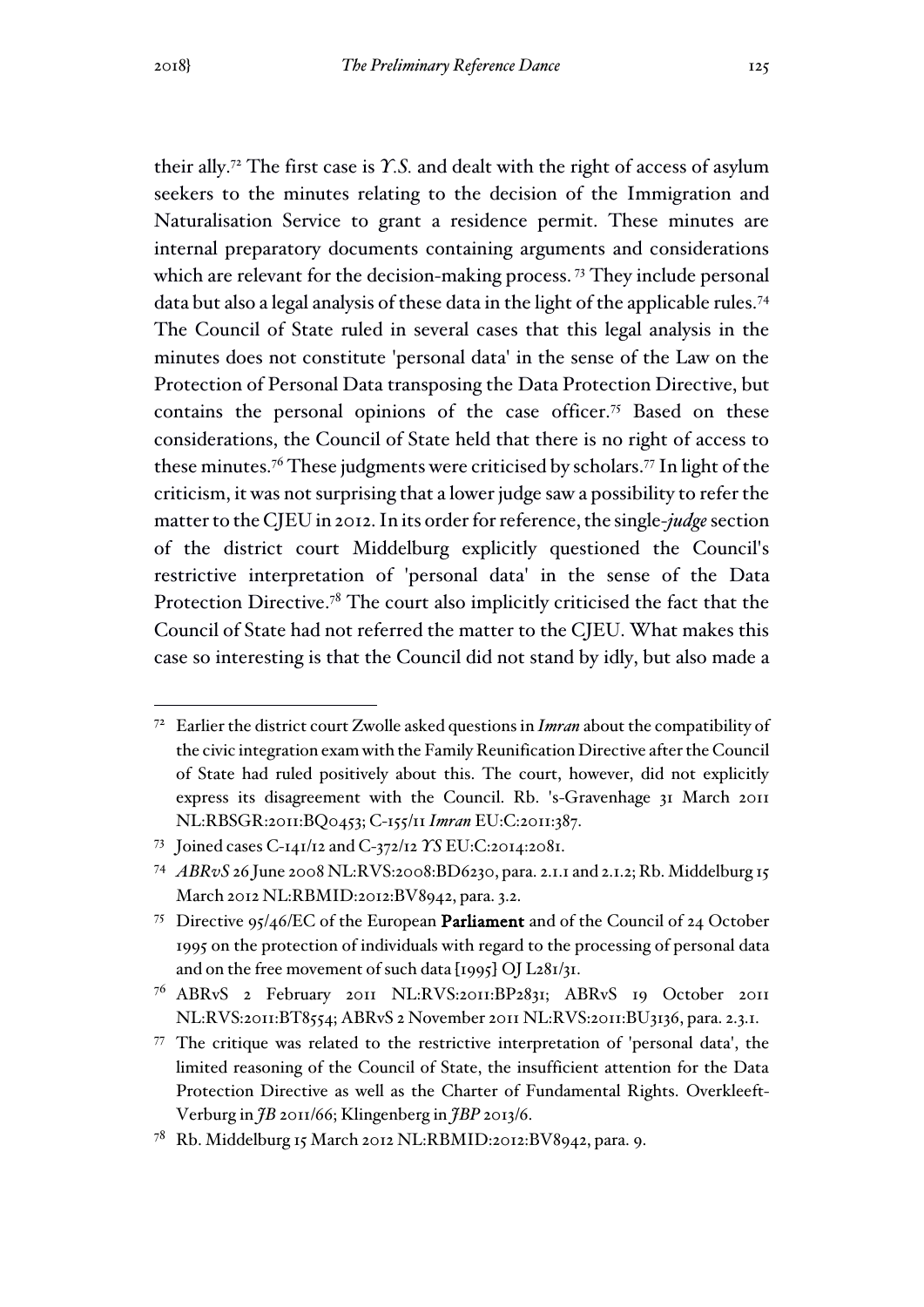reference for a preliminary ruling in a similar case. In its order, the Council made clear that it had not changed its opinion and explained its approach, while implicitly criticising the interpretation of the lower court.<sup>79</sup> While Council's previous judgments on the same matter were motivated relatively shortly, the Council seemed to pull out all the stops to 'defend' itself in its order. By doing so, the Council also aimed at moving the CJEU in its direction by formulating the questions differently than the district court and in line with its own approach.<sup>80</sup> The latter illustrates that rather than being merely a dialogue between CJEU and national courts, the preliminary ruling procedure also becomes a forum for dialogue between different national courts.

The interpretation by the Council of State regarding the sufficiency of the safeguards in relation to mobile security monitoring checks was also challenged by a lower court in *Jaoo/Adil*. <sup>81</sup> The Dutch law enabled officials to carry out such checks up to 20 kilometres from the land border to examine whether the persons stopped satisfied the residence requirements under certain safeguards.<sup>82</sup> Confronted with a rebellious lower court that challenged its approach, the Council again referred the matter to the CJEU in order to 'defend' itself and explain the Dutch legal system more elaborately than the district court did.<sup>83</sup> Note that the Council of State did not react to the four more recent leapfrog cases by referring to the CJEU as it previously

<sup>79</sup> ABRvS 1 August 2012 NL:RVS:2012:BX3309, para. 2.23.

<sup>&</sup>lt;sup>80</sup> The CJEU eventually sided with the Council of State. E.g. the first question: 'Should the second indent of Article 12(a) of [Directive  $95/46$ ] be interpreted to mean that there is a right to a copy of documents in which personal data have been processed, or is it sufficient if a full summary, in an intelligible form, of the personal data that have undergone processing in the documents concerned is provided?' With this question the Council of State seems to sketch some sort of middle way. In addition, the Council also sketches that a broad right of access would imply that reasons will no longer be included in the minute which would also disrupt the free and orderly decision making process. ABRvS 1 August 2012 NL:RVS:2012:BX3309, para. 2.27.

<sup>81</sup> Rb. Roermond 16 February 2012 NL:RBROE:2012:BV6172, para. 11. Case C-88/12 Jaoo EU:C:2012:573.

 $82$  Such safeguards related to the intensity and frequency of the checks. The CJEU concluded that EU law did not prevent such checks. Case C-278/12 PPU *Adil* EU:C:2012:508.

 $83$  ABRvS 4 June2012, NL:RVS:2012:BW7489.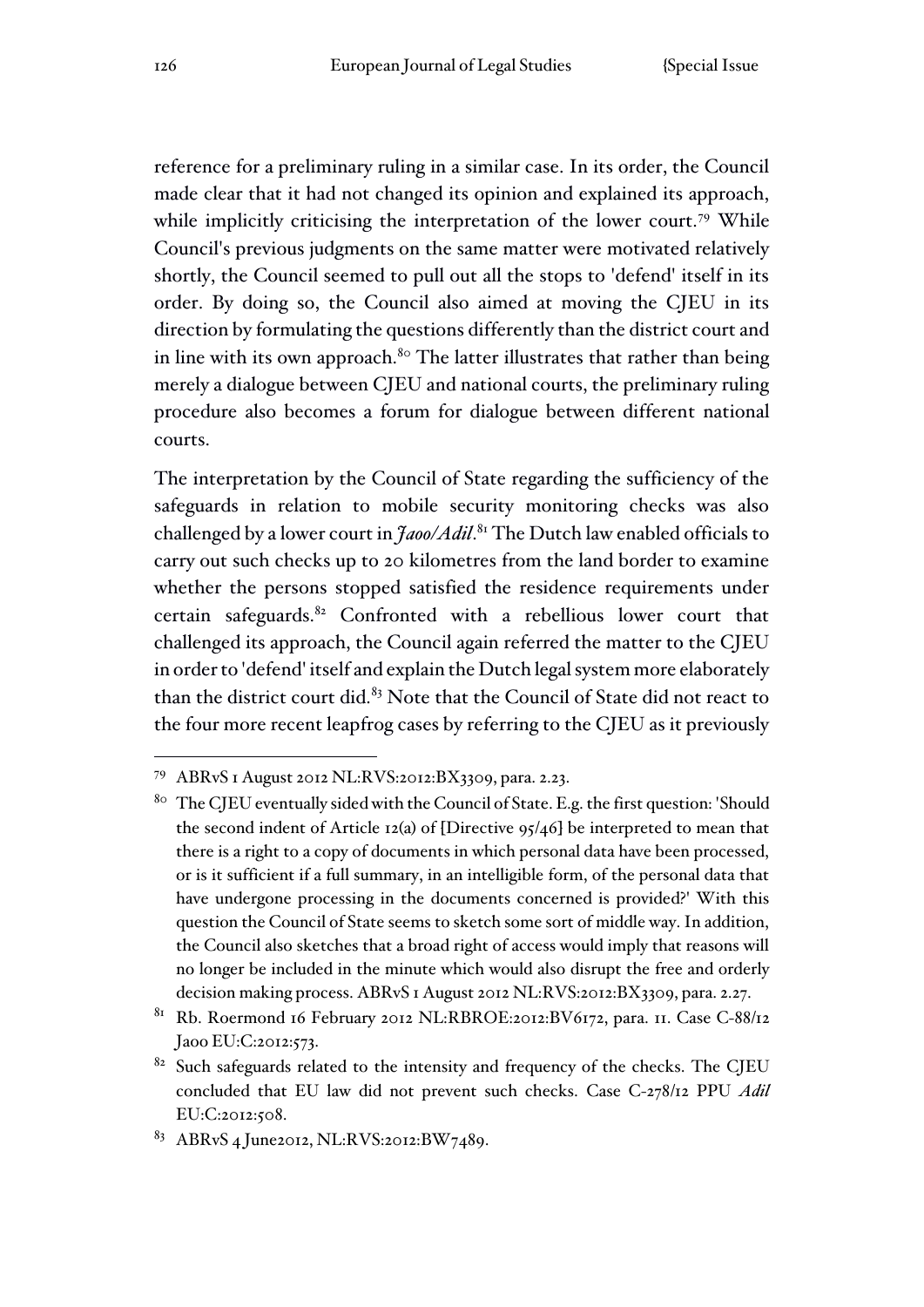did in *Y.S.* and *Jaoo/ Adil.* A possible legal reason or justification for this silence could be that the CJEU has made it easier for higher courts to stick to their earlier finding of an *acte clair* in the case of *Van Dijk*. In this judgment, the CJEU held that the fact that other (national) courts ruled differently or did refer a question does not preclude the higher court from determining that the matter is *clair.*<sup>84</sup>

The Council of State has not only been challenged by lower courts, but also by its administrative counterpart, the Tribunal, albeit in a more indirect way. In *Chavez Vilchez*, the Tribunal questioned the restrictive reading of *Zambrano* as laid down in the Aliens Circular, which contains the policy rules as applied by the Immigration and Naturalisation Service.<sup>85</sup> The Circular only applied *Zambrano*, giving mothers a right of residence derived from the right of residence of their children, to situations where the father is not in a position to care for the child.<sup>86</sup>

These cases suggest that the leapfrog thesis could explain a high number of references. The previous overview, however, neglects that many lower court judges are actually reluctant to refer.<sup>87</sup> Three out of the five interviewed lower court judges clearly rejected the idea of 'leapfrogging'. The majority of lower court judges think that it is primarily up to the highest courts to refer, given their more limited law making function as first instance courts or because they are simply more loyal to the highest courts.<sup>88</sup> This preference for the highest courts to refer was not only mentioned during interviews, but is also laid down in a memo issued by the Committee of the Presidents of the

<sup>88</sup> Interview 14, 22, 51.

<sup>84</sup> Joined cases C-72/14, C-197/14 *X. & Van Dijk* EU:C:2015:564, paras. 56-63.

<sup>85</sup> CRvB 16 March 2015 NL:CRVB:2015:665, para. 4.2; C-133/15 *Chavez-Vilchez*  EU:C:2017:354; Case C-34/09 *Zambrano* EU:C:2011:124.

<sup>86</sup> The Tribunal did, however, not mention the case law of the Council of State upon which this restrictive reading was based. ABRvS 9 August 2013 NL:RVS:2013:2837.

 $87$  Table 3 shows that lower court judges referred five cases to the CJEU in four years. It could be argued that this is not a lot in the light of the fact that Dutch lower courts handle hundreds of migration cases every year. EU law plays an important role in these cases, because migration is almost completely Europeanised. See *supra* n 50. Kees Groenendijk & Mirjam van Riel, 'Migratierecht is bijna helemaal Unierecht' [Migration law is almost completely EU law] *Asiel & Migratierecht* 9 (2017) 405.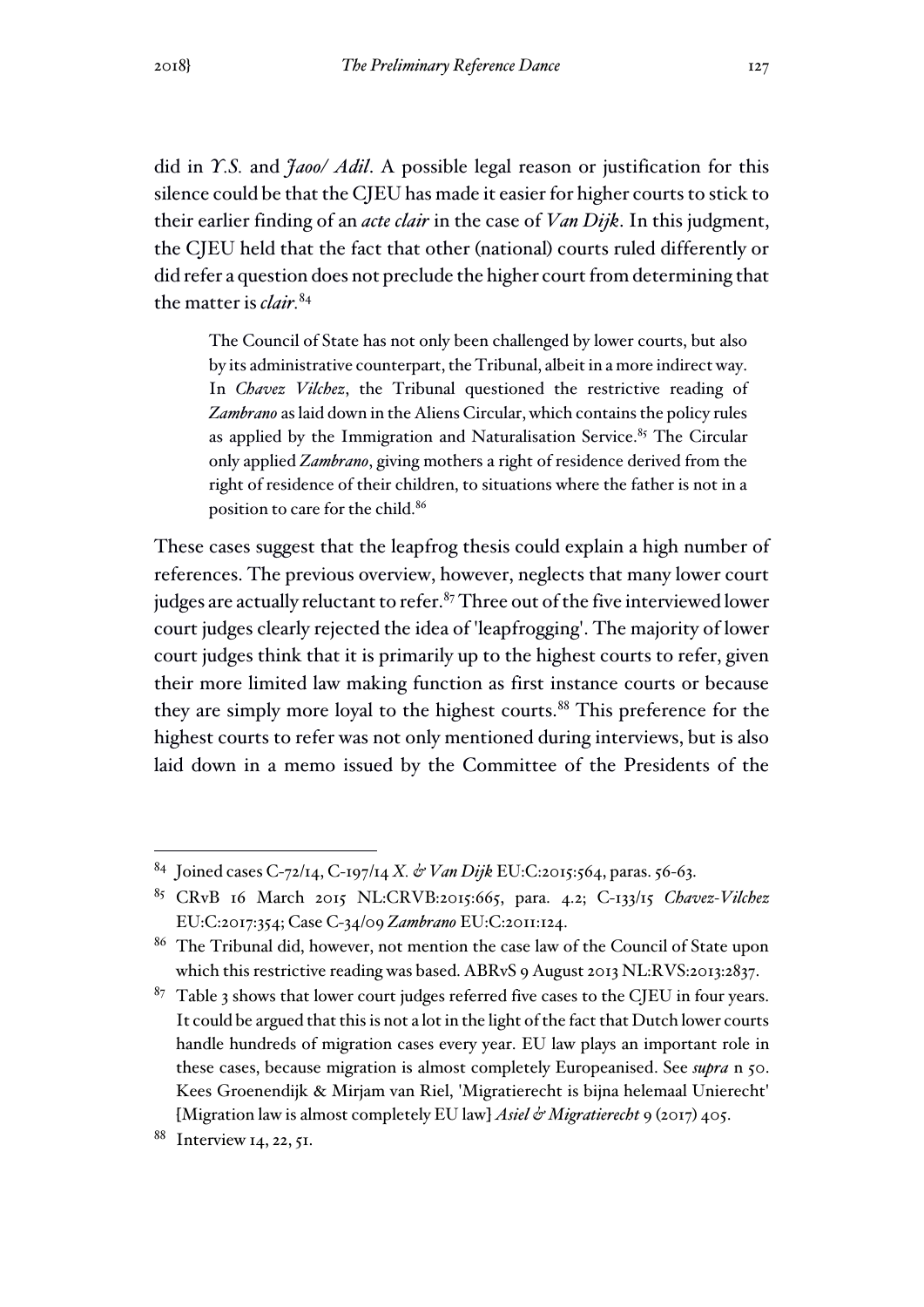Administrative Law Departments of District Courts.<sup>89</sup> Likewise, Groenendijk referred to a 'gentlemen's agreement' between the Council of State and lower asylum courts that is the Council of State who should in principle refer.<sup>90</sup> Only one interviewed judge seemed to endorse the 'leapfrog' argument, since he/she referred to 'a bad taste in his/her mouth' as a result of the restrictive case law of the Council of State and mentioned the option of referring as an important mechanism to challenge this case law.<sup>91</sup> Another judge took a more middle-ground position to give the highest courts the chance to rule on an issue first. He/she would only refer when the highest courts are not taking up their responsibility and do something 'strange'.<sup>92</sup>

Summing up, there have been several references in which politico-strategic reasons played a role, especially leapfrog-references of lower migration courts in which they challenged the restrictive approach of the Council of State. However, politico-strategic reasons can only explain a limited number of references and certainly not explain the cases that have not been referred. These strategic reasons also fail to explain the reluctance of many lower court judges to refer given their respect for the judicial hierarchy. As the interviews show, the idea of leapfrogging is not widely shared among lower court judges. This is further illustrated by the fact that the great majority of Dutch references come from the highest courts.<sup>93</sup> The composition of the interview sample – 11 higher court versus  $\zeta$  lower court judges – can also explain the seeming difference between the outcomes on the basis of the legal analysis – finding some leapfrog cases – and the denial of strategic reasons by judges. In addition, the differences could also stem from the earlier mentioned fact that

<sup>&</sup>lt;sup>89</sup> One advantage for the highest courts is that they could more easily bundle similar cases. In addition, the highest courts have more experience, time and staff to prepare references. Interview 83. Memo van het Landelijke Overleg Voorzitters sectoren Bestuursrecht van de rechtbanken (LOVB), Sandra van 't Hof, 'Werkwijze stellen van prejudiciële vragen', 12 June 2013. For further discussion and analysis, see Jasper Krommendijk, 'De lagere rechter aan banden. Is er nog ruimte voor de lagere rechter om te verwijzen naar het HvJ?'[The lower court judge restricted. Is there still room for the lower court judge to refer to the CJEU?] (2018) SEW 183*.*

<sup>90</sup> Groenendijk (n 32).

<sup>&</sup>lt;sup>91</sup> Interview 39.

<sup>92</sup> Interview 83.

<sup>93</sup> Ibid (n 22).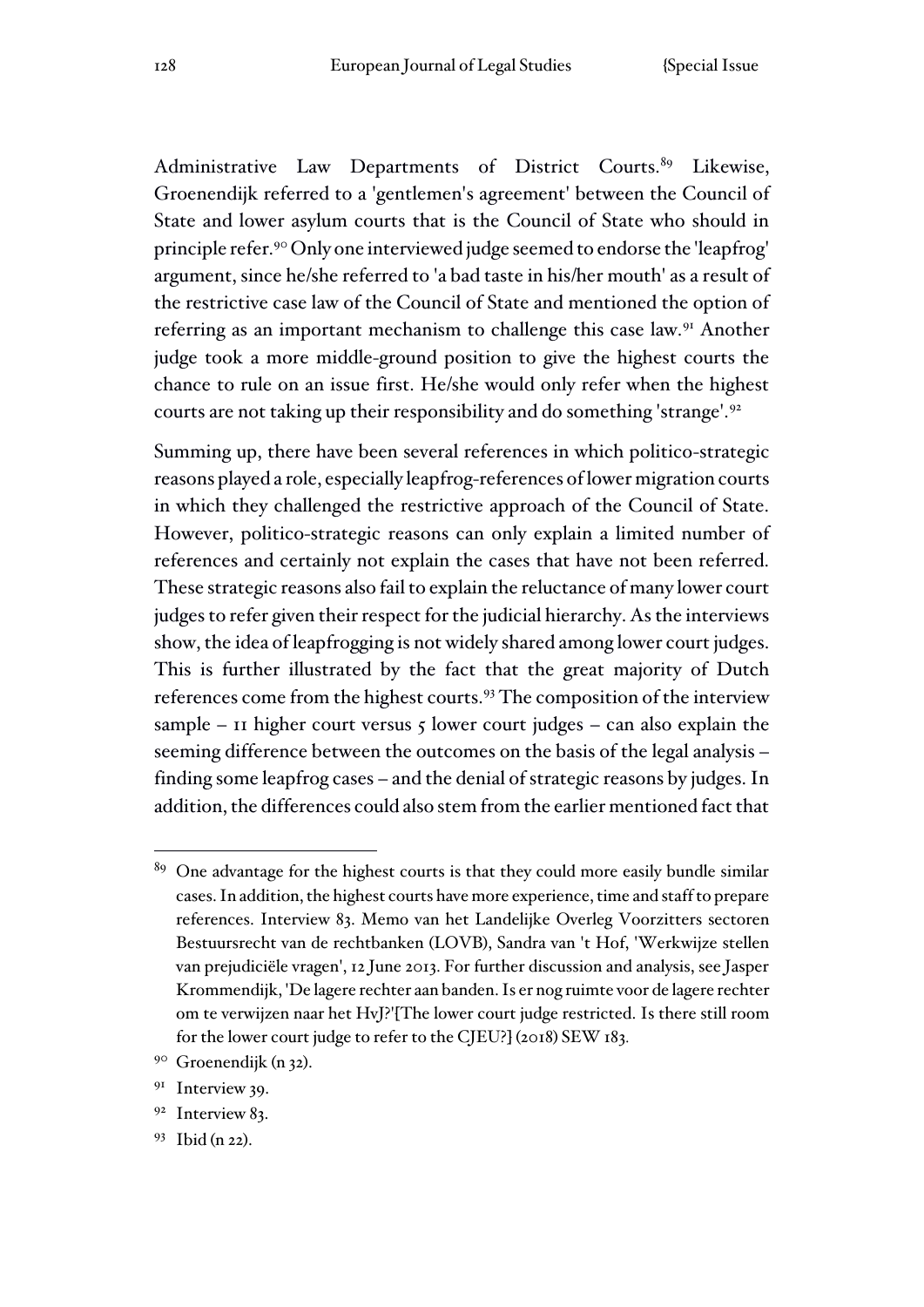judges (un)consciously hide strategic reasons, because acknowledging such considerations would conflict with their self-image and professional ethos of being a judge.<sup>94</sup> More research is thus necessary to further substantiate the claim that non-strategic reasons matter most.

The research conducted so far on Dutch references suggests that politicostrategic reasons play an even more limited role in fields other than migration.<sup>95</sup> One former asylum judge who now practices in tax law observed that the confrontational relationship between different levels in the judicial hierarchy is typical for asylum law, where emotions and moral or ethical considerations play a bigger role than in an area such as tax law.<sup>96</sup>

# *2. Non-strategic Reasons*

This section examines non-strategic reasons for (not) referring which have been described in section II.1.B. It shows that judges primarily decide (not) to refer for pragmatic reasons (section III.2.B), whereby personal – and to a lesser extent institutional – factors also play an important role (section III.2.C-D). The parties have only a limited influence on this referral decision (section III.2.E). The interviews and legal analysis found hardly any support for the legal formalist idea attributing references to the judges' eagerness to comply with their obligation to refer, or more broadly, to apply EU law (section III.2.A).

|               |                | Mentioned   | Judges     | Judges     |
|---------------|----------------|-------------|------------|------------|
|               |                | by judges   | considered | considered |
|               |                | out of      | factor     | factor     |
|               |                | their own   | relevant   | irrelevant |
|               |                | motion as   | when       | when       |
| <b>Theory</b> | Proxy          | relevant    | asked      | asked      |
|               | The need to    | 66; 24; 91; |            |            |
| Compliance    | comply with    | 72          |            |            |
| pull/legal    | the obligation |             |            |            |

Table 5: overview of the interview replies in relation to the non-strategic reasons

<sup>94</sup> Ibid (n 58-60).

 $\overline{a}$ 

<sup>95</sup> Krommendijk (n 89).

<sup>96</sup> Interview 51.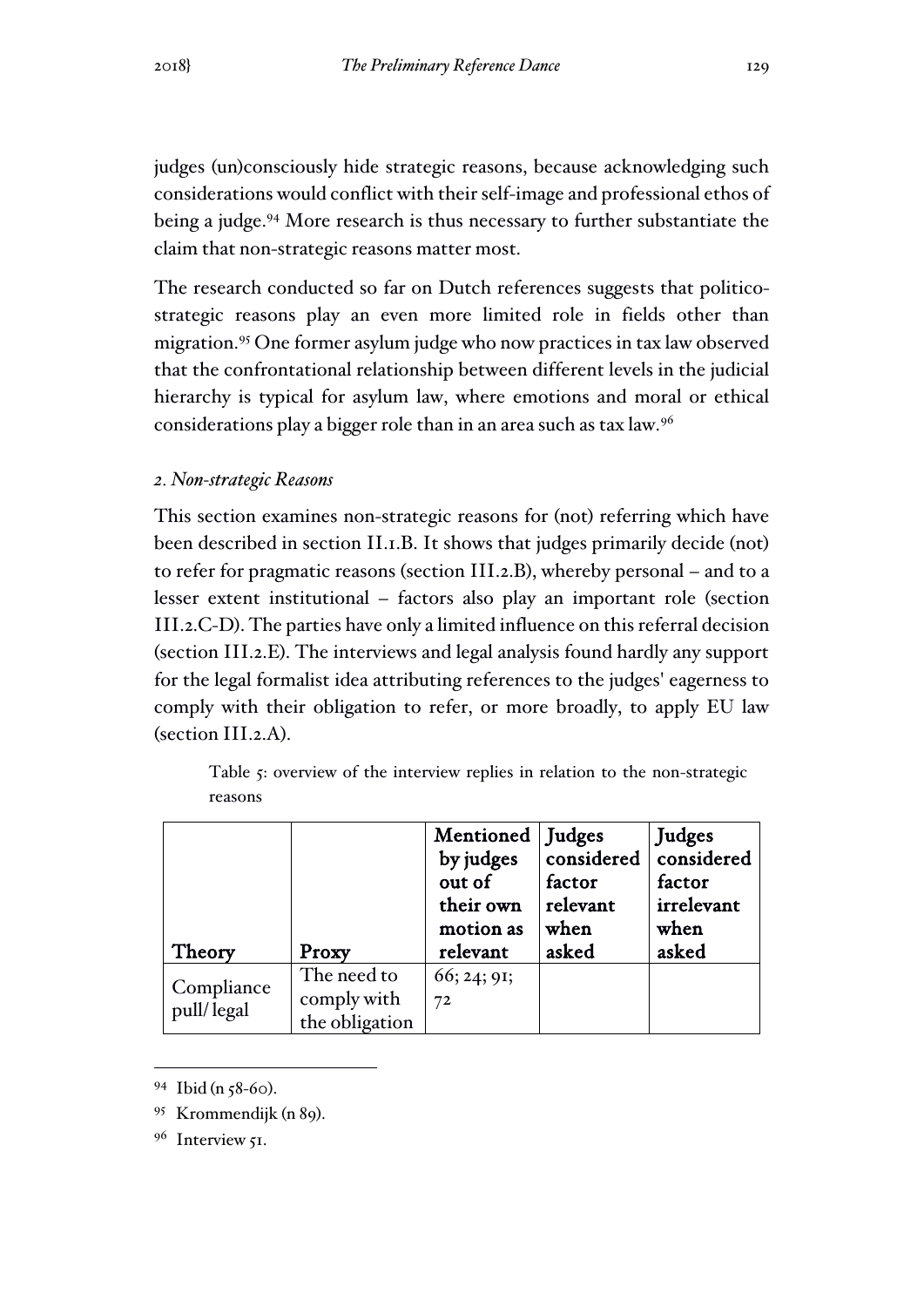| formalism     | to refer/       |                |       |    |
|---------------|-----------------|----------------|-------|----|
| (2.2.1)       | correct         |                |       |    |
|               | application of  |                |       |    |
|               | the Cilfit      |                |       |    |
|               | doctrine        |                |       |    |
|               | Need of legal   | 83; 66; 43;    |       |    |
|               | clarity; answer | 91; 89; 10,    |       |    |
|               | perceived       | 72             |       |    |
|               | necessary to    |                |       |    |
|               | resolve the     |                |       |    |
|               | case            |                |       |    |
|               | Reasonable      | 44; 66; 89;    |       |    |
|               | reading of      | 10; 18; 72     |       |    |
|               | Cilfit          |                |       |    |
|               | Natural         | 22, 14; 25;    |       |    |
|               | reluctance      | 66; 81; 44;    |       |    |
|               | (e.g. decide    | 72; 89         |       |    |
| Pragmatism    | themselves)     |                |       |    |
| (2.2.2)       | Importance      | 12; 24; 66;    |       |    |
|               | of the          | 44; 12; 72;    |       |    |
|               | question        | 18             |       |    |
|               | Consequences    | 22; 66; 24;    |       |    |
|               | of referring    | 91             |       |    |
|               | for the parties |                |       |    |
|               | Efficiency/     | 22; 83; 14;    |       | 39 |
|               | delay in the    | 91; 72; 10; 18 |       |    |
|               | case (and       |                |       |    |
|               | other cases)    |                |       |    |
|               | Resources       |                | 24;66 | 39 |
|               | necessary to    |                |       |    |
|               | write           |                |       |    |
|               | question, time  |                |       |    |
|               | Position in     | 10, 44         |       |    |
|               | the career      |                |       |    |
|               | Background/     | 10, 44         |       |    |
| Personal/     | expertise       |                |       |    |
| Psychological | Knowledge of    | 14             |       |    |
| (2.2.3)       | EU law/         |                |       |    |
|               | procedure       |                |       |    |
|               | Self-           | 22; 83; 14; 51 |       |    |
|               | perception:     |                |       |    |
|               | e.g. lower      |                |       |    |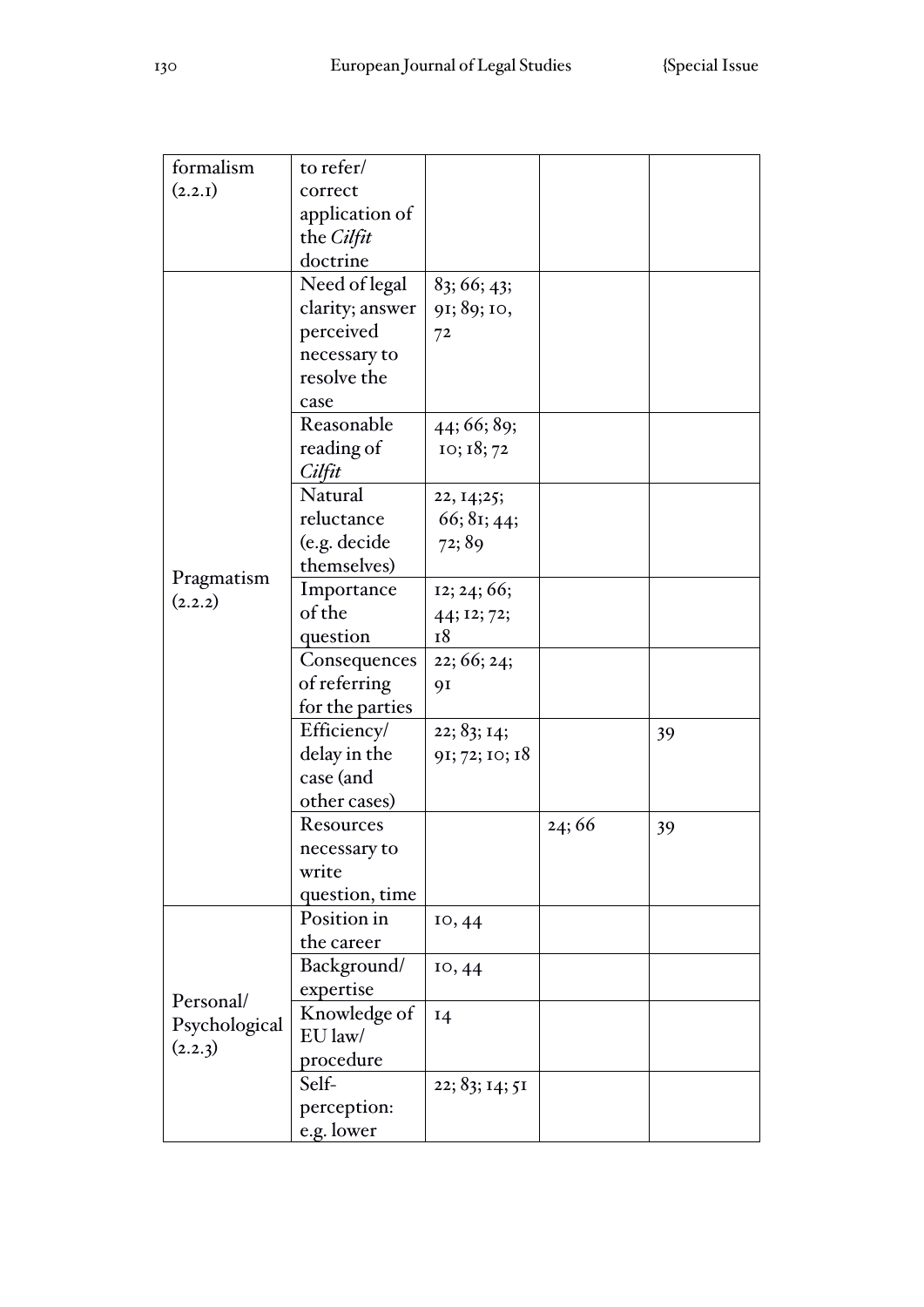|               | courts as fact  |             |             |
|---------------|-----------------|-------------|-------------|
|               | finders         |             |             |
|               | Fear to ask     | 14          |             |
|               | (wrong)         |             |             |
|               | question        |             |             |
|               | Satisfaction of | 12; 10; 39  | 44          |
|               | writing a       |             |             |
|               | reference/      |             |             |
|               | contributing    |             |             |
|               | to EU law       |             |             |
| Institutional | Awareness       | 66; 24; 18, |             |
| (2.2.4)       | (e.g.           | 44, 81, 89. |             |
|               | specialised     |             |             |
|               | EU law          |             |             |
|               | committees in   |             |             |
|               | courts)         |             |             |
|               | Case            | 44; 18; 89  |             |
|               | management      |             |             |
|               | (backlog of     |             |             |
|               | cases)          |             |             |
| Request of    | Parties         | 22; 91; 44  | 83; 66; 24; |
| the Parties   | requested       |             | 43; 10, 12, |
| (2.2.5)       | referral        |             | 91; 72      |

# A. Compliance Pull/ Legal Formalism

 $\overline{a}$ 

During the interviews, only some judges mentioned the formalist reason that a case is referred with the idea of complying with the obligation to refer under Article 267 TFEU. Most judges emphasised that a referral is made because there is uncertainty regarding the meaning of a particular provision, for example, because it is used in contradictory ways in EU rules or has not been interpreted by the CJEU before.<sup>97</sup>

Further support for the idea that legal formalist considerations do not figure prominently in judges' mind is that almost all judges of the highest courts

<sup>97</sup> Interviews 10, 43, 66, 72, 83, 89, 91. One example is the case of *Zh. and O.* in which it was unclear whether there are differences in the interpretation of 'public order' for EU citizens or third country nationals. Case C-554/13, *Zh. and O.* EU:C:2015:377.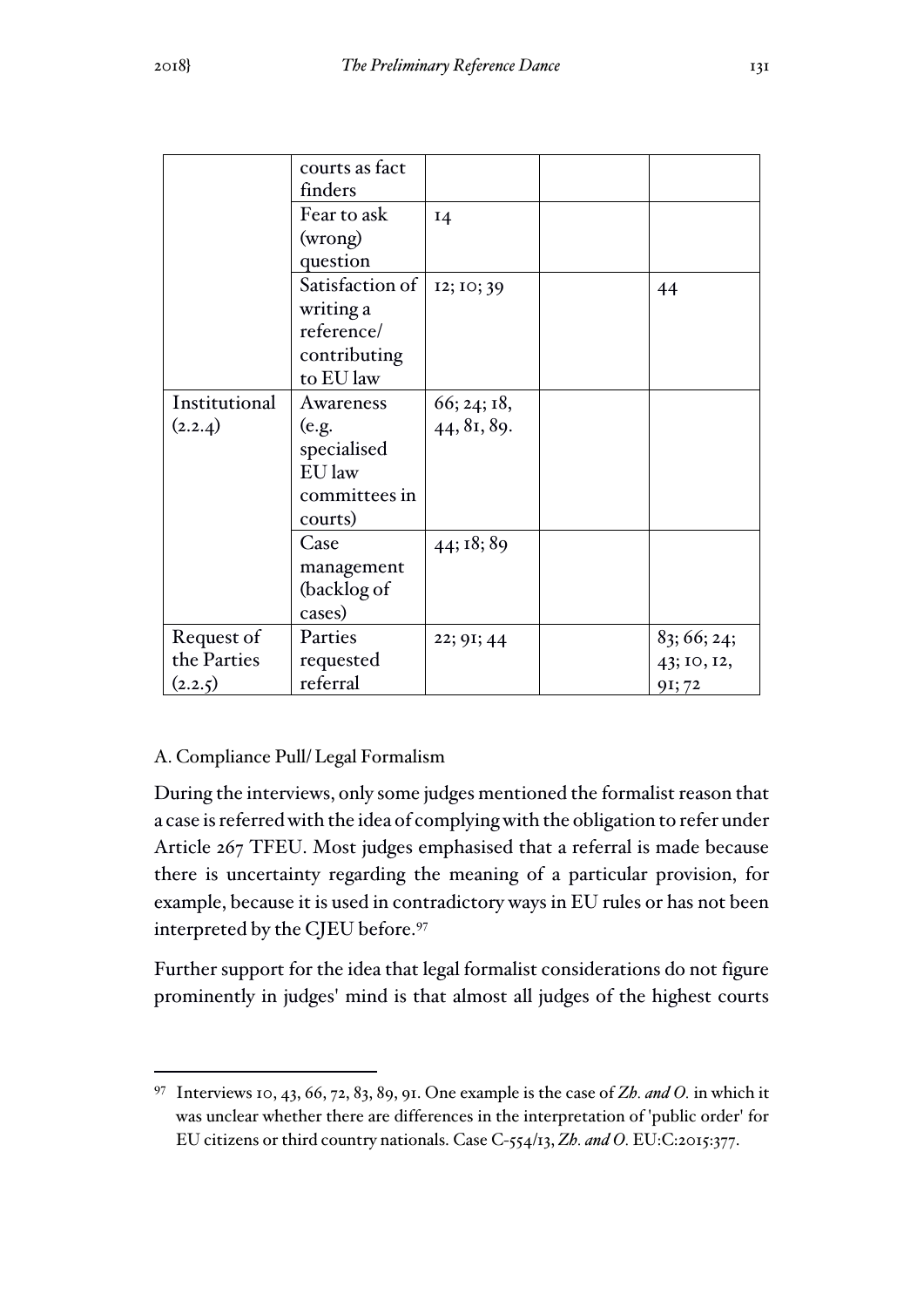generally employ a 'reasonable reading' of the *Cilfit-*exceptions.<sup>98</sup> Several judges held that when the question is 75-80% *clair*, there is no need to refer, especially in the field of migration where it would be possible to send a handful of cases to Luxemburg every week.<sup>99</sup> The question is not only whether there is doubt, but also whether the reference is 'worth the effort'. These views thus suggest that *Cilfit* is in practice not applied word-for-word, but rather with 'common sense' where other considerations play a role.<sup>100</sup> Some judges acknowledged that they (implicitly) apply the less strict *Köbler*  'test'. On the basis of this test, there is only a problem, namely state liability, 'in the exceptional case where the court has manifestly infringed the applicable law' which does not include the incorrect reading of CJEU judgments.<sup>101</sup> Given the reasonable reading of *Cilfit*, it is not surprising that judges of the Council of State interpreted the CJEU judgments in *Ferreira* and *Van Dijk* as giving more leeway to national courts.<sup>102</sup> Especially in *Van Dijk*, the CJEU confirmed that the fact that other (national) courts ruled differently or did refer a question does not detract from the highest court's conclusion that the matter is *clair.* The Council used these judgments as an additional justification for non-referral in several migration cases.<sup>103</sup> One lower court judge held that this reasonable *Cilfit*-reading by the Council of State is done selectively whereby *van Dijk* is merely used as a fig leaf, while

<sup>98</sup> 'A reasonable reading of *Cilfit'* is also mentioned in Association of the Councils of State and Supreme Administrative Jurisdictions of the EU and Network of the Presidents of the Supreme Judicial Courts of the EU (ACA), 'Report of the working group on the preliminary rulings procedure', www.aca-europe.eu/seminars/ 2007\_DenHaag/Final\_report.pdf, last accessed 31 July 2018, 10-11.

<sup>99</sup> Interviews 44, 66, 89; Sevenster & Wissels (n 32) 90.

<sup>&</sup>lt;sup>100</sup> Interviews 18, 44, 72; Hanna Sevenster, 'Good old Cilfit – pleidooi voor een 'makeover'' [Good old Cilfit – plea for a 'make-over'] in Tristan Baumé et al (eds), *Today's Multi-layered Legal Order: Current Issues and Perspectives: Liber Amicorum in Honour of Arjen W.H. Meij* (Paris 2011) 297; Sevenster & Wissels (n 32) 91.

<sup>101</sup> Interviews 10, 18; Case C-224/01 *Köbler* EU:C:2003:513, paras. 53.

<sup>102</sup> Joined cases C-72/14 & C-197/14 *X. & Van Dijk* EU:C:2015:564, paras. 56-63; Case C-160/14 *Ferreira da Silva* EU:C:2015:565, paras. 40-42; Sevenster & Wissels (n 32) 87- 89.

<sup>&</sup>lt;sup>103</sup> See several post-*f.N.* cases; ABRvS 13 May 2016 NL:RVS:2016:1624, 1383 and 1384. See also the credibility assessment cases. ABRvS 13 April 2016 NL:RVS:2016:890, 891; ABRvS 5 December 2016 NL:RVS:2016:3231.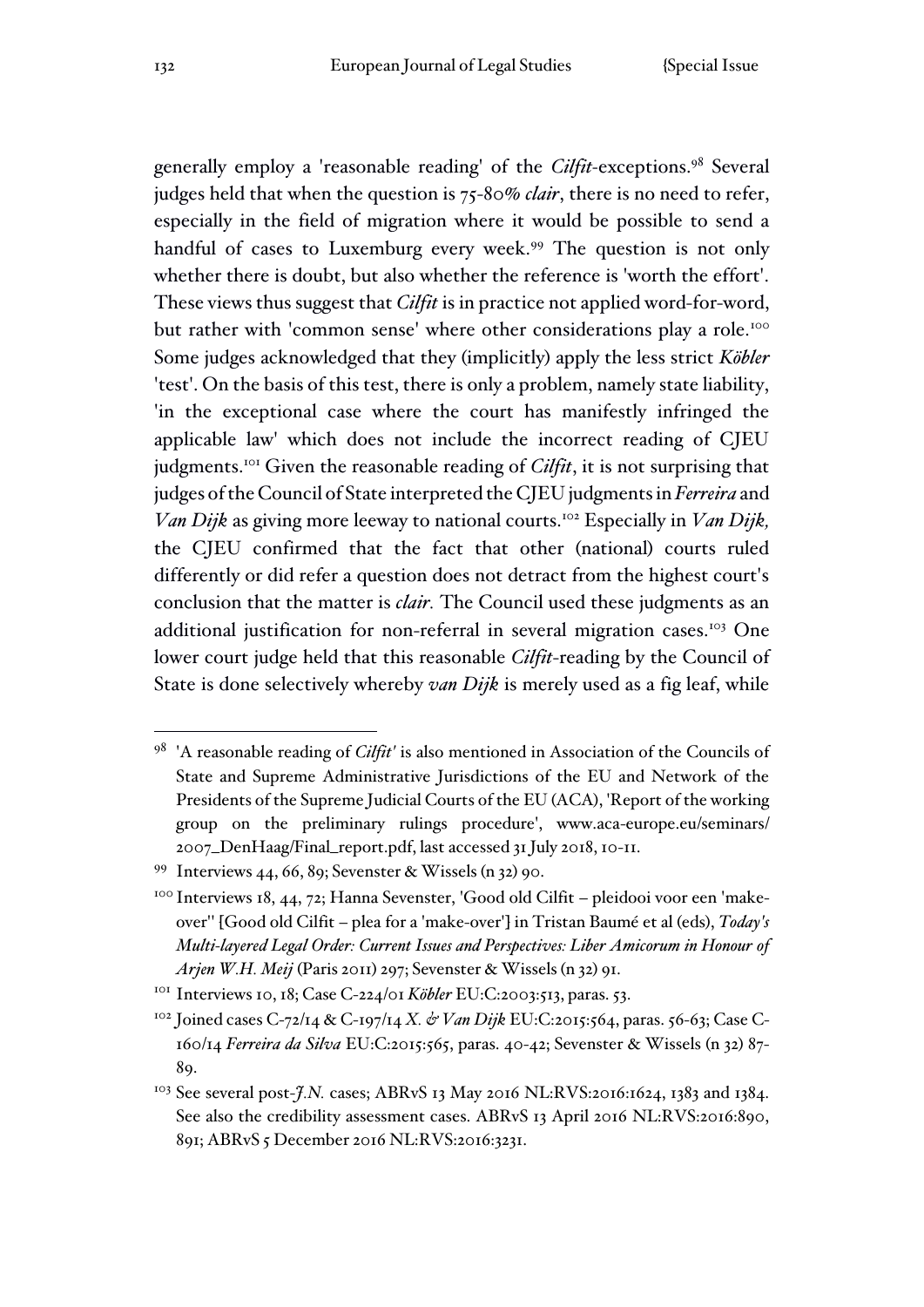another judge noted that the Council of State should have referred more (or other) questions.<sup>104</sup>

#### B. Pragmatism

The interviews and legal analysis clearly show that judges primarily operate in a pragmatic way and include various considerations in their decision (not) to refer. There is a natural tendency among judges to avoid referring a case to the CJEU all too easily, especially among judges from the highest courts. It is further illustrated by the reasonable reading of *Cilfit.*<sup>105</sup> This 'natural reluctance' means that disputes are primarily solved on other grounds, preferably national grounds. Both existing literature and interviews show that national court judges' first instinct is to decide themselves even though they do not resist CJEU intervention as such, as will be later argued (section IV.2).<sup>106</sup> This also means that a case is not immediately referred when there is only the slightest doubt.<sup>107</sup> The reluctance to refer among lower court judges primarily stems from the way in which they perceive their judicial function as 'primary' courts of fact finding (see section III.1.B).

The first reason for the general reluctance is that formulating questions, as well as the order of reference, is extremely time consuming and labour intensive.<sup>108</sup> One judge stated that formulating a preliminary reference is as difficult as answering it.<sup>109</sup> A lower court judge also noted that it is easier to decide the case yourself.<sup>110</sup> A second reason for the reluctance is that a referral means that not only the referred case, but also similar cases are put on hold until the CJEU hands down a judgment.<sup>111</sup> Such a delay plays an especially important role in the field of migration where there are often many, possibly

<sup>&</sup>lt;sup>104</sup> Interviews 39 and 83.

 $105$  Interviews 10, 44, 89; Sevenster (94) 305.

<sup>&</sup>lt;sup>106</sup> Sevenster & Wissels (n 34) 187; Interviews 10, 66, 72, 81, 89.

<sup>&</sup>lt;sup>107</sup> Interviews 18, 44.

 $108$  This is also because the highest courts have the practice of involving many judges and référendaires. Interviews 24, 66, 81.

<sup>&</sup>lt;sup>109</sup> Sevenster (94) 301.

<sup>110</sup> This judge also stated that it costed two months of extra work in addition to normal work flow. Interview 39.

<sup>&</sup>lt;sup>III</sup> Interviews 14, 39, 83. Sevenster & Wissels (n 32) 90.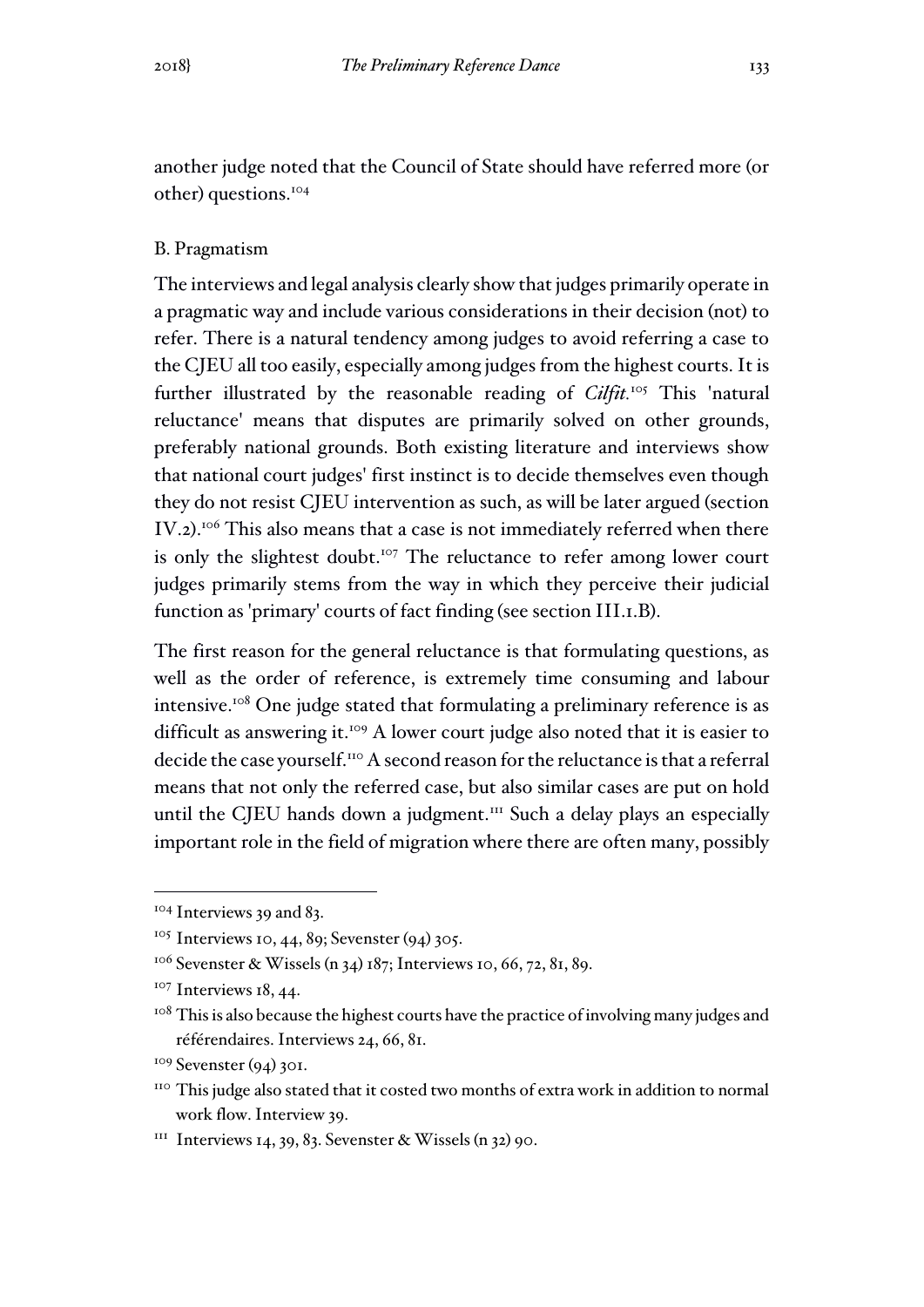hundreds of cases, in which the same question is discussed.<sup>112</sup> The interviewed judges acknowledged that justice would come to a standstill if every question of EU law about which there is doubt was immediately referred to the CJEU.<sup>113</sup> In the same vein, the current President of the Aliens Chamber of the Council of State, Nico Verheij, stated that a responsible judge takes into consideration the consequences of such a delay.<sup>114</sup> The consequences of a referral on other cases seems to be less of a relevant consideration for lower court judges.<sup>115</sup> These two reasons for the general reluctance also have an institutional dimension which relate to the capacity and case management system within courts (see section III.2.D).

Having described the general reluctance and the pragmatic mindset of judges, the following questions remain: how do judges make the decision (not) to refer in concrete cases and what considerations play a role? The decision (not) to refer primarily boils down to a balancing exercise between conflicting interests: the importance of the question versus the costs of the delay in terms of cases that need to be put on hold and the impact on society.<sup>116</sup> Judges held that referral is less likely when an issue is only incidental or relates to legislation which has been changed already or will be changed in the near future. An exception to this is when it relates to an important matter of principle.<sup>117</sup> Nonetheless, when the question is too important in terms of the number of people and cases affected, it could be more logical not to refer, because it is not considered desirable to put all too many cases on hold for an uncertain period of time. $118$  A recent example in which this dilemma played a role are the cases on the intensity of review of the credibility assessment of the asylum claim in relation to Article 46(3) of

<sup>&</sup>lt;sup>112</sup> Interview 14. See also ABRvS 14 July 2011 NL:RVS:2011:BR3771, para. 2.8.4. Sevenster & Wissels (n 31) 92; Groenendijk (n 32).

<sup>&</sup>lt;sup>113</sup> Interviews 10, 18.

<sup>114</sup> Nico Verheij, 'Voorwoord' [Foreword], in Bosma et al (n 32) 83.

 $115$  Interview 39. One judge was silent on this, while another also brought up these consequences. Interviews 22, 83.

 $116$  Interviews 44, 72, 89; De la Mare and Donnelly (n 6) 372

 $117$  Interviews 12, 18, 24, 32, 44, 66; Sevenster (94) 301.

 $118$  Interview 18.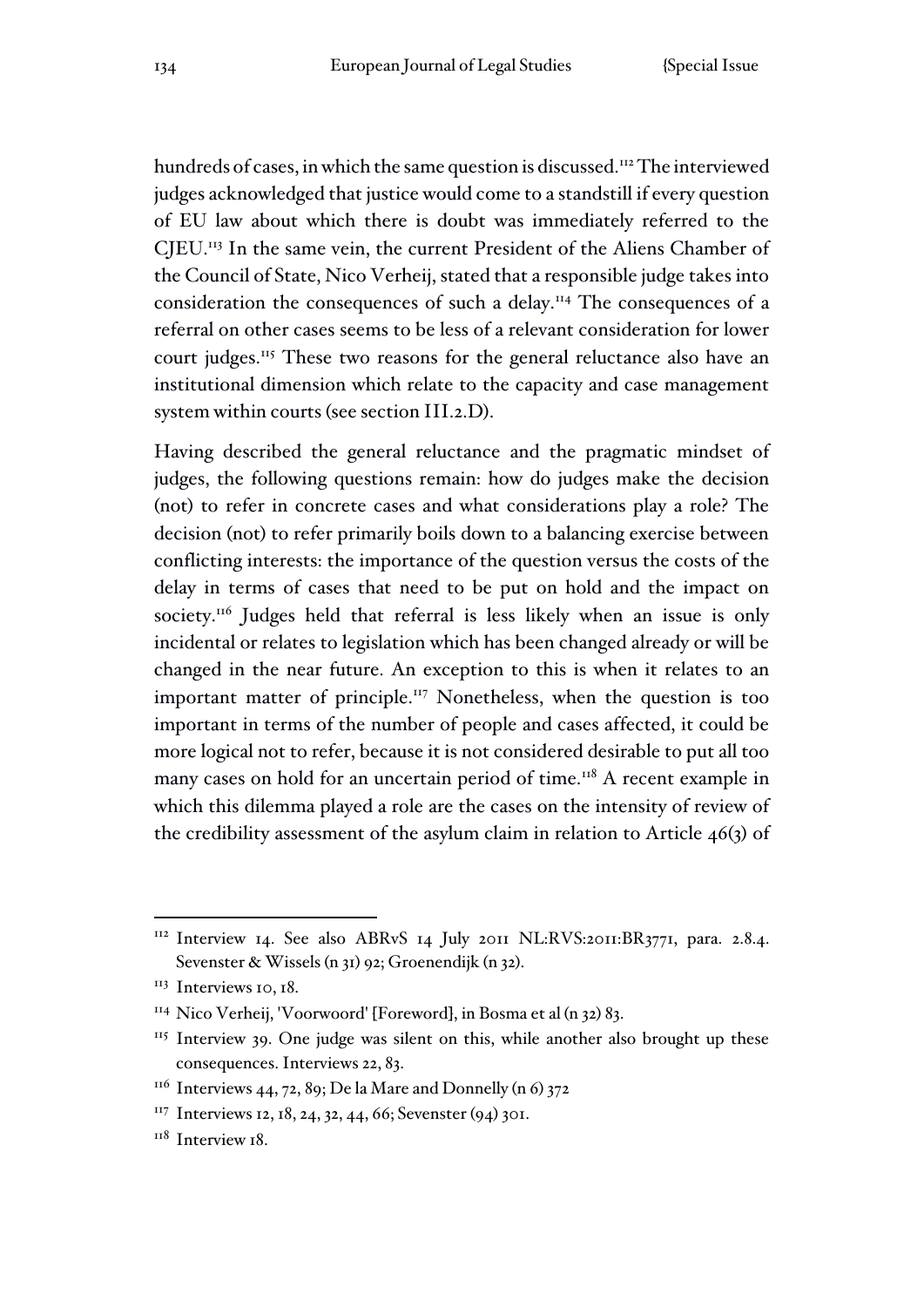the Asylum Procedures Directive.<sup>119</sup> The Council of State explicitly acknowledged that the text of Article 46(3) of the Procedures Directive does not provide a definite answer and noted that there was no case law of the CJEU (yet) clarifying this provision. <sup>120</sup> Instead of referring those open questions to the CJEU, the Council answered those questions itself and held that the judicial review of the credibility assessment should be more intensive than was common practice to that date. This was also because a referral would mean that the Council 'could almost shut down' as these questions went to the core of its work and would imply that a very large number of cases had to be put on hold. Nonetheless, sometimes judges considered that a referral was unavoidable in order to give judgment, despite the high number of affected cases. This has been seen for instance in the case *A., B., C.* which considered the intensity of review of the credibility of a declared sexual orientation of an asylum seeker.<sup>121</sup> Some judges, also from lower courts, stated that they also consider the position of the affected person(s) and examine whether a reference has negative consequences for the parties.<sup>122</sup> One lower court judge, for example, noted that judges should be careful in referring a legal question when this is not 'helping' the asylum seeker. This judge argued that he/she would have never referred *Ghezelbash,* which concerned the right to an effective legal remedy under the Dublin III Regulation for this reason.<sup>123</sup> This is because a reference would lead to considerable delay with an uncertain outcome that could also be against the interests of the asylum seeker. Another court decided to refer the case, but the Council of State annulled the judgment of the referring lower court leaving Ghezelbash empty handed.<sup>124</sup>

<sup>&</sup>lt;sup>119</sup> Directive 2013/32/EU of the European Parliament and of the Council of 26 June 2013 on common procedures for granting and withdrawing international protection [2013] OJ L 180/60.

<sup>120</sup> ABRvS 13 April 2016 NL:RVS:2016:890-891, para. 5.2.

<sup>121</sup> Joined cases C-148/13 until C-150/13 *A., B., C.* EU:C:2014:2406.

<sup>&</sup>lt;sup>122</sup> Interviews 22, 32, 91.

<sup>&</sup>lt;sup>123</sup> Regulation (EU) No.604/2013 of the European Parliament and of the Council of 26 June 2013 establishing the criteria and mechanisms for determining the Member State responsible for examining an application for international protection lodged in one of the Member States by a third-country national or a stateless person [2013] OJ L180/31; Case C-63/15 *Ghezelbash* EU:C:2016:409.

<sup>124</sup> ABRvS 18 May 2017, NL:RVS:2017:1326; Interview 22.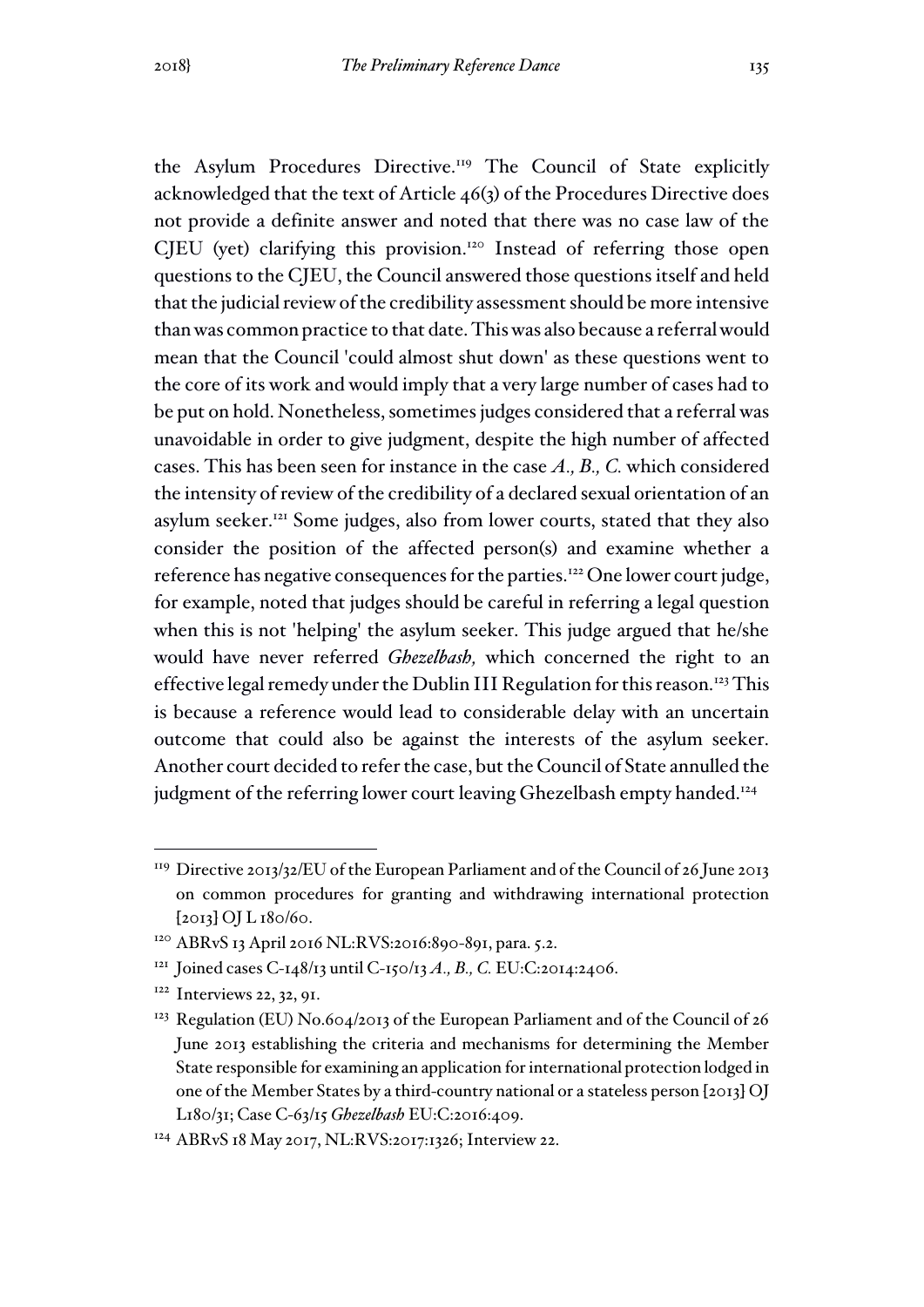Judges from the highest courts mentioned other pragmatic and practical considerations. Sometimes judges decide not to refer and to wait until a case that lends itself better for referral comes before the court. That way, the latter case allows the court to show the full picture of the issue to the CJEU.<sup>125</sup> At the same time, judges occasionally considered it necessary to refer even though similar questions were already referred to the CJEU by other courts. The reason was to 'feed' the CJEU with the view of the court and to make clear that certain issues also play a role in other Member States. One example is the case of *G. and R.* on the right to be heard in relation to the extension of detention of illegally staying third-country nationals.<sup>126</sup> The Dutch Supreme Court had already asked similar questions about the right to be heard and the consequences of breaches of those rights from the perspective of the rights of defence.<sup>127</sup> The Council of State considered it necessary to refer this case to underline the differences between the context of the two different fields of law, namely customs and asylum. Moreover, the Council wanted a quick answer in *G. and R.* because the claimant was in detention. It therefore successfully submitted a question via the urgent preliminary ruling (PPU) procedure. The Council also decided to refer in *K. and A.* about civic integration requirements despite there being partly similar question raised by a German court in *Dogan*. <sup>128</sup> However, the German court's question had a subsidiary character which entailed the risk of the CJEU not answering it.<sup>129</sup>

#### C. Personal/ Psychological Factors

This study also found that personal factors and personal differences among judges influence to what extent the judges are willing and able to refer. This research did not find much support for the thesis that the limited knowledge of EU law and the preliminary ruling procedure is an obstacle for referring.<sup>130</sup> This is illustrated by the relatively high number of references in the field of

<sup>&</sup>lt;sup>125</sup> Interview 10; Sevenster & Wissels (n 33) 91.

<sup>126</sup> Case C-383/13 PPU *G.* and *R*. EU:*C:*2013:533.

<sup>127</sup> Case C-437/13 *Unitrading* EU:C:2014:2318.

<sup>128</sup> Case C-138/13 *Dogan* EU:C:2014:2066.

<sup>129</sup> ABRvS 1 April 2014 NL:RVS:2014:1196, para. 27.

<sup>&</sup>lt;sup>130</sup> Only one lower court judge mentioned this as an obstacle. Interview 14. Another lower court judge also acknowledged that there is too limited expertise to refer in *Zambrano* cases. Interview 22.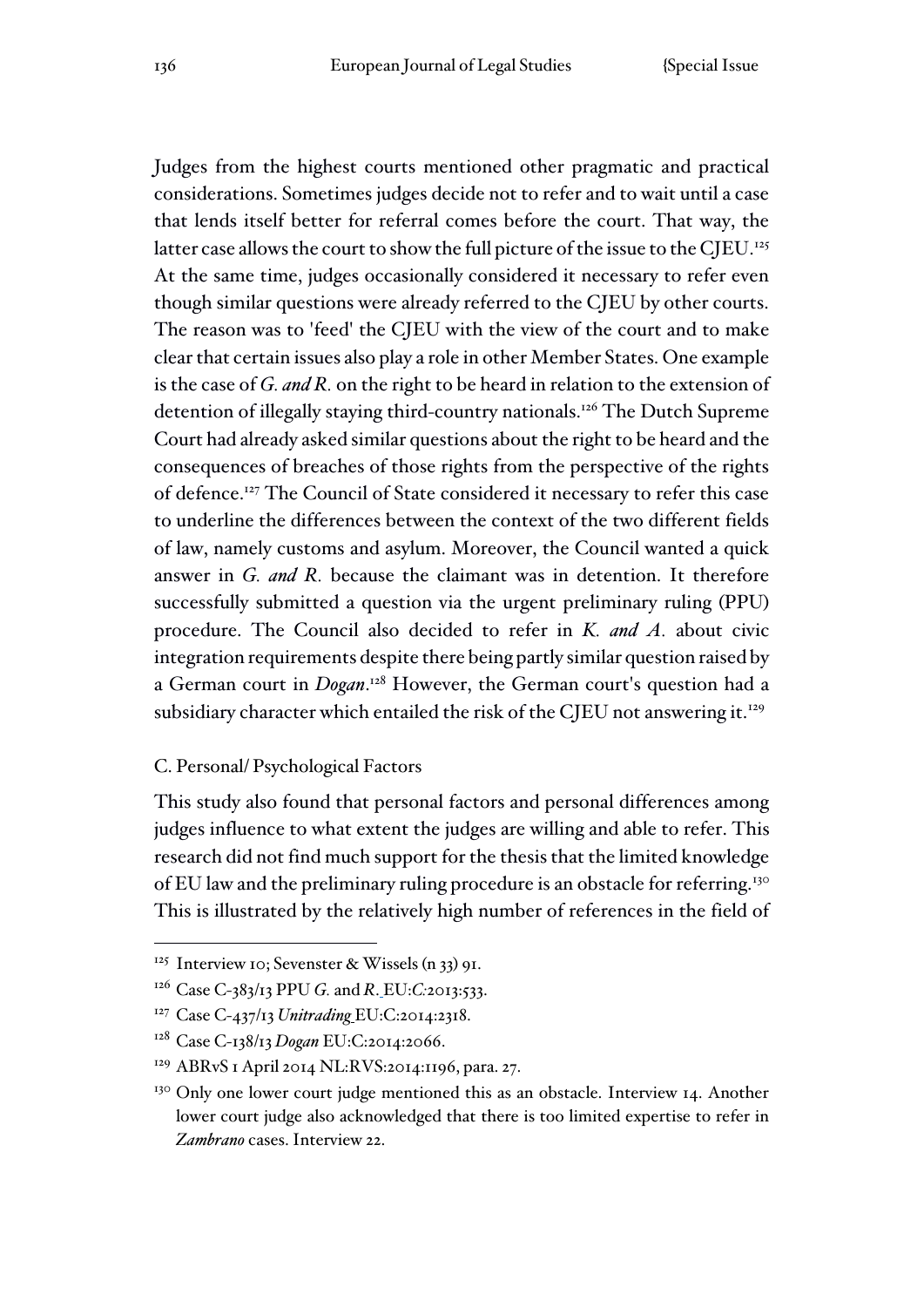migration and the eagerness of judges to engage with EU law.<sup>131</sup> In addition, migration law is highly Europeanised which means that judges are simply forced to be experts in EU law.<sup>132</sup> Having said that, the (EU law) background of judges matters. Judges, who have an academic or governmental background and/or have more EU law expertise, have a more positive attitude towards the CJEU and are more accustomed with working with a supranational court as the highest authority. By contrast, career judges find it more annoying to refer since it disturbs their autonomy as a judge deciding on disputes, as well as the national judicial process.<sup>133</sup> One judge with a background in EU law held that it is not surprising that career judges who have had a lifelong career in the judiciary and have made it to the top court are not all of a sudden completely devoted to the CJEU, but instead have a more sceptic attitude in the sense of 'Is it up to the CJEU to determine this'?<sup>134</sup> As mentioned before, there are also clear differences between lower court judges in terms of their perception of their judicial function as 'primary' courts of fact (see section III.1.B).

The literature has also identified psychological considerations. During interviews, very few judges actually mentioned those. Only some lower court judges expressed a fear that they might miss essential points in their reference and, hence, prefer not to refer at all.<sup>135</sup> There were, however, a couple of judges who argued in the opposite way by stating that they enjoy writing a good reference.<sup>136</sup> Some judges even mentioned that they derive satisfaction from referring to the CJEU, also because they could contribute to the development of EU law.<sup>137</sup>

 $131$  Ibid (n 44-45).

<sup>&</sup>lt;sup>132</sup> Groenendijk & van Riel (n 87).

 $133$  Interviews 10, 44.

<sup>&</sup>lt;sup>134</sup> Interview 10.

<sup>&</sup>lt;sup>135</sup> Interview 14. Another judge gave this as an explanation as to why a reference costs so much time. Interview 39.

<sup>&</sup>lt;sup>136</sup> Interviews 10, 44.

 $137$  At the same time, they noted that the primary purpose of the procedure is to solve a dispute. Interviews 10, 12, 39.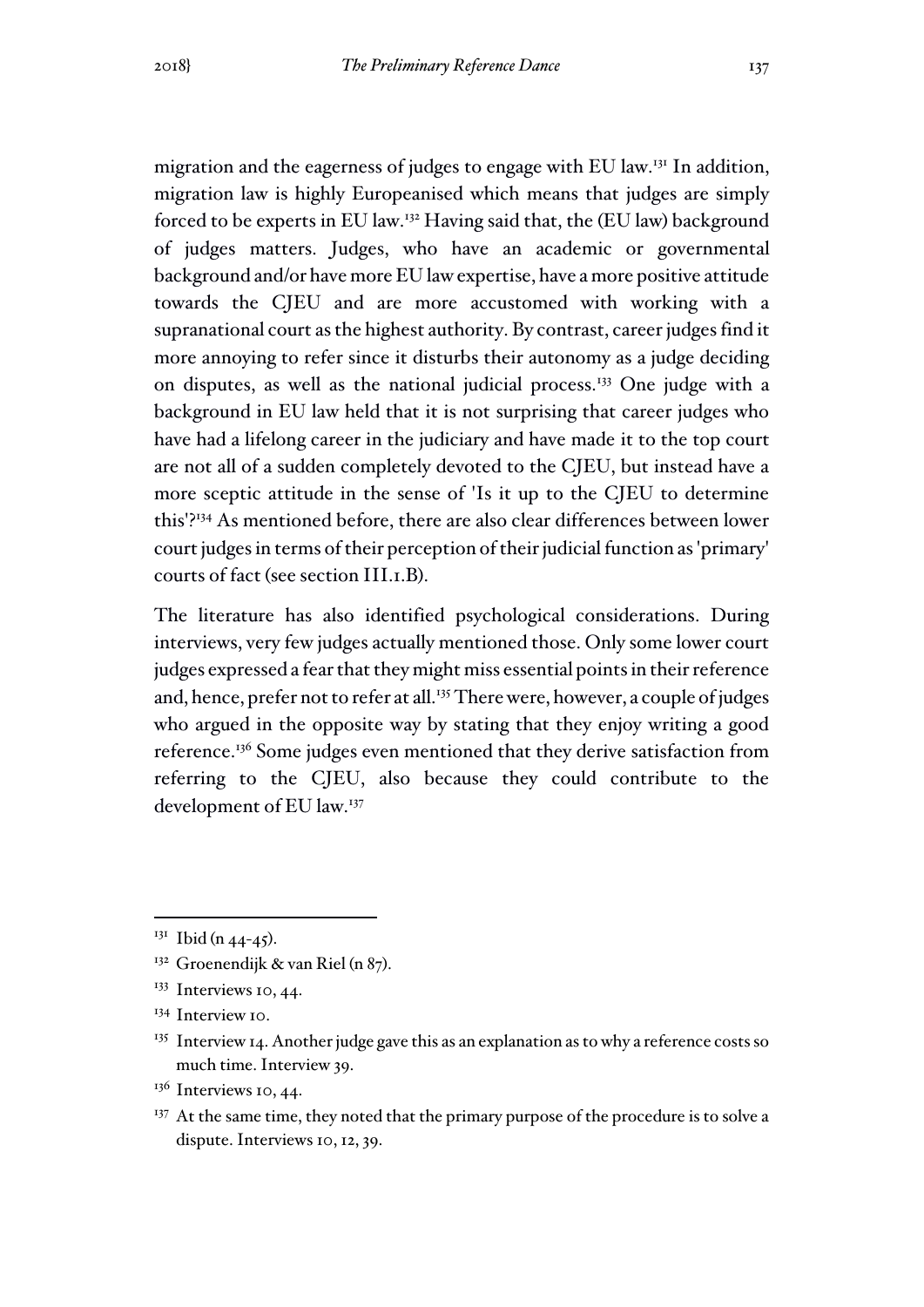#### D. Institutional

Institutional factors matter as well and can explain why the two highest courts have become less reluctant to refer over time, also in the field of migration. While the Council of State was criticised years ago for not paying sufficient attention to EU law and withholding references from the CJEU, experts acknowledge that this has improved in recent years.<sup>138</sup> Several institutional reasons account for this, including better coordination of EU law questions, the creation of a committee on EU law and a documentation service that keeps close track of EU law developments.<sup>139</sup> Both the Council of State and Tribunal have regular meetings where EU law developments are discussed.<sup>140</sup> In addition, more judges with a prominent EU law background have been appointed to the Council since 2005.<sup>141</sup>

There are some institutional factors that discourage references. Some judges acknowledged that the case management system within courts affects the general (reluctant) attitude towards referring. Both the financial system rewarding judges based on the number of cases they decide and the increasing pressure on the capacity of courts favour a tendency to solve disputes without referring.<sup>142</sup>

#### E. The Role of the Parties

Another factor influencing the courts willingness to refer is the role of the parties and their requests to refer. The legal analysis and the interviews show that such requests have only had a minimal impact to the highest courts and most decisions to refer were made by courts from their own motion.<sup>143</sup>

 $138$  Groenendijk held that the Council of State did not take its task as highest court in relation to EU migration and asylum law seriously before 2008. Kees Groenendijk in *JV* 2011/4, par. 1.

<sup>&</sup>lt;sup>139</sup> Interviews 18, 44, 81, 89.

 $140$  Interviews 24, 66, 89.

 $141$  This could also be partly attributed to Mortelmans (2005-2016), who also championed the use of the preliminary ruling procedure. Interview 44.

<sup>&</sup>lt;sup>142</sup> Interviews 14, 20.

 $143$  Interview 10, 12, 43, 91. It could also be that the parties themselves are not in favour of referring because of the delay, which is, however, also not considered to be decisive for a court. E.g. NL:RVS:2014:27; Interview 10, 72.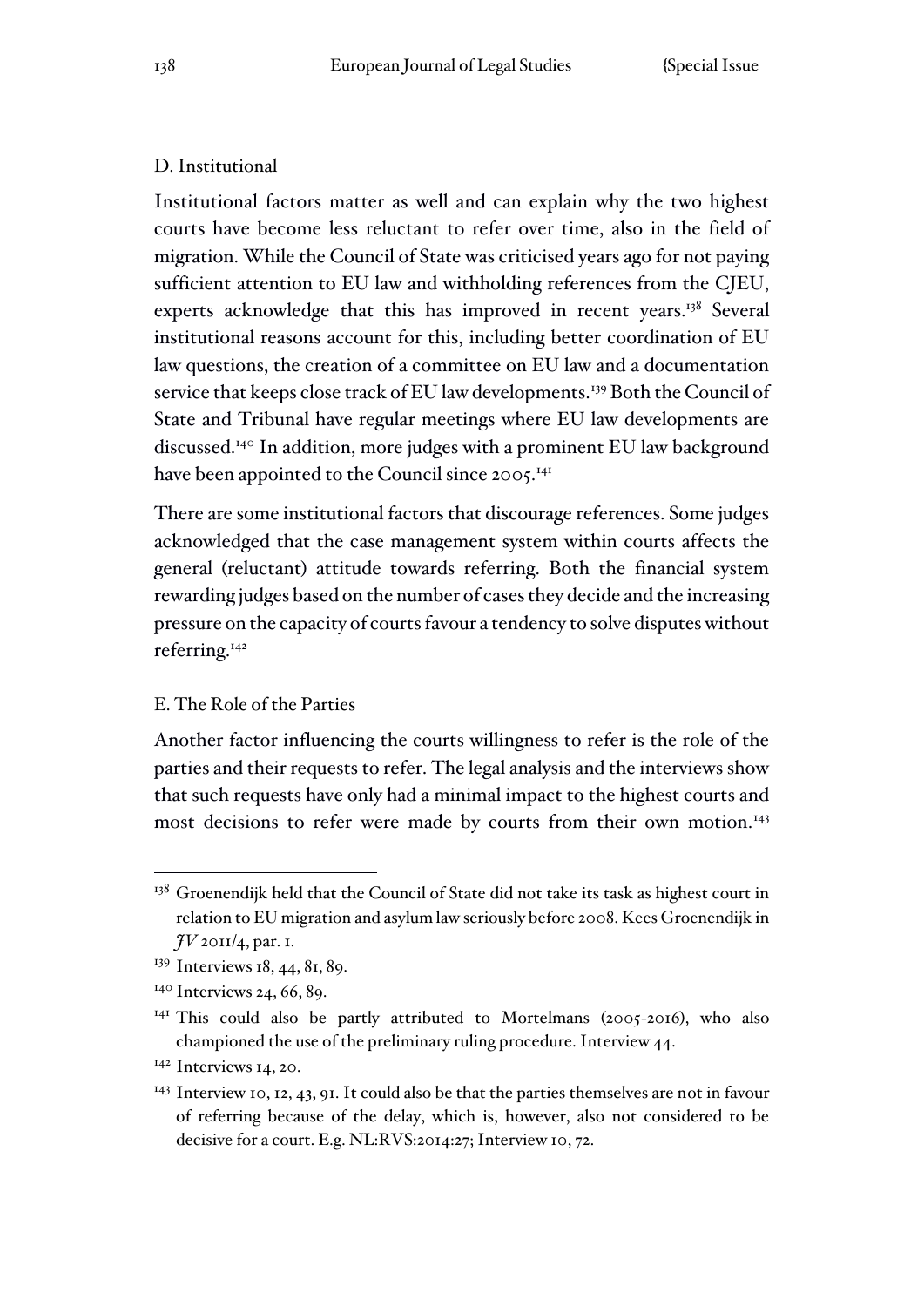National courts are not obliged to act on – or even take into account – such requests.<sup>144</sup> It seems, however, that lower court judges attach more importance to parties' requests.<sup>145</sup> The limited impact of requests is illustrated by Table 6 which indicates that in the majority of decisions of the lowest and highest courts not to refer there was an explicit reference to a request by (one of) the parties. This number is possibly even higher, because it could well be that courts do not explicitly mention that there was a request. Judges of both the Council of State and Tribunal noted that they have started to refer to the parties' requests consistently as a result of the case law of the ECtHR which requires courts to do so on the basis of Article 6 ECHR.<sup>146</sup> Several lower court judges were not aware of this case law, but nonetheless emphasised the importance of providing reasons when a well-founded request was made.<sup>147</sup> Table 7 shows that in only two of the thirteen referred cases there was a request of the parties to refer. Nonetheless, it could be that courts sometimes omit a reference to a request because they do not consider such reasoning necessary.<sup>148</sup> Even though one should be careful in interpreting the quantitative data on their own, those data were confirmed during the interviews. An explanation for the limited impact of requests of the parties is that, as several interviewees noted, the quality of the requests differs and only few of them are serious and well-founded.<sup>149</sup>

Table 6: The decisions not to refer that mention a request of (one of) the parties

<sup>144</sup> Case 283/81 *Cilfit* EU:C:1982:335, para. 9.

<sup>&</sup>lt;sup>145</sup> One judge even held that he would almost never refer without one of the parties making such a request. Interview 22.

<sup>146</sup> Interviews 5, 10, 12, 31, 69, 77; Sevenster & Wissels (n 32) 89; *Dhahbi v Italy* ECHR nr. 17120/09 CE:ECHR:2014:0408JUD001712009; *Schipani v Italy* ECHR nr. 38369/09; CE:ECHR:2015:0721JUD003836909.

 $147$  Interviews 22, 83. One judge was aware of this case law and also held that this case law is applicable to lower courts, despite this being far from clear. Interview 39. For a discussion, see Jasper Krommendijk, ''Open Sesame!' Improving access to the CJEU by obliging national courts to reason their refusals to refer' (2017) 1 European Law Review 46.

<sup>&</sup>lt;sup>148</sup> Interview 89.

<sup>149</sup> Interviews 10, 12, 24, 72.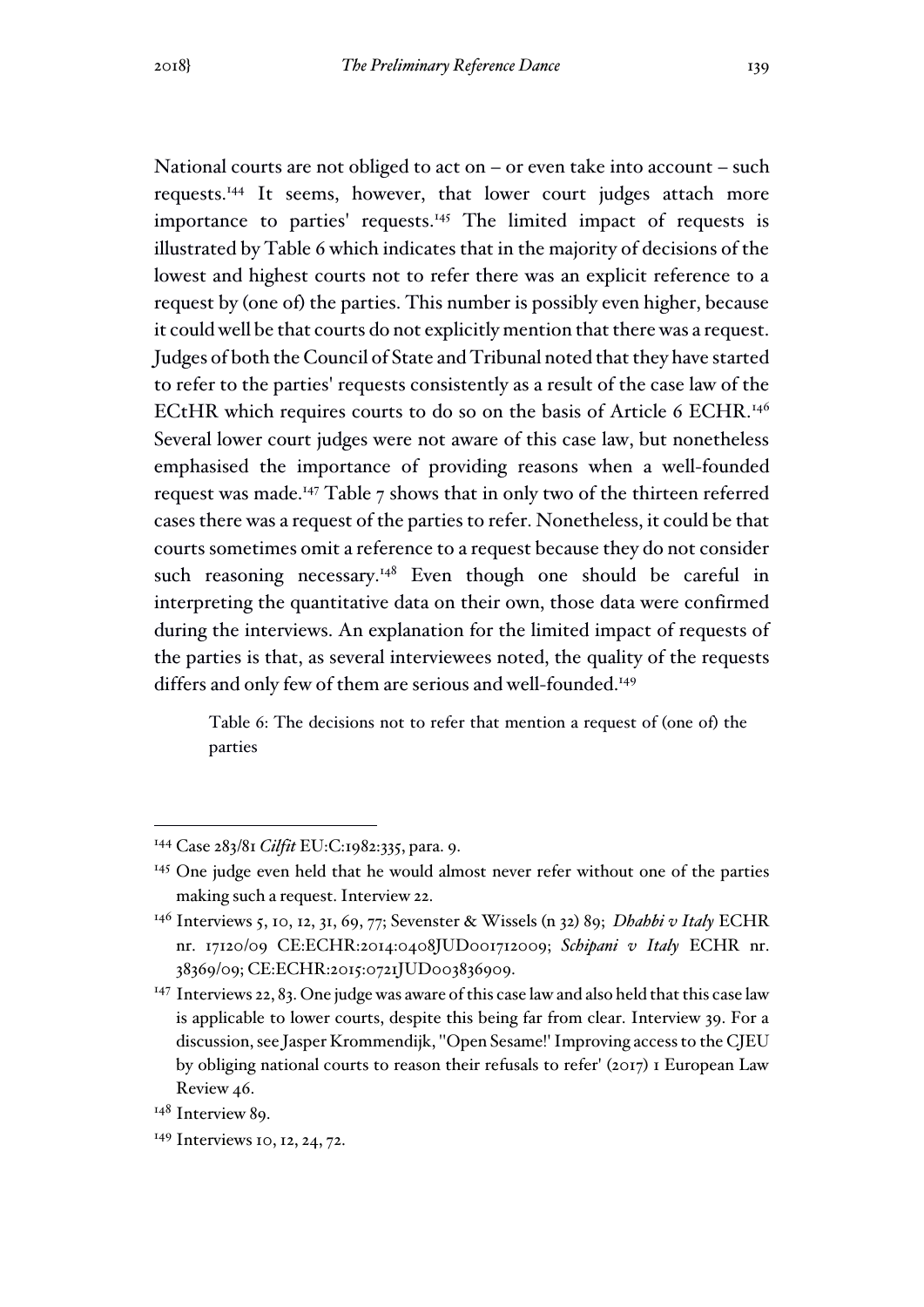|                                       | State | Council of |         | Lower asylum<br>Tribunal<br>courts |    | Total   |    |             |
|---------------------------------------|-------|------------|---------|------------------------------------|----|---------|----|-------------|
|                                       | N     | $\%$       | N       | $\%$                               | N  | $\%$    | N  | $\%$        |
| Request is<br>explicitly<br>mentioned | 18    | 69%        | $\circ$ | $\circ$ %                          | 35 | 73%     | 53 | 71%         |
| Request is<br>not<br>mentioned        | 8     | $31\%$     | 1       | $100\%$                            | 13 | 27%     | 22 | 29%         |
| Total                                 | 26    | $100\%$    |         | $100\%$                            | 48 | $100\%$ | 75 | 100<br>$\%$ |

Table 7: The referred cases that mention a request of (one of) the parties

|                                       | Council of<br>State |         | Tribunal |           | Lower asylum<br>courts |                  | Total          |         |
|---------------------------------------|---------------------|---------|----------|-----------|------------------------|------------------|----------------|---------|
|                                       | N                   | $\%$    | N        | $\%$      | N                      | $\%$             | N              | $\%$    |
| Request is<br>explicitly<br>mentioned | II50                | $20\%$  | $\circ$  | $\circ$ % | II5I                   | $20\%$           | $\overline{2}$ | $15\%$  |
| Request is<br>not<br>mentioned        | 4                   | $80$ %  | 3        | $100\%$   | $\overline{4}$         | 8 <sub>0</sub> % | II             | 85%     |
| Total                                 |                     | $100\%$ |          | $100\%$   |                        | $100\%$          | 13             | $100\%$ |

Despite the limited impact of parties' requests to refer in the investigated period, there have been a couple of successful instances whereby a joint and organised endeavour of asylum lawyers, academic EU law experts and NGOs managed to obtain a referral.<sup>152</sup> This includes *Imran*, referred to the CJEU in 2011 by the district court of Zwolle, which concerns the compatibility of the civic integration exam with the Family Reunification Directive.<sup>153</sup> Also *Sahin,* 

<sup>150</sup> NL:RVS:2014:1196 (*K. and A.*).

<sup>151</sup> NL:RBDHA:2016:12824 (*A. and S.*), para. 3. Interviews confirmed that there was no request in *Rajaby* and *Ghezelbash.* For the other two referral it is (yet) unknown.

 $152$  For an account of a successful case of bottom-up legal mobilisation in relation to the Return Directive in Italy, see Virginia Passalacqua, '*El Dridi* upside down: a case of legal mobilization for undocumented migrants' rights in Italy', Tijdschrift voor Bestuurswetenschappen en Publiekrecht (2016) 215.

<sup>153</sup> Council Directive 2003/86/EC of 22 September 2003 on the right to family reunification [2003] OJ L251/12. Jos Hoevenaars, *A people's court? A bottom-up approach to litigation before the Court of Justice of the European Union* (Eleven International Publishing 2018) 209.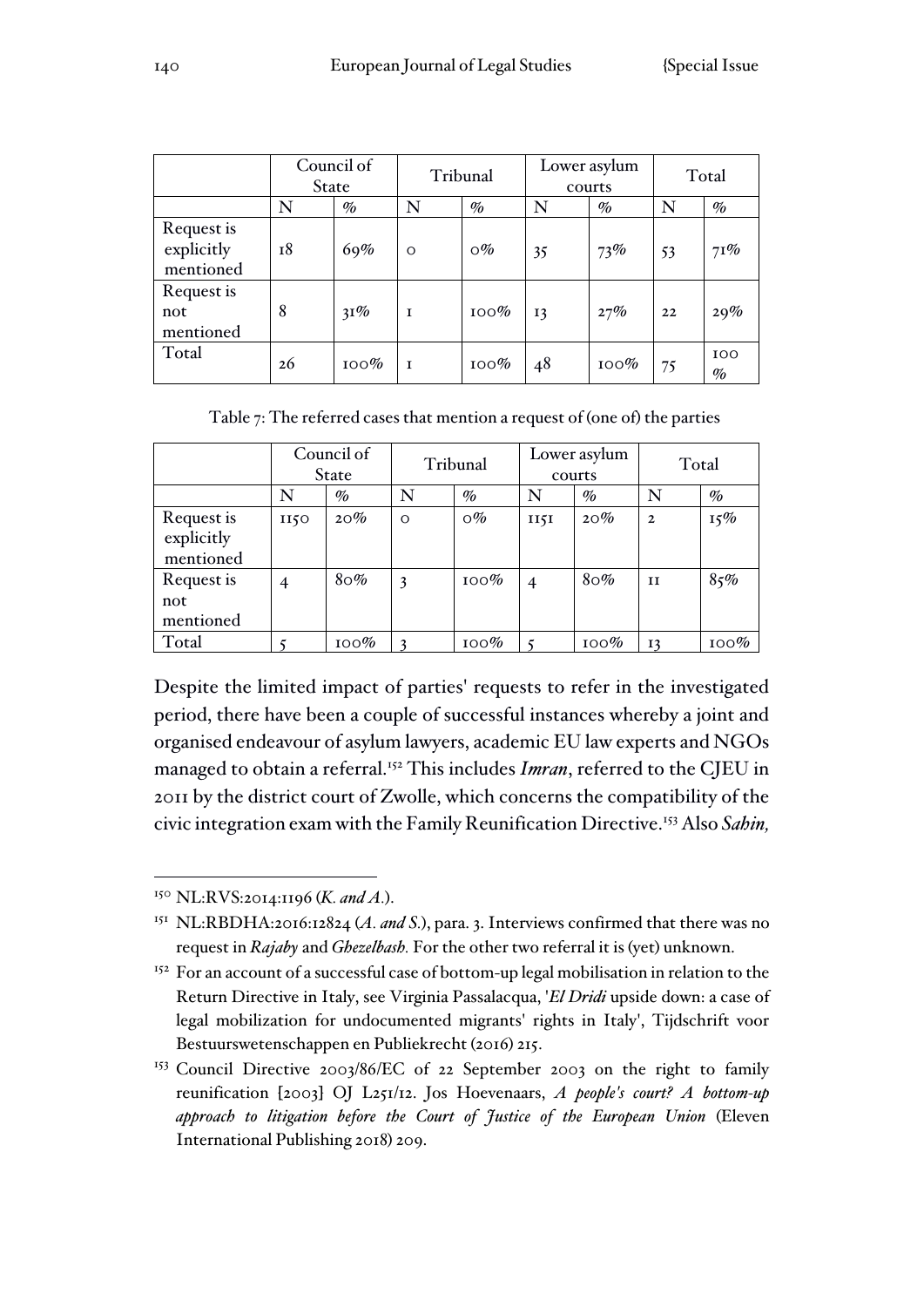referred to the CJEU by the Council of State in 2006, was instigated by a Working Group set up in 2003 with a view to obtain a reference to the CJEU in order to challenge the increased administrative fees for residence permits.<sup>154</sup> In several other cases, such (academic) experts have only got involved after references were made.<sup>155</sup> A Strategic Litigation Committee, consisting of academics and asylum lawyers, has been active since 2014 and is actively looking for cases which can be brought before the CJEU or the ECtHR. This Committee has so far had little impact.<sup>156</sup> Of the thirteen referred cases included in this article, the Committee was only involved after the reference was made in *J.N.* and *Ghezelbash*.

When discussing the role of the parties in relation to the instigation of a reference it is also important to discuss the position of the State Secretary for Justice and Security which is responsible for asylum and migration. It could be argued that this 'party' has had a greater effect on the willingness or ability of courts to refer. This is because the State Secretary has used its power in, for example, *Imran* and *Rajaby* to issue a residence permit strategically in order to avoid a referral or prevent a reference from being answered by the CJEU.<sup>157</sup> When the State Secretary does so, a ruling from the CJEU is no longer necessary because it can obviously not affect the outcome of the case. As a result, the case is withdrawn from the docket of the CJEU. There are also cases where the court expressed an intention to refer, and draft questions were already prepared, but the case was settled (shortly) before being lodged with the CJEU.<sup>158</sup> The risk or threat of a reference can thus change the behaviour of the State Secretary.

<sup>154</sup> Hoevenaars (n 152) 215.

<sup>155</sup> Examples include the case of *Elgafaji* (n 46) and *Zambrano* (n 49)*.* Hoevenaars (n 152) 212-213.

<sup>&</sup>lt;sup>156</sup> The project leader, Sadhia Rafi, confirmed that until March 2017 the work of the committee has not caused a court to refer. The request of the parties as well as a note of the committee were, however, referred to in NL:RVS:2016:890-891. See also the, so far unsuccessful, strategic litigation case of the Dutch Public Interest Litigation Project with respect to Afghan 1F'ers. NL:RBDHA:2017:11809.

<sup>157</sup> C-155/11 *Imran* EU:C:2011:387; C-158/13 *Rajaby*. See also Baumgärtel (n 45) 11-13.

 $158$  Groenendijk (n 32) 17-18.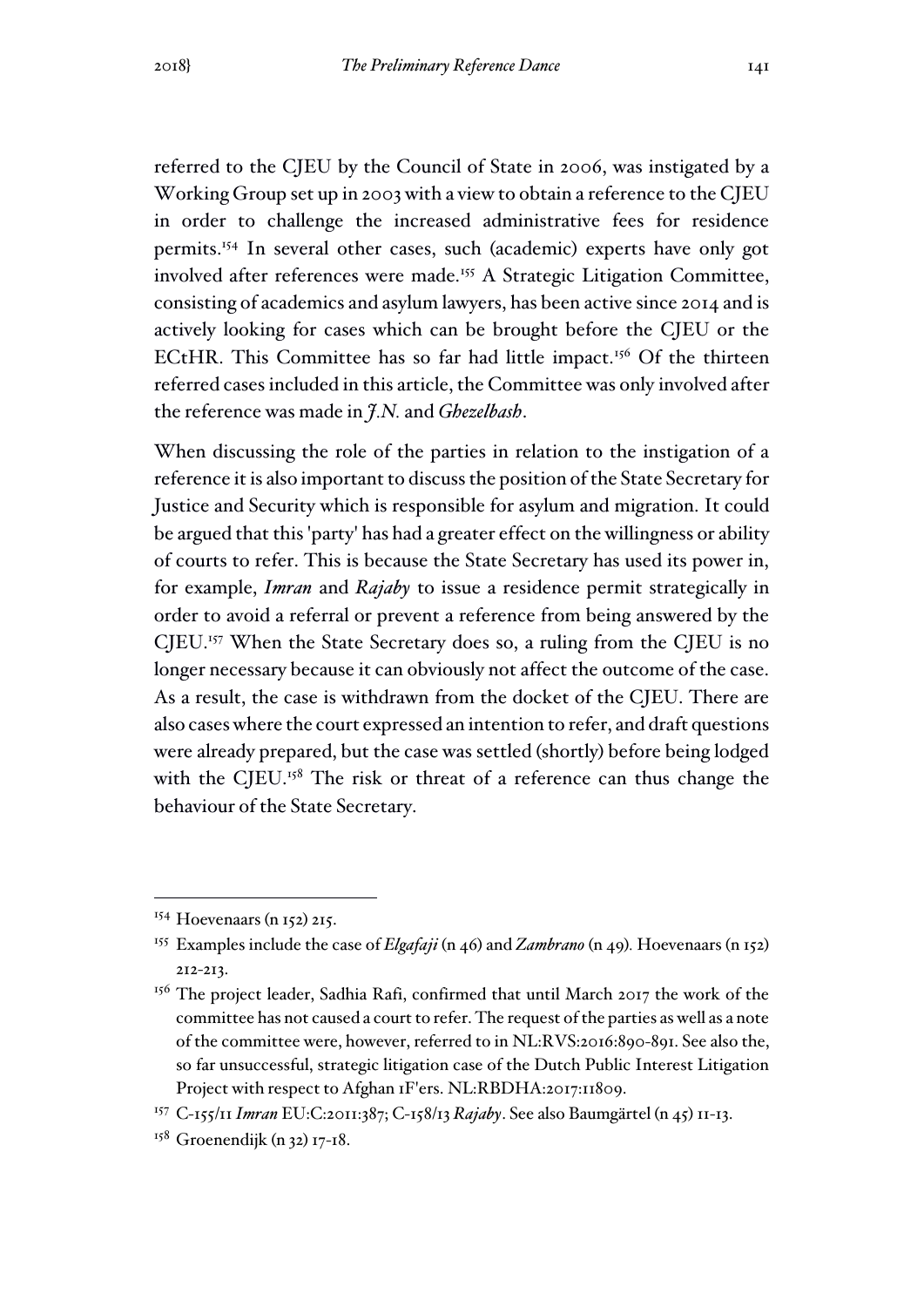In sum, this section provided an overview of a myriad of reasons and factors affecting the willingness of judges to refer, even though some have a more limited explanatory value (see table 9 for an overview). The preceding analysis shows that several non-political reasons or factors play a more important role than political reasons for the decision (not) to refer. There is often more than one reason that could explain a decision (not) to refer, sometimes even conflicting reasons for and against. Hence, it is very difficult to explain the judicial decision-making in relation to referring to the CJEU by a single factor.

# IV. THE NATIONAL COURT'S FOLLOW-UP

The second question of this article deals with the follow-up to the preliminary rulings by the national court. Dutch judges have generally been content with their interaction with the CJEU and its judgments (section IV.1). At the same time, the judges discussed several unclear and problematic judgments during the interviews (section IV.2). They also expressed concerns about the functioning of the preliminary ruling procedure and the limited 'dialogue' with the CJEU (section IV.3). However, these factors did not affect their willingness to apply the CJEU judgment to the national dispute. On the contrary, they applied almost all judgments fully and automatically (section IV.4). This once again bears witness to the pragmatism on the part of national judges.

# *1. Judges' Satisfaction with the Usefulness of CJEU Judgments*

What is interesting about the perception of CJEU rulings by national judges is that they assess them not so much from an analytical perspective. They are not interested in whether the CJEU answered all questions satisfactorily and in line with its earlier jurisprudence. Rather, what matters most for national judges is whether the CJEU judgment helps them to solve the case at hand.<sup>159</sup> This means that judges primarily look at what the CJEU has said and whether that is easily applicable, instead of focusing on what the CJEU failed to say.<sup>160</sup> This is not to say that judges disagreed with the shortcomings identified in

 $159$  See also Micklitz (n 30) 433.

 $160$  Interviews 10, 18, 91.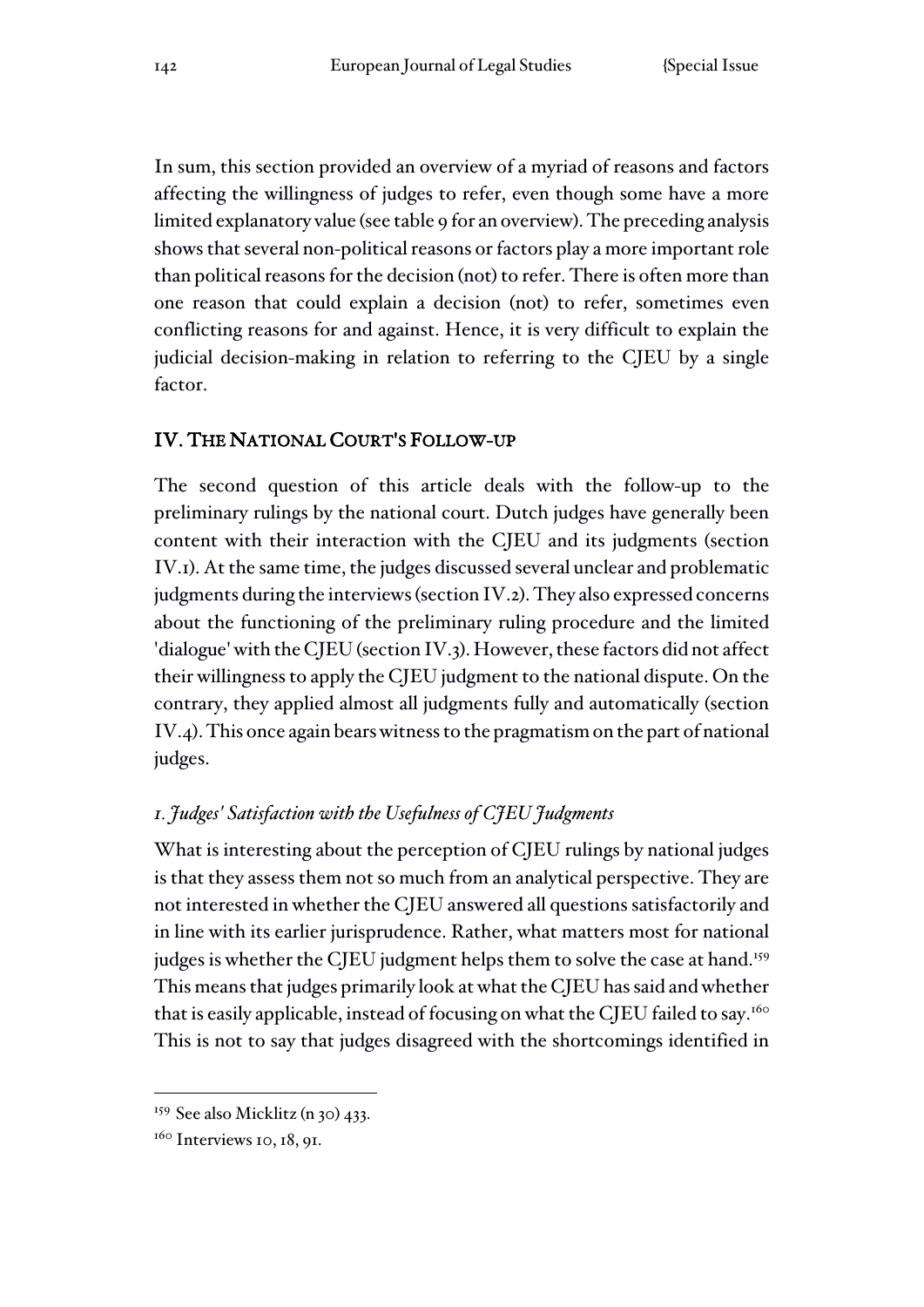the academic literature, such as the insufficient judicial reasoning, incorrect rephrasing of the question, or a neglect of some questions or the reasoning of the referring court. Almost all judges acknowledged these deficiencies. But it did not prevent them from concluding that a ruling by the CJEU was useful. During the interviews, most judges named several judgments – elsewhere criticised as deficient – that they considered adequate, as illustrated in Table 8. One example that shows the difference of perspective is *J.N.*, which concerned the detention of third country nationals with a view to their removal*.* While the CJEU only paid relatively limited attention to the relationship between Article 8(3) of the Reception Conditions Directive and the case law of the ECtHR, which was explicitly included in the questions of the Council of State, the judgment was considered useful.<sup>161</sup>

| Referring | Clear and useful                      | In between                    | Unclear and        |
|-----------|---------------------------------------|-------------------------------|--------------------|
| court     | judgments                             |                               | problematic        |
|           |                                       |                               | judgments          |
| Council   | $C$ -383/13 PPU, G. and               | $C$ -148/13-150/13, A.,       | $C$ -225/12, Demir |
| of State  | R.                                    | $B_{\cdot}$ , C.              |                    |
|           | $C$ -554/13, Zh. and O.               | $C$ -187/10, Unal             |                    |
|           | $C$ -153/14, <i>K. and A.</i>         |                               |                    |
|           | $C$ -601/15 PPU, $\tilde{\jmath}$ .N. |                               |                    |
| Tribunal  |                                       | $C$ -579/13, <i>P. and S.</i> | $C$ -485/07, Akdas |
| Lower     | $C-63/15$ , Ghezelbash                |                               |                    |
| courts    |                                       |                               |                    |

Table 8: Overview of cases that were explicitly discussed during interviews<sup>162</sup>

Almost all interviewed judges held that the judgments of the CJEU are generally useful.<sup>163</sup> Some interviewees were a bit more critical and emphasised that the quality varied.<sup>164</sup> At the same time, they acknowledged that such criticism with respect to certain judgments is normal and is something they

<sup>&</sup>lt;sup>161</sup> Directive 2013/33/EU of the European Parliament and of the Council of 26 June 2013 laying down standards for the reception of applicants for international protection [2013] OJ L180/96; Case C-601/15 PPU *J.N.* EU:C:2016:84.

 $162$  The following judgments of the Tribunal were not discussed in interviews: C-171/13 *Demirci*; C-133/15 *Chavez-Vilchez*. The same holds true for the district court cases C-550/16 A. and S; C-331/16 K.; C-18/16 K. (no CJEU judgments at the moment of interviewing); C-158/13 Rajaby (removed).

 $163$  Interviews 10, 12, 18, 24, 44, 66, 72, 91.

 $164$  Interviews 18, 24, 89.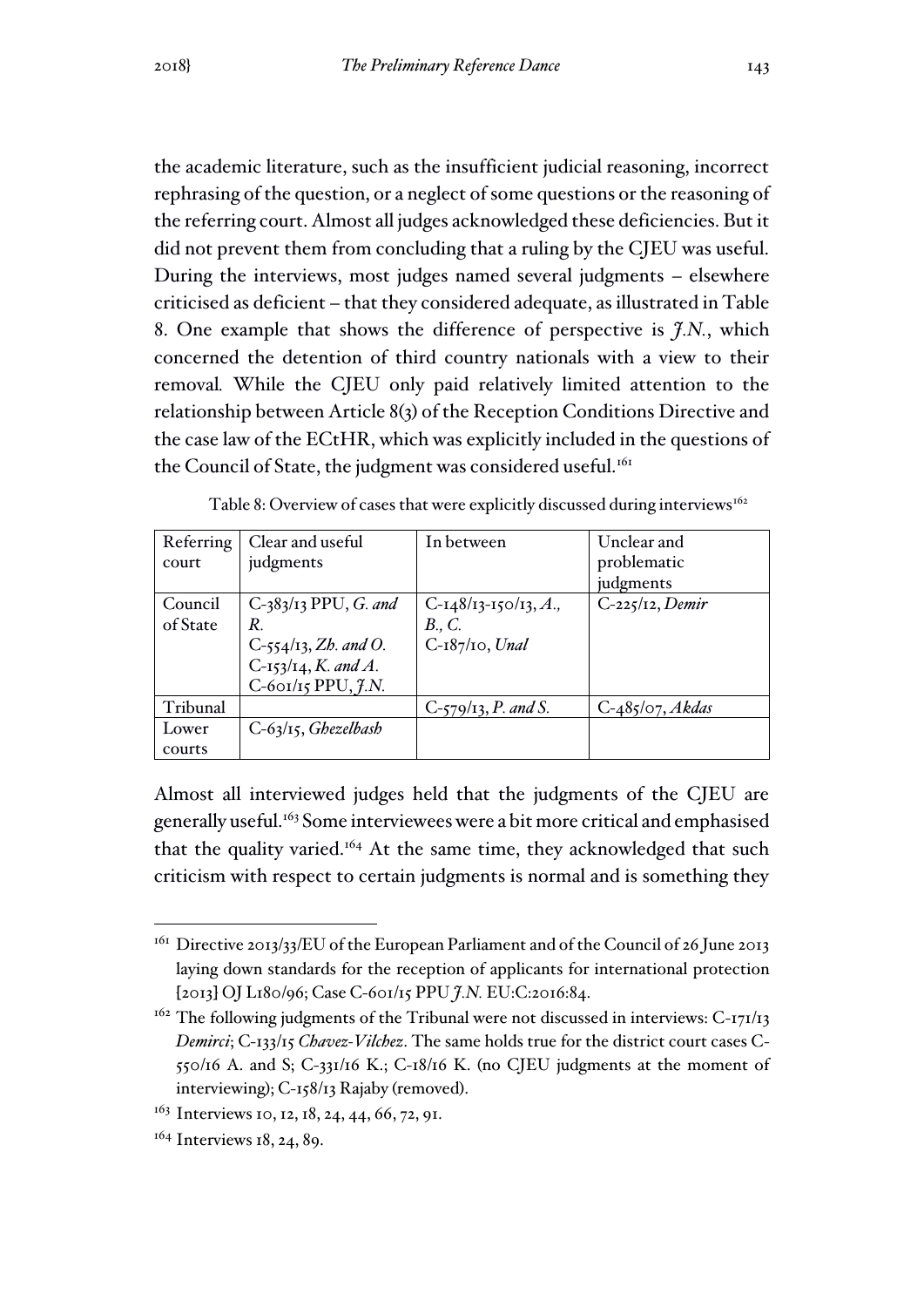are familiar with themselves.<sup>165</sup> One judge held that approximately 80% of the requested CJEU rulings were answered in a satisfactory way, while another noted that three out of ten cases were less satisfactory.<sup>166</sup>

## *2. Unclear and Problematic CJEU judgments*

There have hardly been any judgments that judges considered impossible to implement. The exception is the 'extremely difficult' case of *Demir* concerning the meaning of the term 'legally resident' in Article 13 of the Association Council Decision 1/80. This judgment was referred to as a true 'brainteaser' that needed to be studied for days to grasp its meaning.<sup>167</sup>

Despite their general satisfaction, judges discussed several CJEU judgments that they considered problematic. What judges found most troublesome is that CJEU judgments contain an unclear answer or no answer at all. Some judges held that especially in the migration law area, the CJEU renders too many judgments that lack an unambiguous answer, while including several criteria for individual assessments instead of clear-cut and automatic limits.<sup>168</sup> One lower court judge noted that referring courts should be critical towards themselves as well, because an unclear question inevitably leads to an unclear or vague answer from the CJEU.<sup>169</sup> The Tribunal was confronted with a rather ambiguous judgment in *P. and S.* about the obligatory integration exam under pain of a fine. The CJEU gave the Tribunal the difficult task to examine whether the means of implementing that obligation jeopardise the objectives of the Directive on third-country nationals who are long-term residents. The CJEU required the Tribunal to consider the 'specific individual circumstances'.<sup>170</sup> The case *A., B., C.* was also mentioned as an example in this context, because according to some judges, the CJEU only mentioned what courts could *not* do in order to assess the credibility of a

 $165$  Interviews 10, 44.

 $166$  Interviews 91, 10.

<sup>167</sup> Several flow charts were made for this purpose. Case C-225/12 *Demir* EU:C:2013:725.

 $168$  Interviews 66, 72, 81, 89.

 $169$  Interview 83.

<sup>&</sup>lt;sup>170</sup> Council Directive 2003/109/EC of 25 November 2003 concerning the status of thirdcountry nationals who are long-term residents [2003] OJ L16/44; Case C-579/13 *P. and S.* EU:C:2015:369, para 49*.*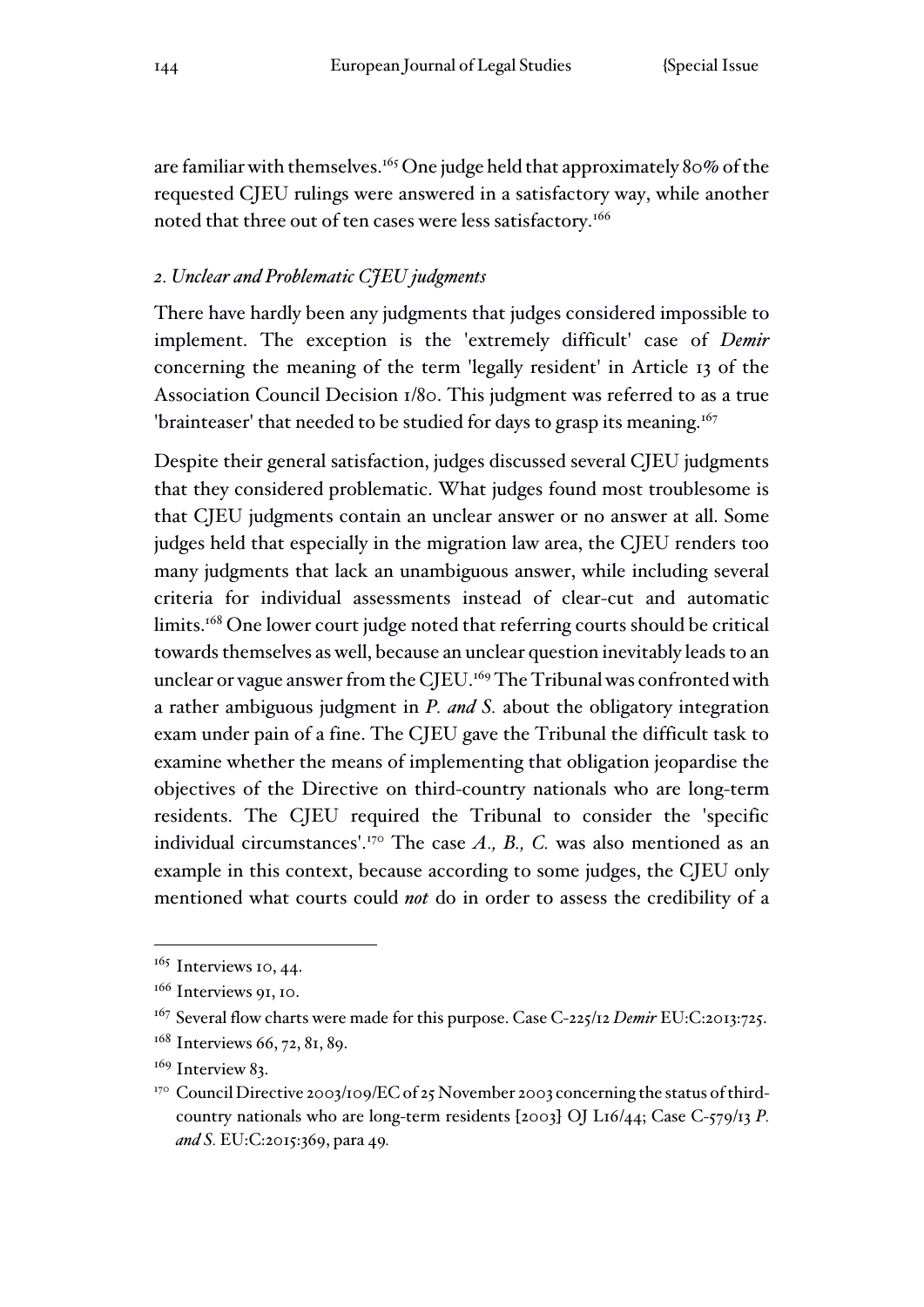declared sexual orientation of an asylum seeker.<sup>171</sup> One judge even asked whether it was useful to refer in the end, because of the loss in time and the fact that the CJEU completely left it to the national court to solve the case on the basis of considerations that the Council of State had already identified and discussed before referral.

Instead of these 'deference' judgments with very general answers that completely defer to the national court on the point of law, the interviewed judges preferred so-called 'outcome' judgments, as they give a very specific answer that leaves no margin for manoeuvre for the national court.<sup>172</sup> This goes contrary to the argument in the literature that national courts actually do not like CJEU judgments that are too 'interventionist', because judges perceive such 'excessive intervention' as an usurpation of their own jurisdiction or as infantilisation of their own role.<sup>173</sup> In fact, the interviews provide very little support for the argument that national courts disfavour 'interventionist' judgments. Only one judge was critical about a very detailed CJEU judgment that closely interpreted national law, but this judgment was outside the field of migration.<sup>174</sup> Judges opted for the contrary view and expressed their content with CJEU rulings that almost solved the case at hand. One example is *K. and A.* about the requirement for family members of a third country to pass a civic integration exam. The CJEU went into great detail in interpreting Dutch law and by hinting at a breach of EU law. It left little room for manoeuvre to the Council of State because it held itself that the requirement and the high fees make it impossible or excessively difficult to exercise the right to family reunification.<sup>175</sup> Judges did not consider the approach of the CJEU problematic, but valued the clear directions offered.

<sup>171</sup> Joined cases C-148/13 until C-150/13 *A., B., C.* EU:C:2014:2406.

 $172$  Tridimas (n 6).

<sup>&</sup>lt;sup>173</sup> Gareth Davies, 'Abstractness and concreteness in the preliminary reference procedure: implications for the division of powers and effective market regulation', in Niamh N Shuibne (ed), *Regulating the Internal Market (*Edward Elgar 2006) 210, 232; Jan Komárek, 'In the Court(s) we trust? On the need for hierarchy and differentiation in the preliminary ruling procedure' (2007) 32 European Law Review 467; Tridimas (n 6) 754; De la Mare and Donnelly (n 6) 391.

<sup>174</sup> Case C-137/09 *Josemans* EU:C:2010:774.

<sup>175</sup> Case C-153/14 *K. and A.* EU:C:2015:453.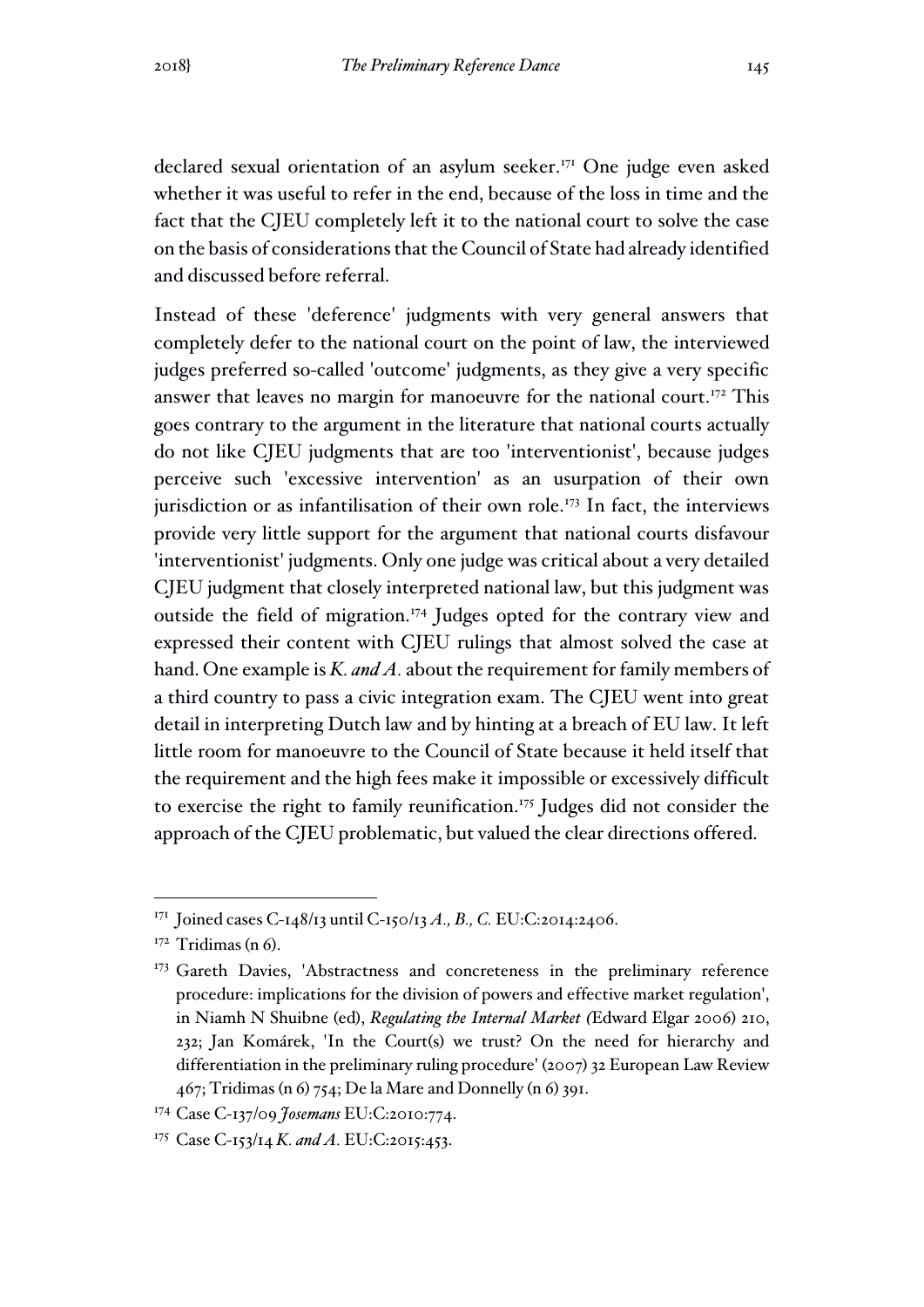In the exceptional case that the CJEU does not answer the question, courts feel sometimes compelled to send the question back again. The Tribunal considered this option after the CJEU judgment in *Akdas* in 2011 concerning the exportability of social security allowances for migrant workers from Turkey, because the ruling was unclear in several respects.<sup>176</sup> It was eventually decided not to resubmit the same case, but the Tribunal asked new questions about the same issue in *DemirciI,* where the Turkish workers had, unlike in *Akdas*, acquired the Dutch nationality.<sup>177</sup> In addition, judges also considered it bothersome when the CJEU offers the impression that it does not take certain issues that are considered to be important in the Netherlands seriously.<sup>178</sup> The same holds true for the CJEU going into another direction than anticipated by the referring court. This in itself is not a problem but can become one if the CJEU ignores the reasoning or the suggested answer of the referring court and/or does not provide sufficient arguments for this different interpretation. The only case that falls into this category is *Unal* about the withdrawal of the residence permit of a Turkish worker with retroactive effect.<sup>179</sup>

## *3. Judges' (Dis)Satisfaction with their Interaction with the CJEU*

In addition to criticising particular CJEU judgments, some judges were also critical about the CJEU more generally and noted the absence of a genuine dialogue with the CJEU.<sup>180</sup> Some judges observed in this context that the CJEU sometimes presents itself as a 'know-it-all' who is only communicating

<sup>176</sup> Case C-485/07 *Akdas* EU:C:2011:346.

<sup>177</sup> Case *C*-*171/13 Demirci* EU:C:2015:8.

 $178$  Interviews 10, 12, 89, 91.

<sup>&</sup>lt;sup>179</sup> In addition, the Council of State explicitly held that there was no fraud, but that did not prevent the CJEU from dealing with this matter. Case C-187/10 *Unal* EU:C:2011:623*,* paras. 45-48*.*

<sup>180</sup> Several judges spoke about a 'black box' and the fact that the referring court does not play a role in the period of 1.5 years during which the case is considered by the CJEU, because it can, for example, not express its opinion on the submissions of the parties and/or interventions of the Commission and Member States. Others who do not necessarily have the required expertise are involved to a greater extent. Interviews 10, 24, 44, 66, 81, 89, 91.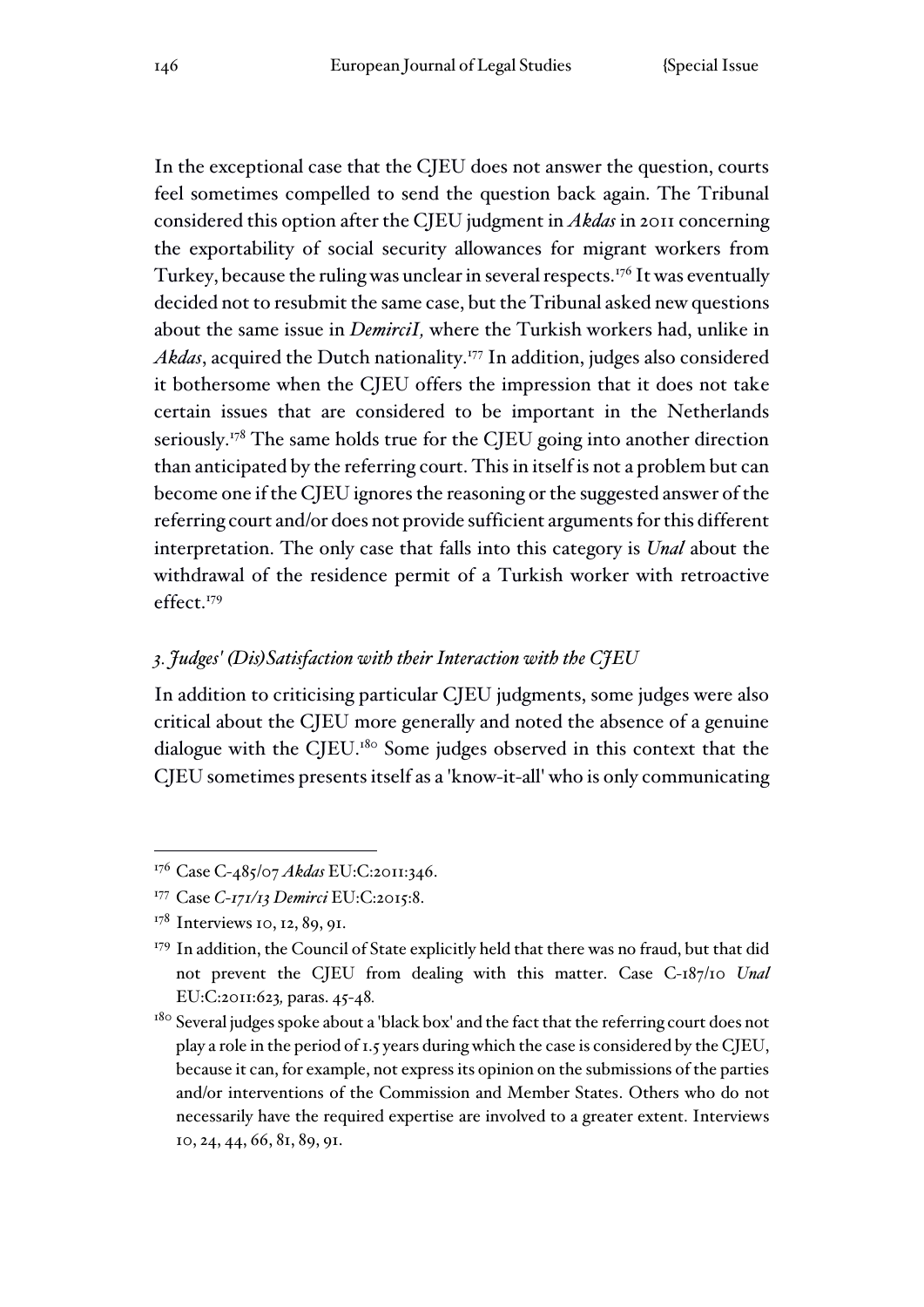in one direction.<sup>181</sup> One judge, for example, held that he/she got the feeling during a visit in Luxembourg that the attitude of CJEU judges was: 'you come to us, we determine the rules'.<sup>182</sup> Another judge noted the defensive reaction of CJEU judges when he/she raised shortcomings in the CJEU's case law.<sup>183</sup> Other judges mentioned an ivory tower mentality and even wondered whether CJEU judges are sufficiently in touch with the society at large. This was because the CJEU, in the national judges' view, paid insufficient attention to societal concerns and questions related to the feasibility of the implementation of CJEU judgments, especially in the area of migration. $184$ Some judges also pointed to the translation of CJEU judgments in Dutch that they considered not always suitable because this is primarily carried out by Flemish professional translators.<sup>185</sup>

The earlier mentioned difference between career judges and judges with an academic, governmental or EU law background also plays a role with respect to the perception of the (interaction with the) CJEU. More EU-oriented judges have a relatively better understanding of the difficult legal and political context that the CJEU is working in and the fact that it has to take into account 28 different legal systems. They are also more aware of the fact that the CJEU has considerably reduced the average time to decide on the preliminary references in the last twenty years.<sup>186</sup> Some noted that colleagues with less direct EU-law experience complain more frequently about the long delay. <sup>187</sup> In addition, those who are less enthusiastic about referring are more critical about the CJEU judgments; either the CJEU limits the room for

 $\overline{a}$ 

 $184$  Interviews 72, 89.

 $181$  Interviews 18, 44, 89.

 $182$  Interviews 44.

 $183$  Interviews 12.

 $185$  Interviews 24, 43, 81, 89. One example outside the field of migration is the social security case *Franzen* where the reference to 'onvermindend' ('leaving aside') should have been 'met uitzondering van' ('with the exception of') in the following statement: 'Consequently, leaving aside the exclusion provided for in Article 6a(b) of the AKW and the AOW, which aims to transpose the single State principle into national legislation, the mere fact of residence in the Netherlands is sufficient for entitlement to child benefits.' Case C-382/13 *Franzen* EU:C:2015:261.

 $186$  Interviews 18, 39, 43, 44, 91.

 $187$  Interviews 10, 89.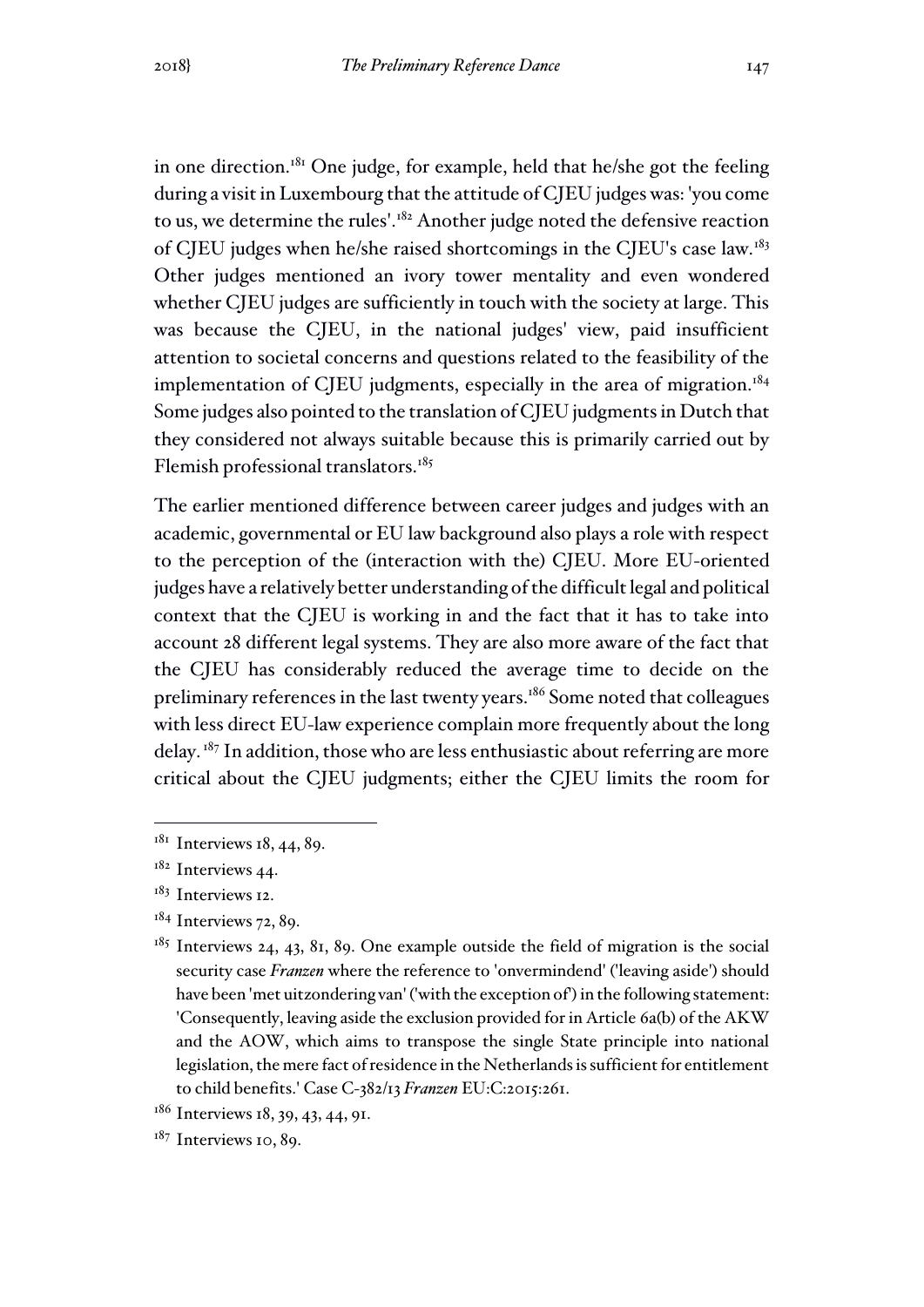manoeuvre of the national judge too much, or it gives too limited direction.<sup>188</sup> The interviewed lower court judges seemed on average more positive about the CJEU case law, especially the judge who argued in line with the leapfrog argument and clearly perceived the CJEU as an 'ally'.

## *4. The Referring Court's Follow-up*

The dissatisfaction with some CJEU judgments and the interaction with the CJEU has not affected the national judges' willingness to act upon the requested CJEU rulings. Both the legal analysis and the interviews did not find support for the earlier mentioned accounts in the literature that national courts do not always comply with the CJEU. No follow-up judgments were found where the referring court went into a different direction than suggested by the CJEU. During the interviews no such instances were mentioned, even when the CJEU required courts to alter their jurisprudence. In the area of migration and asylum law, courts have generally opted for a minimalist reading of CJEU judgments in order to avoid extend the rights of the asylum seeker too much.<sup>189</sup>

The interviewed judges presented the follow-up to CJEU judgments almost as an automatic mechanism even when this meant that they had to change their own case law. Interviewed judges considered changing their case law to be 'part of the game'. They noted that when the CJEU rules in a certain way, 'that is just the way it is'. The court is simply obliged to comply with the CJEU judgment.<sup>190</sup> Judges even considered it more bothersome when the CJEU does not give an answer than when the CJEU gives a rap over the knuckles of the referring court in a clear and insightful way.<sup>191</sup> Examples that were also mentioned in interviews include *Zh and O*, where the CJEU required an individual assessment of the risk to public security or national security for third country nationals and EU citizens alike, contrary to what the Council

 $188$  Interviewees primarily noted this about other judges. Interviews 10, 39, 44.

<sup>189</sup> One example is the broadly formulated (or vague) judgment of *Elgafaji* on subsidiary asylum protection which was interpreted in a restrictive way by the Council of State so that it only applied to a very limited number of situations. Hoevenaars (n 153) 213.

<sup>&</sup>lt;sup>190</sup> Interviews 18, 72, 89, 91; Sevenster & Wissels (n 33) 93.

 $191$  Interviews 12, 18, 72, 91.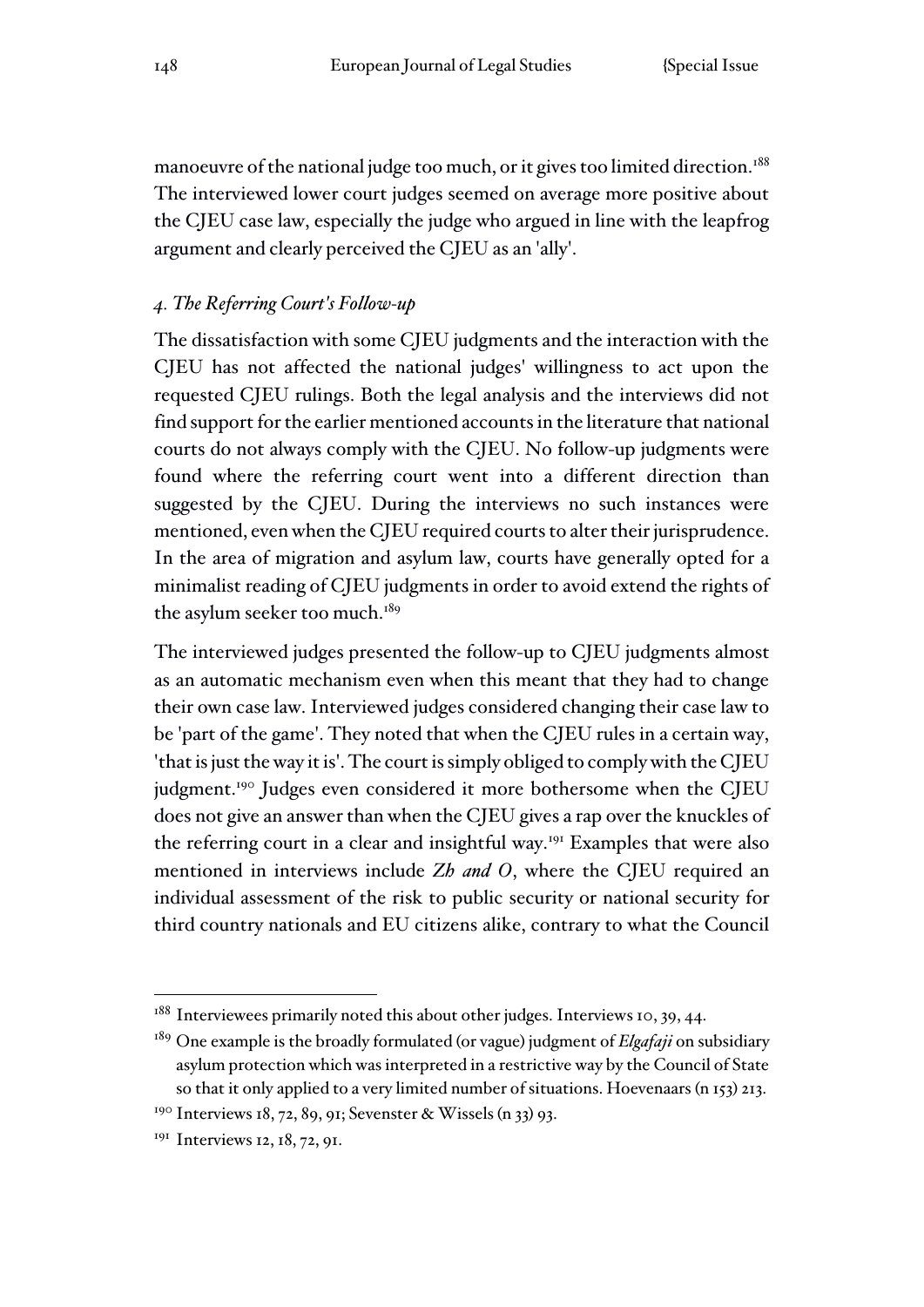of State initially thought.<sup>192</sup> The Council did not show any difficulty in implementing this assessment in its follow-up judgment.<sup>193</sup> The Council also rather easily changed its practice after it was warned by the CJEU in *J.N.* that the Council's more fundamental-rights-friendly approach was not in line with the principle of the Reception Conditions Directive that requires a removal to be carried out as soon as possible.<sup>194</sup>

# V. FEEDBACK LOOPS?

The third question of this article is whether there is a relationship between the national judges' perception of their interaction with the CJEU and its answers (question 2) and their willingness to refer cases in the future (question 1). Even though judges were critical about the CJEU or some CJEU judgments, this has not affected them to such an extent that they became less inclined about referring future cases. This once again shows the pragmatism on the part of judges.

Judges hardly take their previous experiences into account when making the calculation of referral, besides for two exceptions showing that they take into consideration the expected answer of the CJEU. Firstly, it is not always considered useful and time efficient to refer when there is the perception that the CJEU merely gives very general, already-known criteria (so-called 'deference cases'), and/or leaves the assessment entirely to the referring court (see section IV.2).<sup>177</sup> Secondly, when making a decision (not) to refer, judges also consider whether it is possible to clearly explain the legal problem within the maximum of 20 pages for the order of reference to judges who are not familiar with the legal system.<sup>195</sup> It could also happen that the details of the

<sup>192</sup> Case C-554/13 *Zh. and O.* EU:C:2015:377.

<sup>&</sup>lt;sup>193</sup> Interviews 10, 89. ABRvS 20 November 2015 NL:RVS:2015:3579, para. 7.

<sup>194</sup> Directive 2013/33/EU of the European Parliament and of the Council of 26 June 2013 laying down standards for the reception of applicants for international protection [2013] OJ L180/96. The Council of State held that the introduction of an asylum application by a person who is subject to a return decision automatically causes all return decisions that may previously have been adopted in the context of that procedure to lapse. Case C-601/15 PPU *J.N.* EU:C:2016:84*,* paras. 75-76; ABRvS 8 April 2016 NL:RVS:2016:959, para. 3.2.

<sup>&</sup>lt;sup>195</sup> Interviews 10, 18.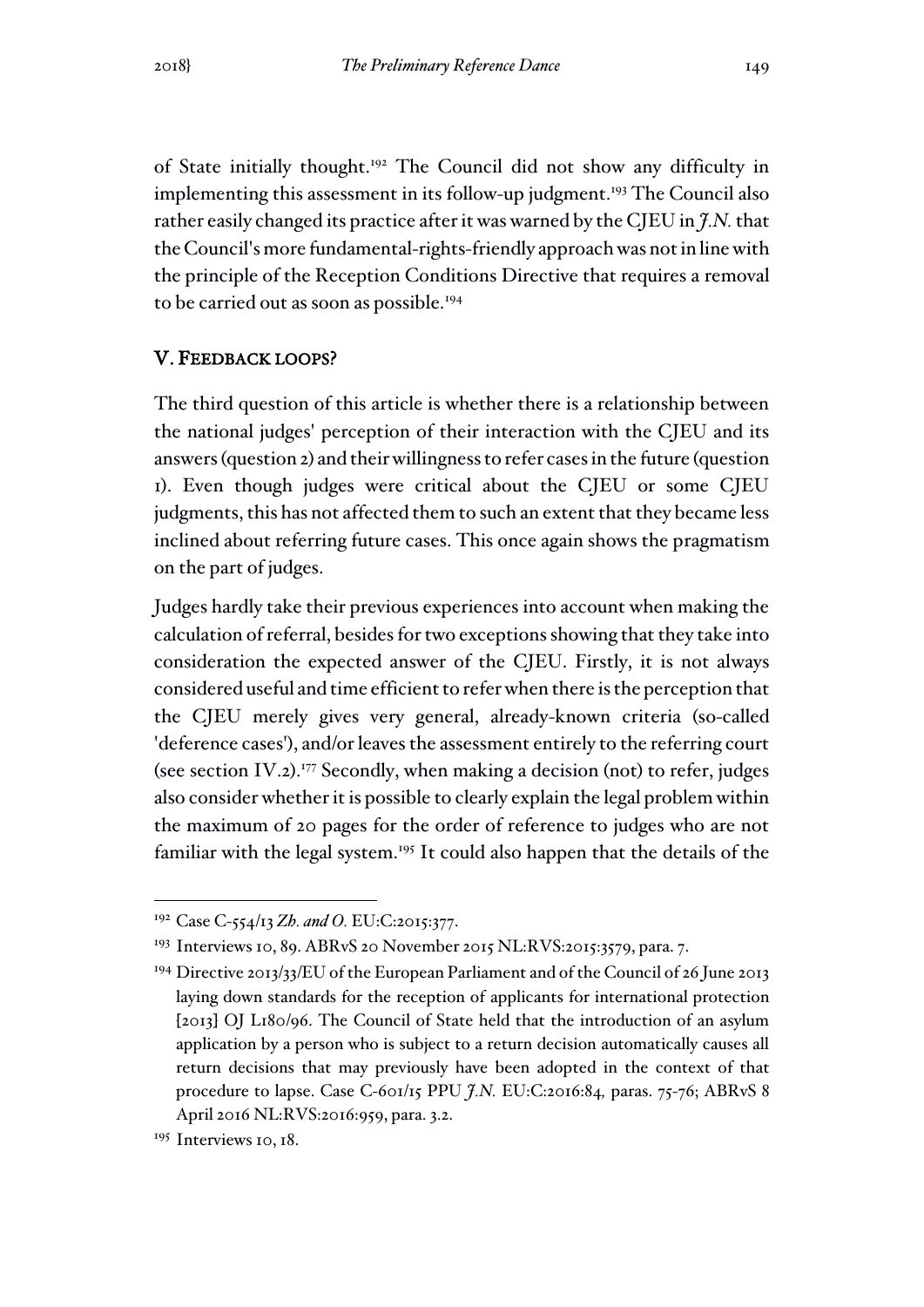Dutch legal system are lost in translation to French, the working language of the CJEU.<sup>196</sup> These considerations played a role in the earlier discussed cases about the intensity of judicial review of the administration's assessment of the credibility of the asylum claim.<sup>197</sup> The idea was that it would be difficult to have the CJEU rule on this issue related to a matter of principle, namely the relationship between the judiciary and the administration. Additionally, interviewees considered that there are notable differences in opinions as to the intensity of review within the Netherlands, let alone in the EU with 28 different legal systems. Likewise, a lower court judge argued that a reference to the CJEU was in principle possible in a case in which an asylum seeker from Afghanistan sought subsidiary protection on the basis of art. 15, sub c, of the Qualification Directive because of a serious and individual threat in Afghanistan 'by reason of indiscriminate violence in situations of international or internal armed conflict'.<sup>198</sup> The judge had to grapple with the question about the required level of violence necessary to establish such protection. He/she considered, however, that this question does not lend itself to be referred to the CJEU because it would be nearly impossible for the CJEU to come up with concrete and helpful guidelines.<sup>199</sup> The expectation was that a referral would only lead to a deference case not worth the burden of the delay in this case.

This relatively short explorative analysis of the third question on feedback loops raises several questions that would be worth exploring in further research. One pertinent question is, for example, to what extent one can speak of feedback loops with respect to the great majority of judges that have never referred or referred only once or twice? One might also wonder, do feedback loops play a more important role in EU Member States in which courts, and especially constitutional courts, tend to be more critical of the

<sup>&</sup>lt;sup>196</sup> Interview 10.

<sup>&</sup>lt;sup>197</sup> Interviews 10, 18.

<sup>198</sup> Directive 2011/95/EU of the European Parliament and of the Council of 13 December 2011 on standards for the qualification of third-country nationals or stateless persons as beneficiaries of international protection, for a uniform status for refugees or for persons eligible for subsidiary protection, and for the content of the protection granted [2011] OJ L337/9.

<sup>199</sup> Rb. 3 March 2017 NL:RBDHA:2017:3443, para. 5; Rb. 16 May 2017 NL:RBDHA:2017:5164.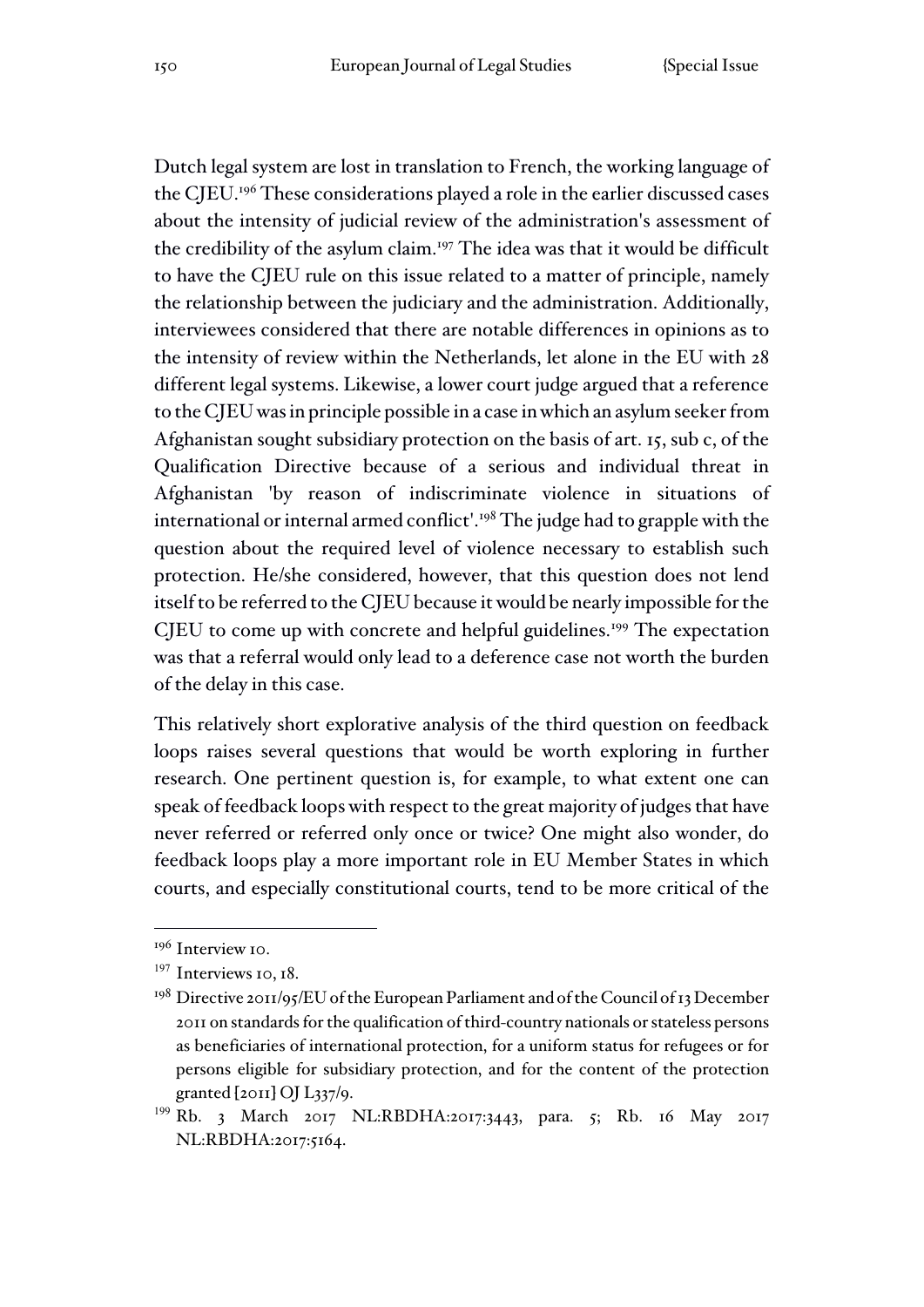CJEU and CJEU judgments? In addition, which factors affect feedback loops more: primarily CJEU related factors (question 2) or the motives and attitude of judges towards referral (question 1)? It could be that judges and courts that have been more critical towards the CJEU and EU law *from the outset* also perceive the CJEU in a more critical way than Dutch courts and judges do. The implication of this is while looking at roughly the same glass, more critical courts will describe the glass as half empty, while more positive courts will perceive the glass as half full.

Answering these questions requires a broader comparative research project on a considerable number of EU Member States, possibly also examining the interaction between CJEU and national courts over a longer period of time. If a great variance in the prevalence of feedback loops across EU Member States is found this could perhaps mean that the (prefixed) attitudes of judges are more important than CJEU related factors. It might even be so that those attitudes are hardly affected by the way in which the CJEU operates and handles requests for preliminary rulings. This also implies that the CJEU has limited control over and possibilities to change the way in which national courts engage with it. In contrast, if CJEU related factors matter more, this could mean that the CJEU can better control and change its perception by national courts. This also suggests that it is worthwhile exploring whether and how the preliminary ruling procedure needs to be reformed to ensure continuing engagement of national courts.

## VI. CONCLUSION

This article examined two aspects of the referral procedure: the motives to refer and the national judges' perception of the CJEU judgments, and their ability to solve the national dispute on the basis of the CJEU judgments. With respect to the motives to refer, this article examined several theoretical assumptions and empirical claims put forward in the existing literature (see Table 9 for an overview). This article showed that judges mainly operate in a pragmatic way and predominantly include pragmatic and practical considerations in their decision (not) to refer, such as the consequences of referring in terms of delays or the importance of the issue at stake. Only a limited number of references were made by lower asylum courts, to 'leapfrog' the national judicial hierarchy and challenge the more restrictive approach of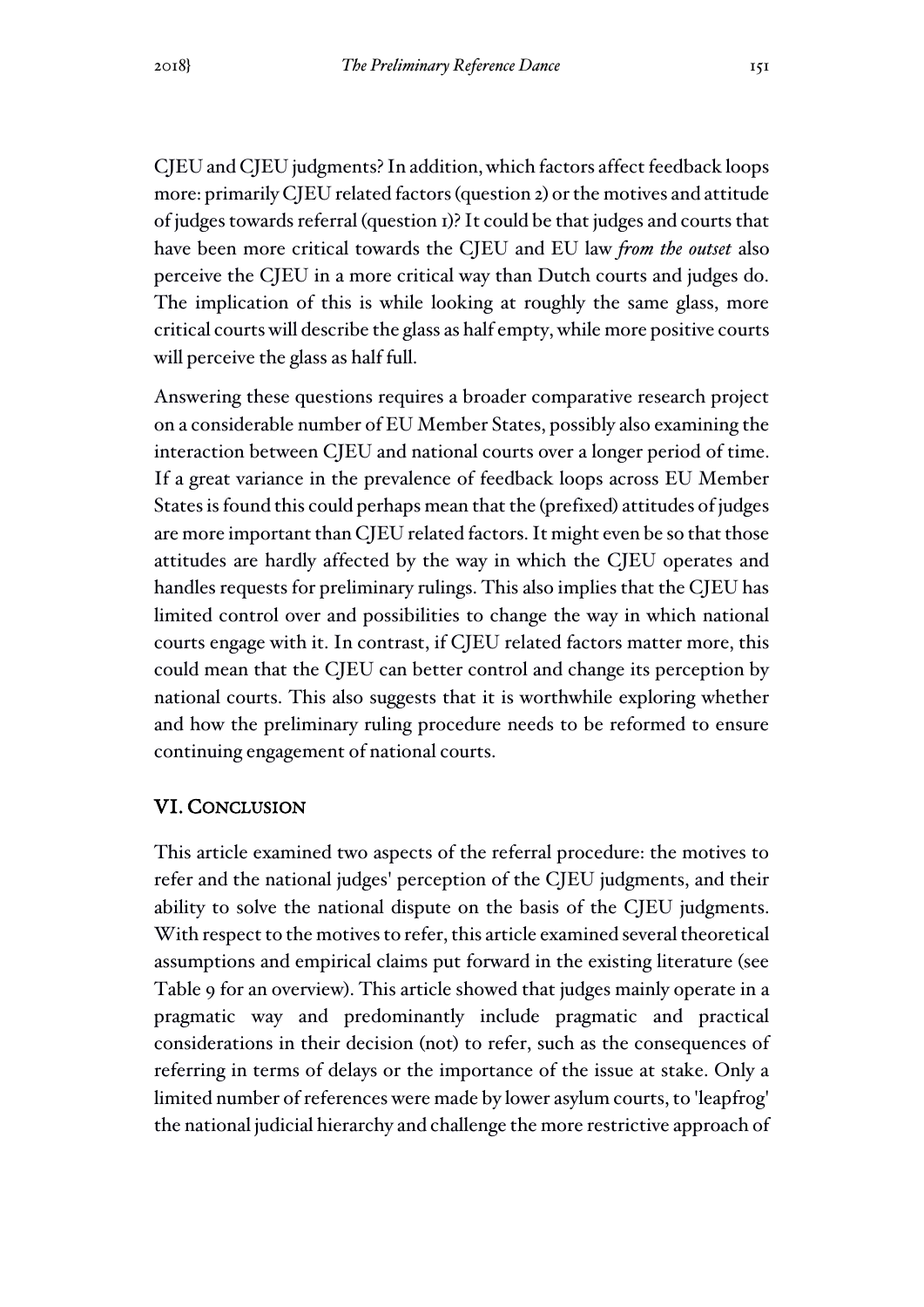the supreme administrative courts. Most lower court judges do not support the leapfrog argument. Even less cases were referred to get an authoritative pronouncement ('sword') on the existence of a breach of EU law by a national measure that would subsequently compel the government to change legislation.

| Motives (not) to refer          | Prevalence                            |  |  |  |
|---------------------------------|---------------------------------------|--|--|--|
|                                 | (Absent, very low, low, moderate,     |  |  |  |
|                                 | high)                                 |  |  |  |
| Politico-strategic reasons      | Low                                   |  |  |  |
| Judicial empowerment ('sword')  | Low (in some referred cases)          |  |  |  |
| Sustained resistance ('shield') | Absent                                |  |  |  |
| Bureaucratic politics           | Moderate (in some referred cases)     |  |  |  |
| ('leapfrog')                    |                                       |  |  |  |
| Non-strategic reasons           | High                                  |  |  |  |
| Legal formalism                 | Very low                              |  |  |  |
| (Compliance pull)               |                                       |  |  |  |
| Pragmatism                      | High (in all cases, both referred and |  |  |  |
|                                 | non-referred)                         |  |  |  |
| Personal/psychological          | High                                  |  |  |  |
|                                 |                                       |  |  |  |
| Institutional                   | Moderate                              |  |  |  |
| Request of the parties          | Low (in some referred cases)          |  |  |  |

Table 9: Overview of findings with respect to motives (not) to refer

As to the second follow-up question, this study shows that the referring court implements the requested CJEU judgment fully and automatically. This is the case despite the fact that most interviewed judges were not necessarily satisfied with all CJEU judgments, the procedure before, or the dialogue with the CJEU. The judges' own personal background and institutional position also plays an important role in their perception of the CJEU's case law. National court judges seem to like strong guidance by the CJEU providing clear solutions for the case at hand. This finding contrasts with prevailing assumptions about the relationship between CJEU and national courts that consist in criticising 'interventionist' CJEU judgments. With respect to the third question about feedback loops, this study demonstrates that the willingness of judges to refer is not affected by their previous experiences and dissatisfaction. The national judges' responses to these two questions once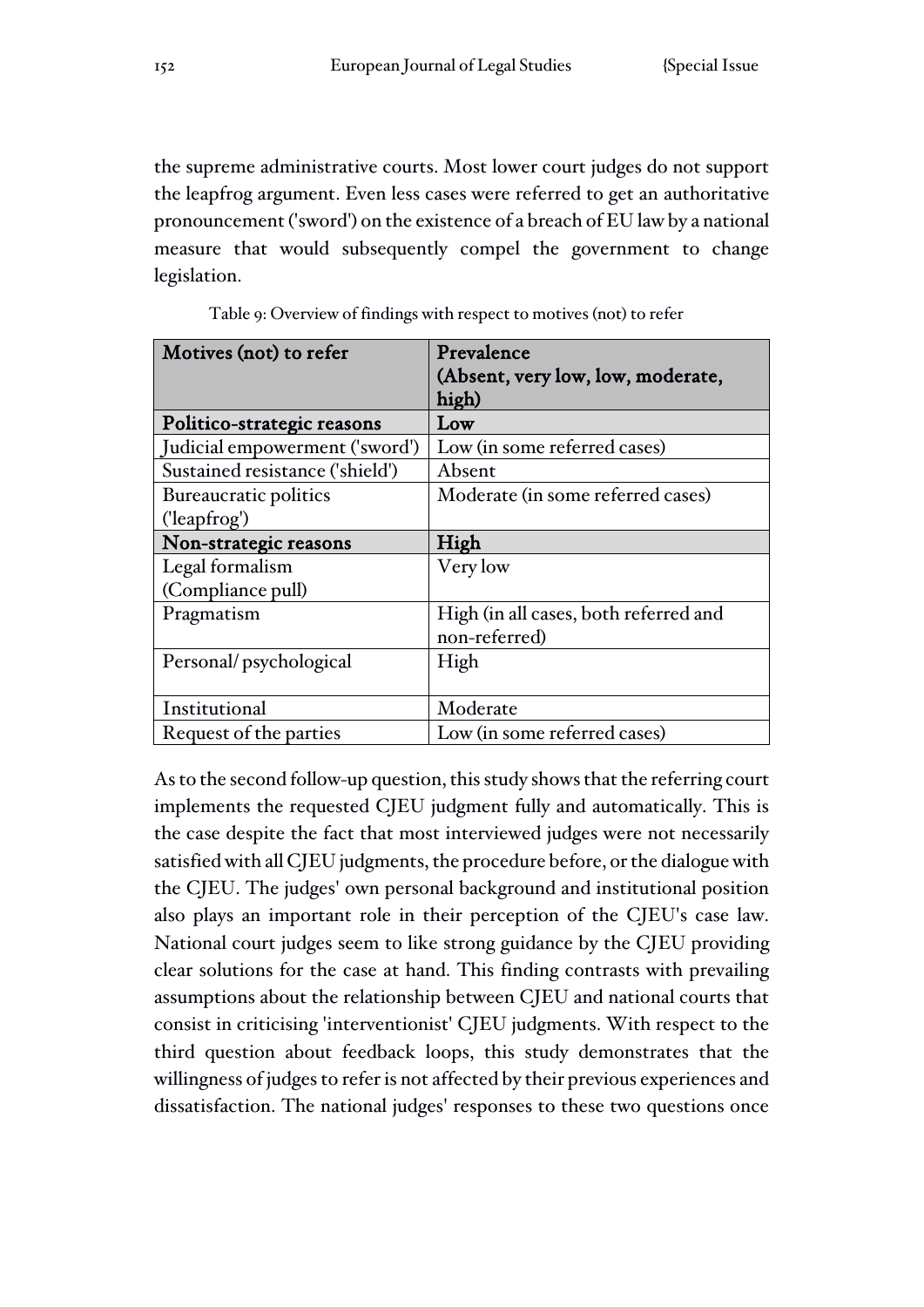more bear witness to their pragmatic attitude towards the preliminary reference procedure.

In sum, the interaction between the CJEU and Dutch courts in the field of migration does not give rise to concerns about the functioning of the preliminary ruling procedure. What does this finding tell us about the broader picture? More specifically, is there cause for concern given the allegedly growing number of integration-sceptical national judgments as mentioned in the introduction? Even though the scope of this article is limited, focusing on Dutch migration cases for a limited period of time, it is still possible to offer some meaningful reflections. It is safe to say that the literature tends to overemphasise a few high profile cases over the large majority of 'often extremely boring' rulings which are neatly implemented.<sup>200</sup> The procedure functions well in the great majority of cases.<sup>201</sup> This also suggests that the growing pessimism in the literature could be the result of the fact that there are more high profile CJEU judgments which are extensively discussed and criticised in the popular press and in the academic literature. The seemingly growing criticism is also a natural development that could simply be the result of the growing competences of the EU in fields of law, which have traditionally been the sole domain of EU Member States, such as criminal law. In addition, the legally binding effect of the EU Charter of Fundamental Rights in 2009 also means that the CJEU is operating in an area that has long been dominated by generally more EU sceptic constitutional courts. These two developments have consequently stirred those constitutional courts into action, which is not necessarily a positive sign of their willingness to engage with EU law. Referring to the CJEU is also a way for such courts to challenge the authority and legitimacy of the CJEU. This is a source of concern that should be examined at greater depth, also in the light of the unresolved questions formulated earlier in relation to the feedback loops. At the same time, we should not forget that 'hard cases', such as *Ajos, Gauweiler* or *Taricco* receive a disproportionate amount of attention,

<sup>200</sup>De Werd (n 5) 156.

<sup>&</sup>lt;sup>201</sup> This was also the outcome of the ACA Europe Seminar on the preliminary ruling procedure in The Hague on 7 November 2016. See www.aca-europe.eu/index.php/ en/seminars/511-seminar-in-the-hague-on-7-november-2016, last accessed 31 July 2018.